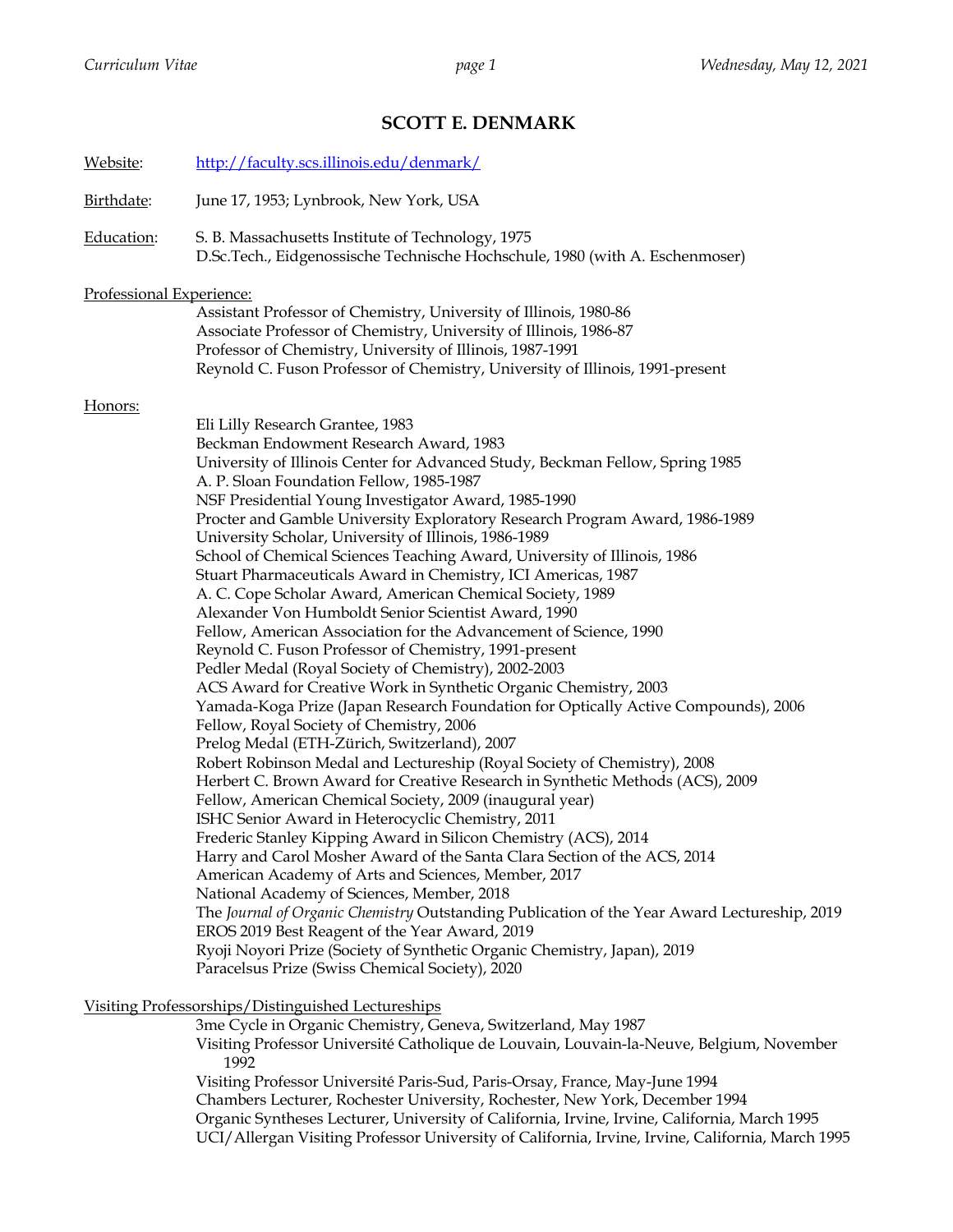Merck-Frosst Lecturer, Ottawa, Canada, November 1995 Novartis Lecturer, Novartis Corp. Basel, Switzerland, May 1998 SFC/Rhone-Poulenc Lecturer, Paris, France, December 1998 Bristol-Myers-Squibb Lecturer in Organic Synthesis, Princeton, New Jersey, April 2000 Merck-Frosst Lecturer, Queens University, Kingston Ontario, Canada, April 2001 Bristol-Myers-Squibb Lecturer in Organic Synthesis, Columbia New York, May 2001 Pedler Lectures (Royal Society of Chemistry), 2002-2003 Bristol-Myers-Squibb Lecturer in Organic Synthesis, Harvard, Massachusetts, March 2003 Merck-Frosst Lecturer, Montreal, Canada, September 2003 Gassman Lectures, University of Minnesota, November 2003 Dains Lectureship, University of Kansas, Lawrence, Kansas, March 2004 Ireland Lectureship, University of Virginia, Charlottesville, Virginia, April 2004 3me Cycle in Organic Chemistry, Fribourg, Switzerland, October 2004 Opplozer Lecturer, University of Geneva, Geneva, Switzerland, October 18, 2004 Abbott Lecturer in Organic Synthesis, UC Berkeley, California, May 2005 Astra Zeneca Excellence in Organic Chemistry Distinguished Lecturer, Wilmington, Delaware, October 2005 Distinguished Lecturer, Eli Lilly Grantee Symposium, Indianapolis, Indiana, March 11, 2006 Pfizer Synthetic Organic Lectureship, University of Guelph-Waterloo, Ontario, Canada, May 17, 2006 Merck Lectureship, University of Calgary, Calgary, Canada, October 20, 2006 Frontiers in Chemical Research Lectureship, Texas A&M University, College Station, Texas, November 13-15, 2006 Felix Serratosa Conferences, University of Barcelona, Barcelona, Spain, January 15-16, 2007 Eli Lilly Lectureship, Yale University, New Haven, Connecticut, April 4, 2007 Ingersoll Lectureship, Vanderbilt University, Nashville, Tennessee, April 23, 2007 Dauben Lectureship, University of Washington, Seattle, Washington, April 30-May 1, 2007 Wyeth-Ayerst Lectureship, Princeton University, Princeton, New Jersey, December 7, 2007 Pfizer Lectureship, York University, York, Canada, May 8, 2008 Abbott Lecturer in Organic Synthesis, MIT, Cambridge, Massachusetts, May 22, 2008 BMS Lecturer in Organic Synthesis, Scripps Research Institute, La Jolla, California, February 13, 2009 Lemieux Lecturer, University of Ottawa, Ottawa, Canada, March 13, 2009 Novartis Lecturer, Boston College, Waltham, Massachusetts, September 16, 2009 Karl Ziegler Lectureship, Max Planck Institute, Mülheim, Germany, May 6, 2010 Murtiashaw Lecturer, University of South Carolina, Columbia, South Carolina, March 21, 2011 McRae Lectureship in Organic Chemistry, Queen's University, Kingston, Ontario, Canada, April 1, 2011 Backer Lecture in Organic Chemistry, University of Groningen, The Netherlands, September 12, 2011 Syngenta-Ecole Polytechnique Lectureship, Palisseau, France, October 17, 2011 Novartis Lectureship in Organic Chemistry, Northwestern University, Evanston, Illinois, November 17, 2011 Debye Lectures, Cornell University, Ithaca, New York, October 31-November 1, 2011 16th Reed Lecture, Rensselaer Polytechnic Institute, Troy, New York, September 25, 2012 Givaudan-Karrer Lectureship, University of Zürich, Zürich, Switzerland, May 6-17, 2013 Oxford Synthesis Symposium, Oxford, UK, July 22-25, 2013 Richard T. Arnold Lectureship, SIU Carbondale, Carbondale, Illinois, October 11, 2013 Connecticut Organic Chemistry Symposium, New Haven, Connecticut, March 21 2014 7th European Silicon Days, Berlin, Germany, August 3-8, 2014 Harry and Carol Mosher Award Symposium, Santa Clara, California, January 29, 2015 Pfizer Lectureship, Harvard University, Cambridge, Massachusetts, February 9, 2015 Organic Syntheses Lectureship, Duke University, Chapel Hill, North Carolina, April 2, 2015 Richard F. Heck Lectureship, University of Delaware, Newark, DE, April 20, 2016 Zen-ichi Yoshida Lectureship, University of Kyoto, Kyoto, Japan, May 20-21, 2016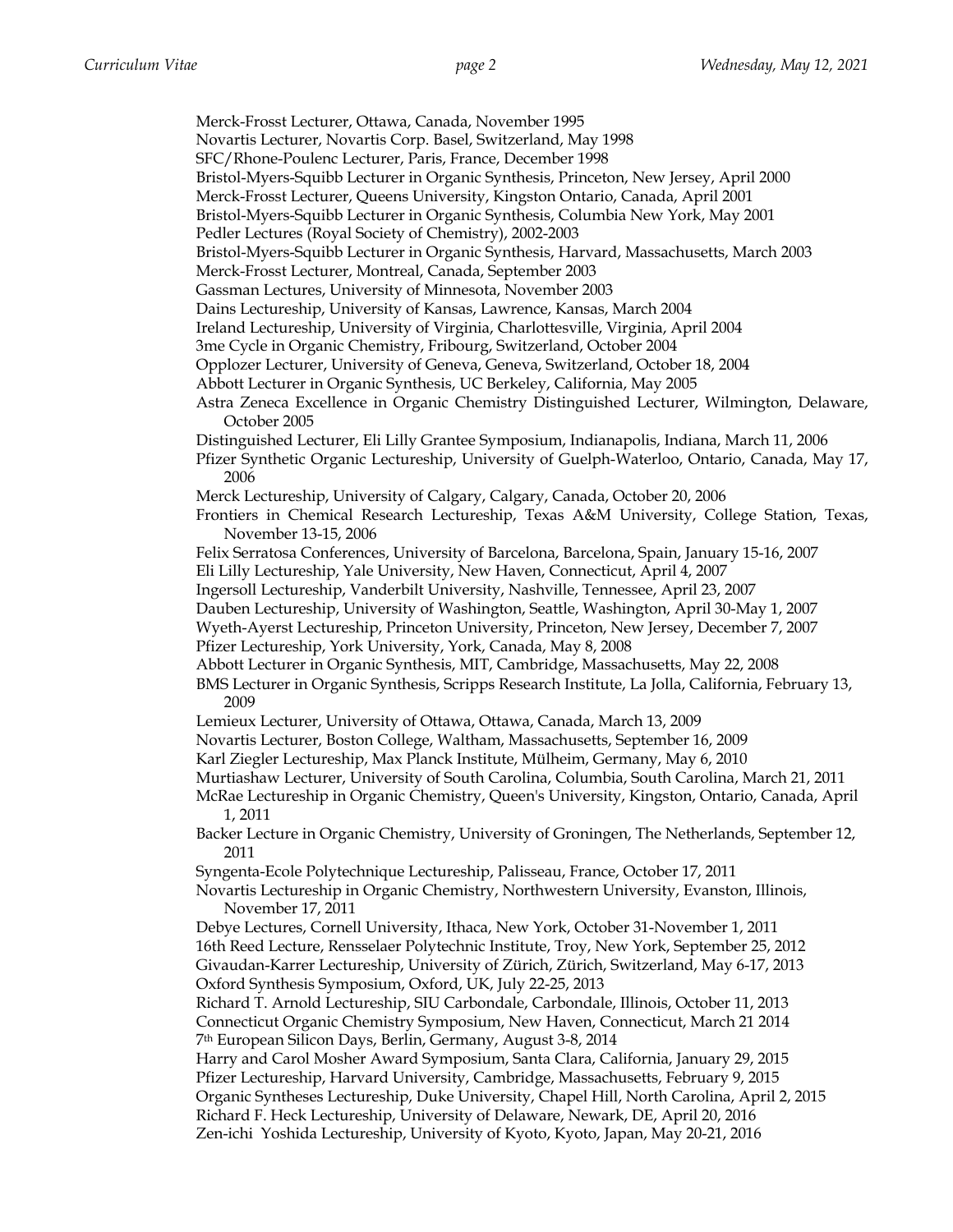Vertex-UCI Lectureship, University of California-Irvine, Irvine, CA, February 9, 2017 Stauffer Lectureship, Stanford University, Stanford, CA, February 13-15, 2018 Eschenmoser Lecturer, ETH-Zürich, Zürich, Switzerland, March 19, 2018 Heathcock Lecturer, University of California-Berkeley, Berkeley, CA, April 24, 2018 Pfizer Lecturer, MIT, Cambridge, MA, May 3, 2018 Sandin Lectureship, Univeristy of Alberta, Edmonton, Alberta, Canada, May 22-24, 2018 Eisch Lectureship in Organic Chemistry, SUNY-Binghamton, Binghamton, NY, October 12, 2018 *J. Org. Chem.* Outstanding Paper of the Year Award Lectureship 2019, ACS National Meeting, San Diego, CA, August 25, 2019

Bohlmann Lectureship, Technical University of Berlin, Berlin, Germany, 2021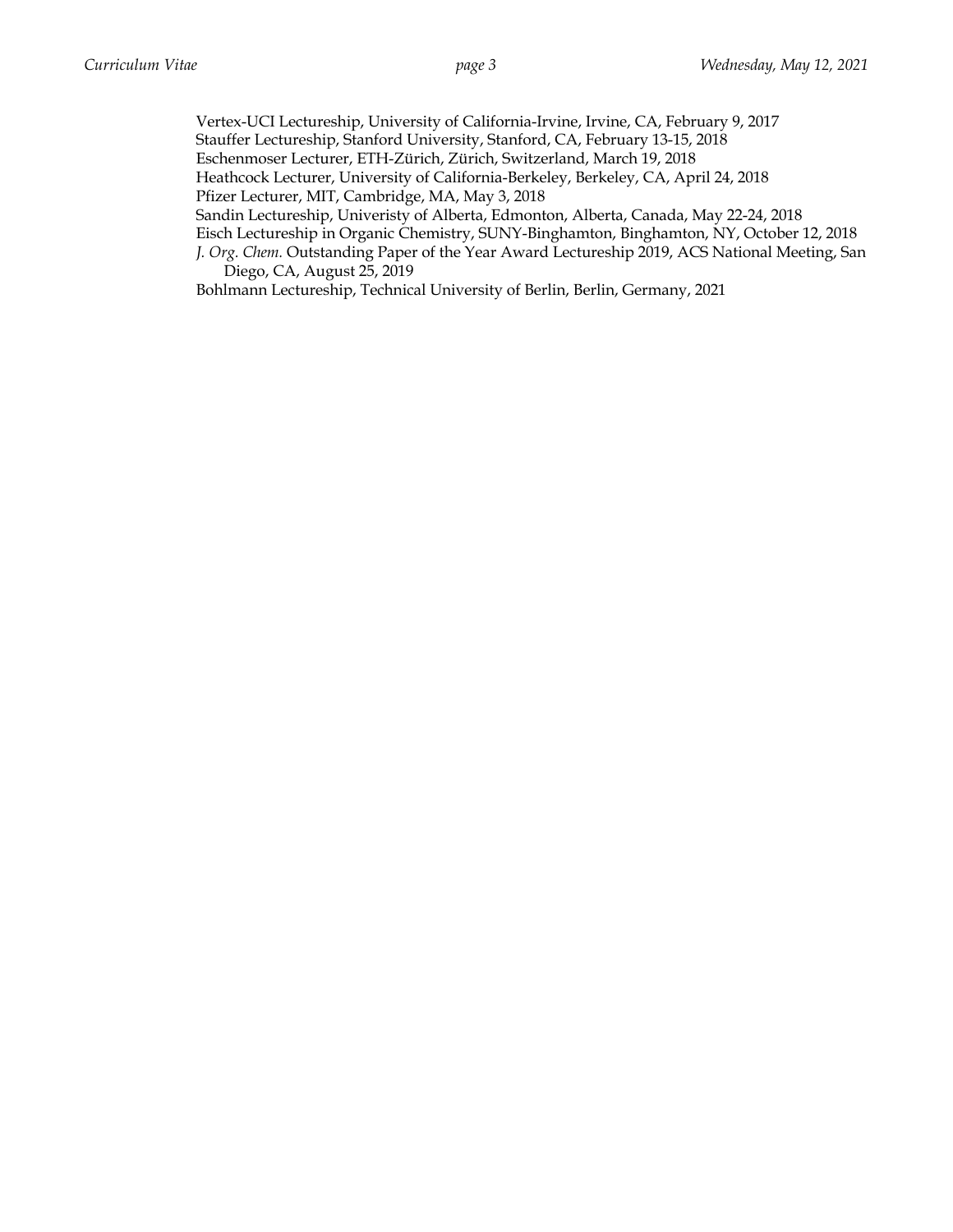# Instructional Experience

|           | Undergraduate:                                         |                                                                                                                                                             |
|-----------|--------------------------------------------------------|-------------------------------------------------------------------------------------------------------------------------------------------------------------|
|           | Organic Chemistry:                                     |                                                                                                                                                             |
|           | 1 <sup>st</sup> Semester:                              | Fall 1984, 1986, 1987                                                                                                                                       |
|           | 2 <sup>nd</sup> Semester:                              | Spring 1981, 1991                                                                                                                                           |
|           | 3 <sup>rd</sup> Semester:                              | Fall 1988                                                                                                                                                   |
|           | Organic Synthesis Laboratory:                          |                                                                                                                                                             |
|           | 1 <sup>st</sup> Semester:                              | Spring 1991, 1996                                                                                                                                           |
|           |                                                        | Fall 1992, 1994, 1995, 1996, 2000                                                                                                                           |
|           | 2 <sup>nd</sup> Semester:                              | Fall 1980, 1981, 1982, 1983, 2001, 2009                                                                                                                     |
|           |                                                        | Spring 1988, 1995, 1998, 1999, 2000, 2001, 2002, 2003, 2008                                                                                                 |
|           | <b>Laboratory Course Development:</b>                  |                                                                                                                                                             |
|           | Spring 1982, 1983, 1996                                |                                                                                                                                                             |
| Graduate: |                                                        |                                                                                                                                                             |
|           |                                                        | <b>Advanced Organic Chemistry: Synthesis</b>                                                                                                                |
|           |                                                        | Spring 1982, 1983, 1986, 1989, 1992, 1993, 1994, 2002, 2003, 2004                                                                                           |
|           |                                                        | Fall 2009, 2010, 2011, 2012, 2013, 2016, 2017                                                                                                               |
|           |                                                        |                                                                                                                                                             |
|           | Spring 1987                                            | <b>Advanced Organic Chemistry: Stereochemistry</b>                                                                                                          |
|           |                                                        |                                                                                                                                                             |
|           |                                                        | Advanced Organic Chemistry: Asymmetric Synthesis and Catalysis                                                                                              |
|           | Fall 1997, 1999                                        |                                                                                                                                                             |
|           |                                                        | Spring 2005, 2006, 2007, 2008, 2009, 2011, 2012, 2019                                                                                                       |
|           | <b>Organic Chemistry Seminar</b>                       |                                                                                                                                                             |
|           |                                                        | Fall 1985, 1989, 1993, 2004, 2006, 2008, 2014, 2015, 2019                                                                                                   |
|           | Spring 1997, 2014                                      |                                                                                                                                                             |
|           |                                                        |                                                                                                                                                             |
|           | <b>Structure and Spectroscopy</b><br>Spring 2019, 2020 |                                                                                                                                                             |
|           |                                                        |                                                                                                                                                             |
|           | <b>External Short Courses:</b>                         |                                                                                                                                                             |
|           |                                                        | University of Minnesota, Spring 1986                                                                                                                        |
|           |                                                        | Université Catholique de Louvain, Louvain-la-Neuve, Belgium, November 1992                                                                                  |
|           |                                                        | Upjohn Company, October 1993                                                                                                                                |
|           |                                                        | University of California, Irvine, Spring 1995                                                                                                               |
|           |                                                        | 3me Cycle in Organic Chemistry, Champéry, Switzerland, Fall 1996<br>ACS Satellite Seminar "Essentials of Organic Chemistry," Washington, DC, October 15-16, |
|           | 1997                                                   |                                                                                                                                                             |
|           |                                                        | Summer School in Organic Synthesis, Gargnano, Italy, June 15-19, 1998                                                                                       |
|           | 21, 2006                                               | Ischia Advanced School of Organic Chemistry, University of Napoli, Italy, September 16-                                                                     |
|           |                                                        | Givaudan-Karrer Lectureship, University of Zürich, Zürich, Switzerland, May 6-17, 2013                                                                      |
|           |                                                        |                                                                                                                                                             |
|           |                                                        |                                                                                                                                                             |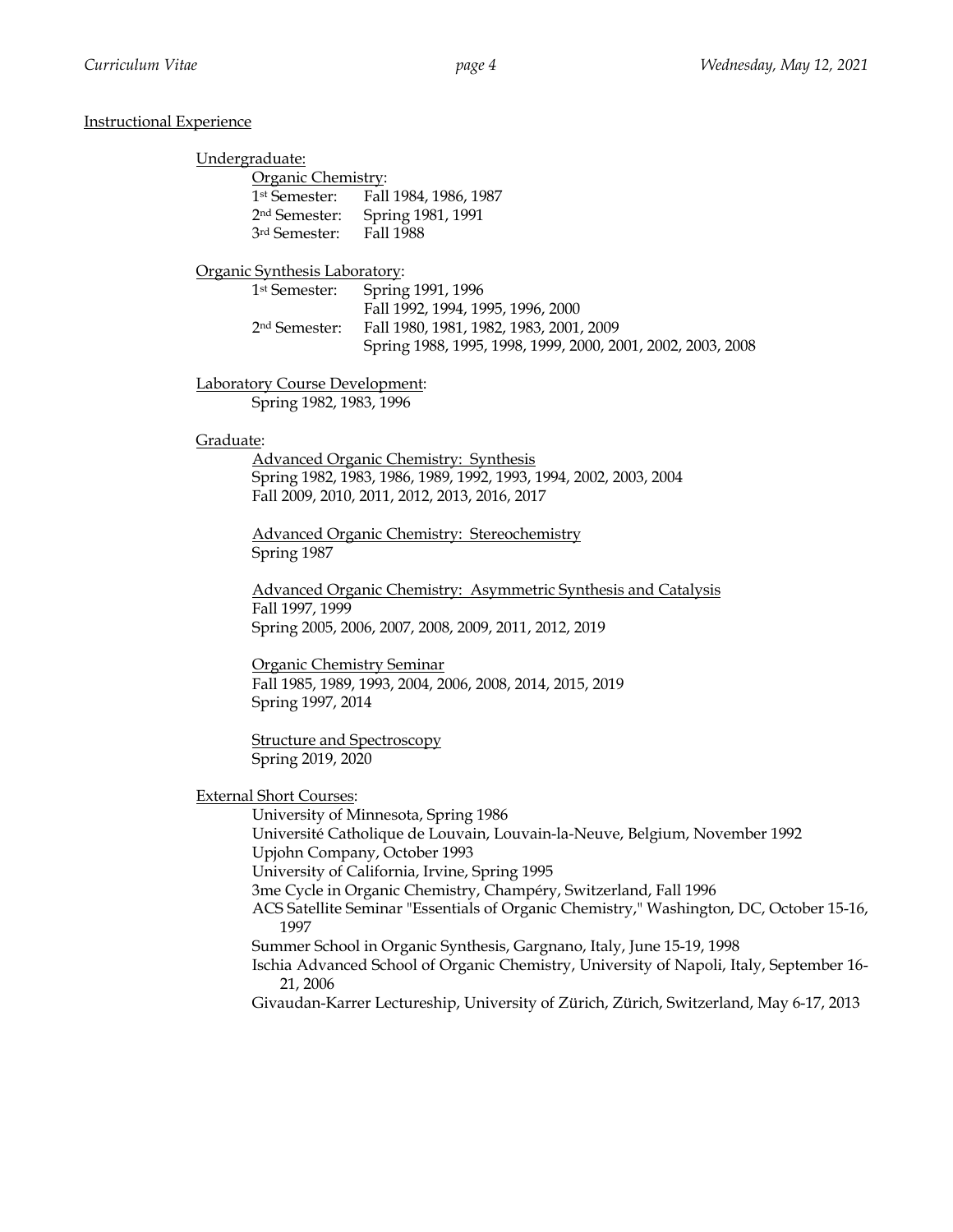# **Mentoring**

## Thesis Supervision

B.S. Theses:

conferred – 17 current - 1

Master Theses:

conferred - 25 current - 0

Ph.D. Theses:

conferred - 75 current -12

## Postdoctoral Research Associates

past - 99 current - 5

Scientific Visitors

past - 20 current - 0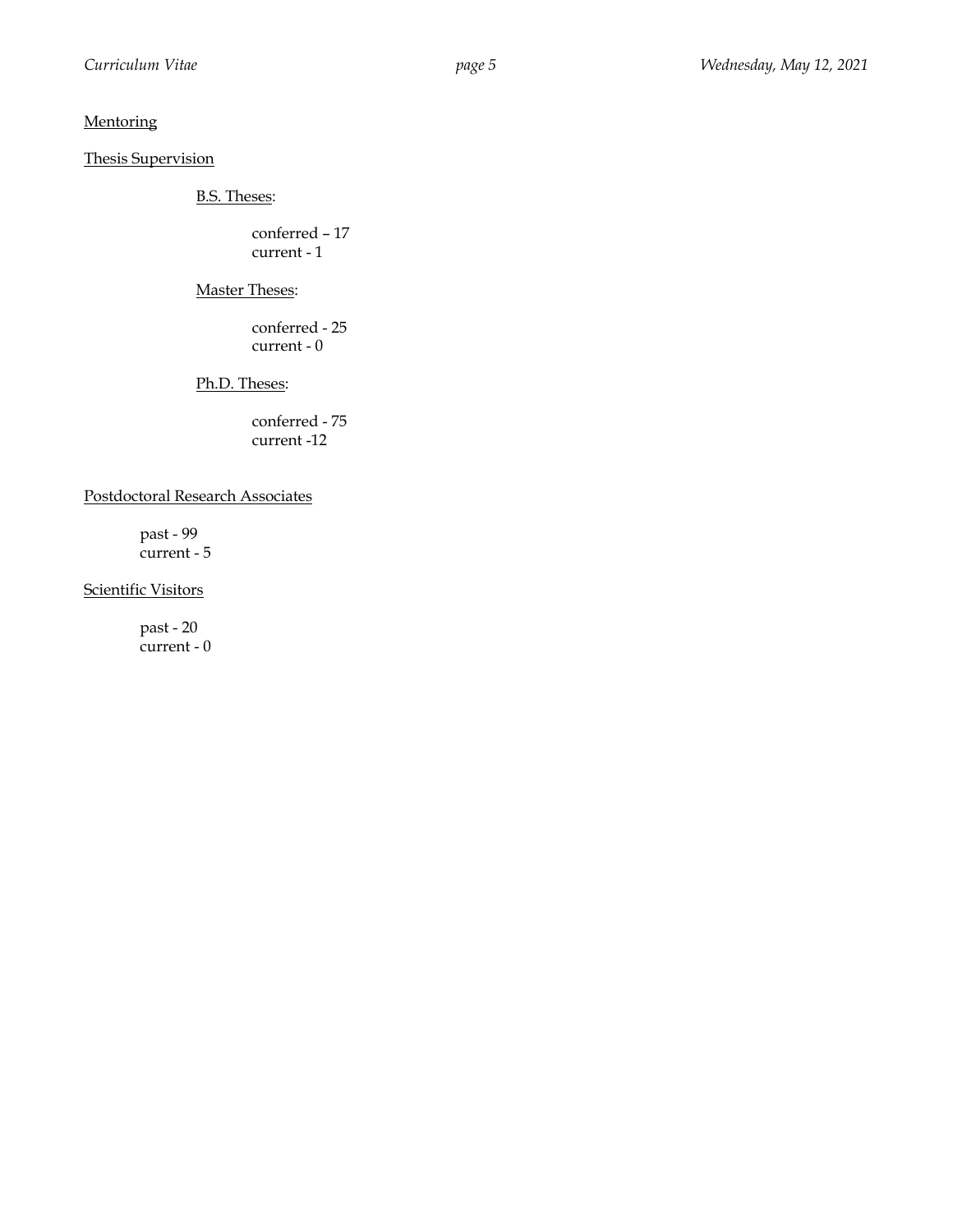## Administrative Activities

Undergraduate Awards Committee (1981-1990) Graduate Fellowship Committee (1982-1988) Teaching Evaluations Committee (1985-1990) Dean of Liberal Arts and Science Search Committee (1988) Committee on Staff, Department of Chemistry (1988-1995, 2000-present) Search Committee, Dean LAS (1988-1989) Faculty Advisor, Molecular Spectroscopy Laboratory (1988-1995) Search Committee, Head of Chemistry Department (1989-1990) Service Facilities Committee, (1990-1996) Search Committee, Director, School of Chemical Sciences (1993-1994) NMR Advisory Committee (1995-2003) Ad Hoc Committee on Noyes Lab Space Utilization (Chair, 1999-2003) Staff Committee (2000-2004) Awards Committee (Chair, 2003-present) Service Facilities Committee (Chair, 2004-2014) Department of Chemistry Advisory Committee (2007-2009) Faculty Advisor to the NMR Laboratory (2010-2012) Budget and Operations Officer, Organic Chemistry (1995-2000), (2010-2020) Departmental Safety Committee (2012-2016) Departmental Development Committee (2017-present) Department of Chemistry Advisory Committee (2020-present)

# Other Activities

Organic Chemistry Seminar Chairman (1982-1986, 1995) Organic Chemistry Teaching Assignments (1982-1988) Ad Hoc Committee for the Selection of a 200 MHz NMR Spectrometer (1983) Reorganization of Training and Check-out Procedures for Routine <sup>1</sup>H NMR Spectrometers Ad Hoc Committee for the Selection of a 300 MHz NMR Spectrometer (1985) Instructional NMR Oversight Committee (1995-1997) Ad Hoc Committee on Space Ad Hoc Committee Planning the UIUC Sesquicentennial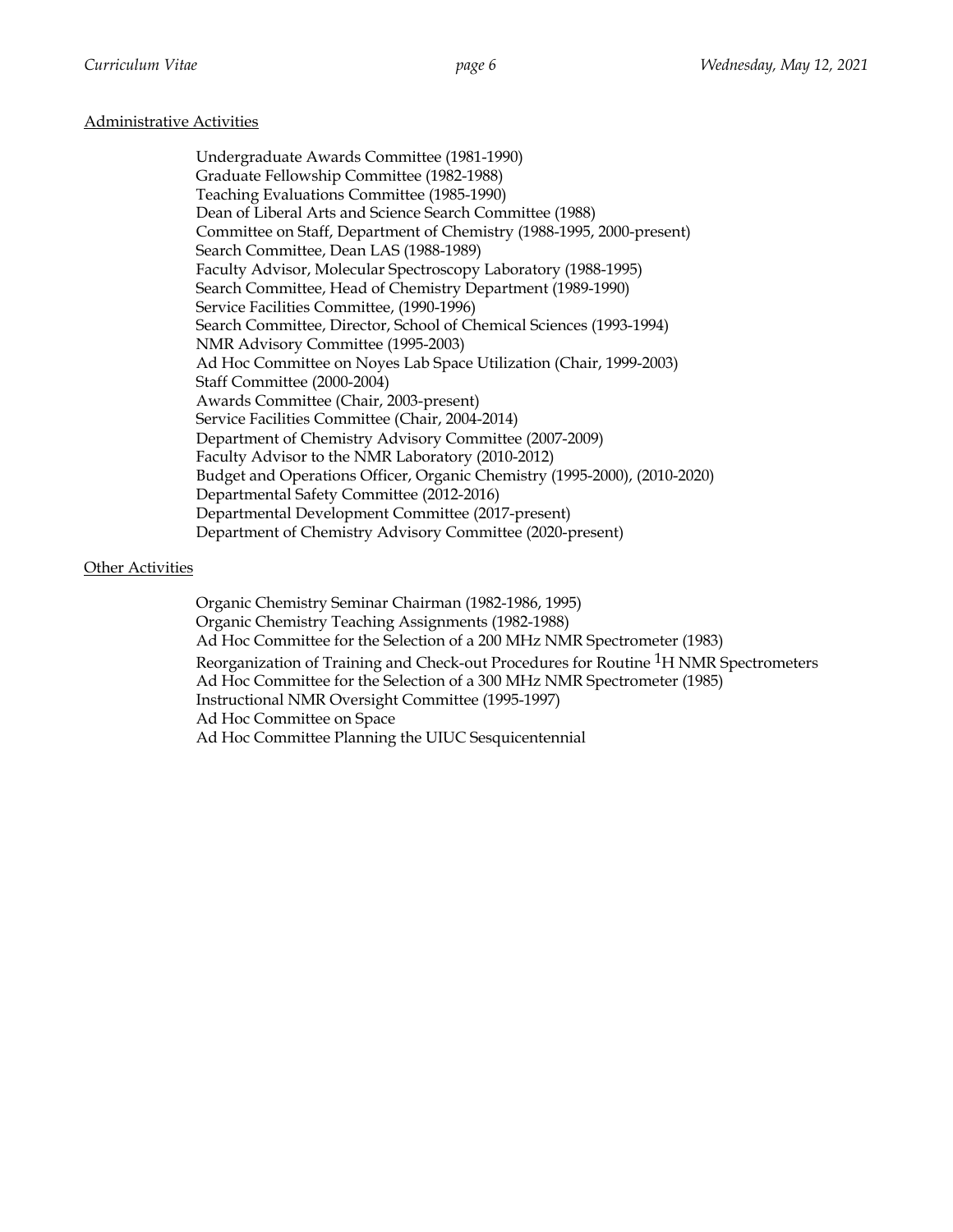## Professional Activities

NSF Workshop on Synthetic Organic and Natural Products Chemistry, Co-Chairman (1987-1989) Executive Committee, Organic Division, American Chemical Society (1989-1992) Cope Scholar Award Canvassing Committee (1992-1994) AAAS Chemistry Section, Electorate Nominating Committee (1998-2001) Gordon Research Conference on Heterocyclic Compounds, Vice Chair, 2000; Chair, 2001 ACS Award Selection Committees (assignment confidential) Gordon Research Conference on Stereochemistry, Vice Chair, 2014; Chair, 2016 New York Academy of Sciences, Blavatnik Award Selection Committee (2014-present) MIT Visiting Committee, Member, 2014-2020 ACS Gibbs Medal Jury (2019-2022) American Academy of Arts and Sciences, I:3 Section Membership Panel (2019-present) Ryoji Noyori Prize Selection Committee (2020-2022)

## Professional Societies

American Chemical Society (Fellow) Swiss Chemical Society Royal Society of Chemistry, Fellow (FRSC) International Society for Heterocyclic Chemistry American Association for the Advancement of Science (Fellow) American Academy of Arts and Sciences (Member) National Academy of Sciences (Member)

## Editorial Activities

#### Past

| International Advisory Board, Perkin Transactions 1 (1992-1994)                                  |
|--------------------------------------------------------------------------------------------------|
| Editorial Board, Organic Reactions (1994-2003)                                                   |
| Editor, Topics in Stereochemistry (1995-2007)                                                    |
| Editorial Board, Encyclopedia of Reagents for Organic Synthesis                                  |
| Editorial Advisory Board, Journal of Organic Chemistry (1995-2000)                               |
| Editorial Advisory Board, Accounts of Chemical Research (1997-2000)                              |
| Editorial Advisory Board, Progress in Heterocyclic Chemistry (1997-2001)                         |
| Associate Editor, Organic Letters (1998-2004)                                                    |
| Guest Editor Thematic Issue "Catalytic Asymmetric Synthesis" in Accounts Chem. Res. 2000, 38(6). |
| Editorial Board, Organic Syntheses, Inc. (2000-2008)                                             |
| Editorial Advisory Board, Chemical Communications (2006-2012)                                    |
| Editor in Chief and President, Organic Reactions (2008-2018)                                     |
| Editorial Advisory Board, Chemical Reviews (2010-2018)                                           |

#### Current

| Board of Directors, Organic Reactions (2004-present)                  |
|-----------------------------------------------------------------------|
| Editorial Advisory Board, Organic Letters (2005-present)              |
| Board of Consulting Editors, Tetrahedron (2008-present)               |
| Editorial Advisory Board, Journal of Organic Chemistry (2011-present) |
| Board of Directors, Organic Syntheses, Inc. (2017-present)            |
| Editorial Advisory Board, J. Am. Chem. Soc. (2021-present)            |
|                                                                       |

#### Consultantships

# Past

Pharmacia (formerly Upjohn), Kalamazoo, Michigan, 1983-2003 Dow Chemical Company, Midland Michigan, 1986-1989 LIGAND Pharmaceuticals, La Jolla, California, 1993-1998 Pfizer, Ann Arbor, Michigan; St. Louis, Missouri, 2003-2007 Milliken Chemical, Spartanburg, South Carolina, 2006-2011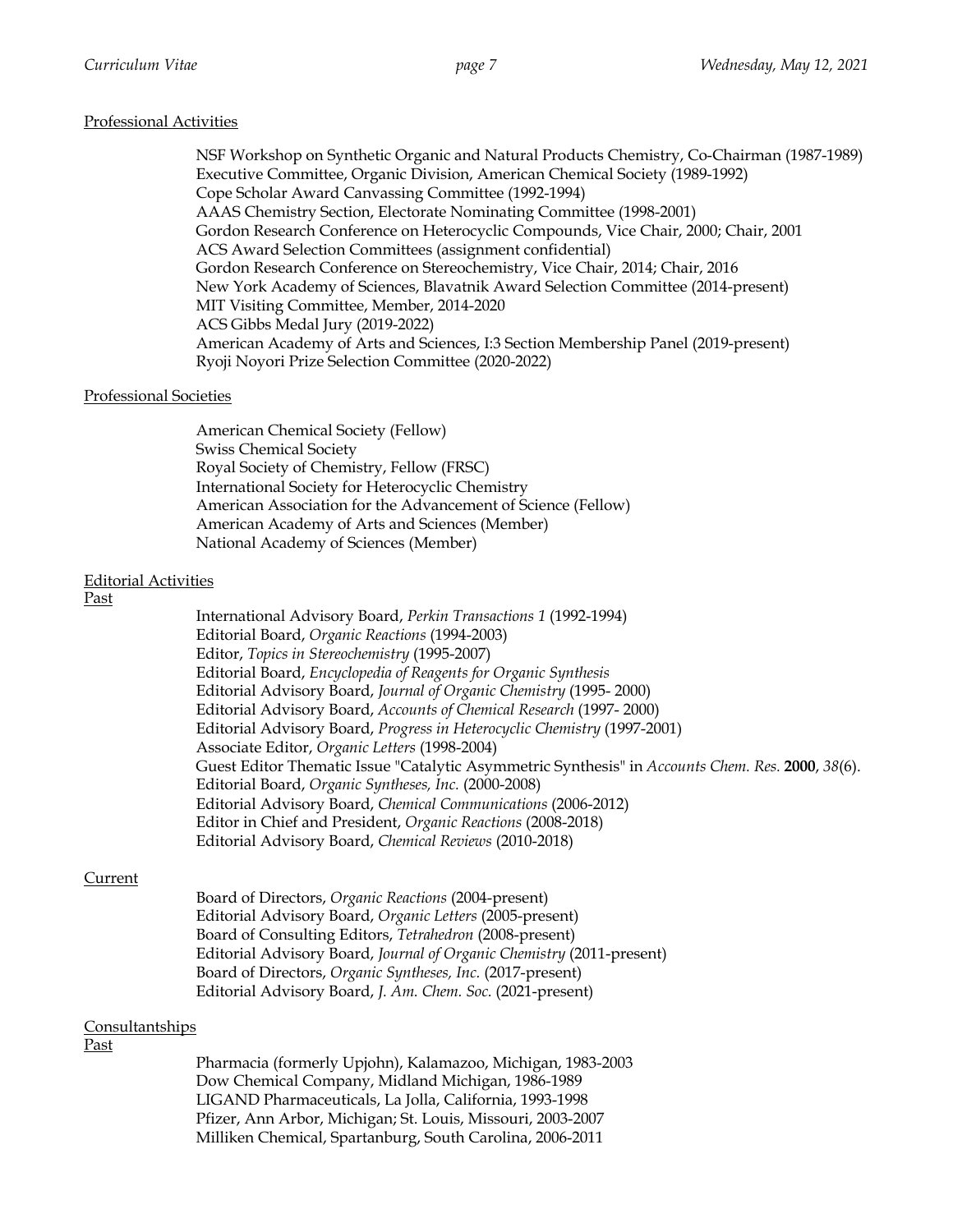GlaxoSmithKline, Raleigh-Durham, North Carolina, 2009-2010 DART Neuroscience, La Jolla, California, 2011-2017 Boehringer-Ingelheim Pharmaceuticals, Ridgefield, Connecticut, 2000-2018 Gilead, Foster City, California, 2017-2018

## Current

Janssen Pharmaceutical Research Institute, San Diego, California, 2001-present Janssen Pharmaceutical Research Institute, Springhouse, Pennsylvania, 2016-present Janssen Pharmaceutical Research Institute, Beerse, Belgium, 2014-present Merck Research Laboratories, Rahway, New Jersey, 2004-2008, 2014-present Merck Research Laboratories, West Point, Pennsylvania, 2016-present Merck Research Laboratories, Kenilworth, NJ, 2016-present Merck Research Laboratories, Boston, MA, 2016-present Merck Research Laboratories, South San Francisco, 2018-present Genentech, San Francisco, California, 2008-present PTC Therapeutics, South Plainfield, New Jersey, 2008-present Fibrogen, San Francisco, California, 2014-present Hoffmann La Roche, Basel, Switzerland, 2017-present Monsanto Company, St. Louis, MO, 2018-present

## Scientific Advisory Boards

LIGAND Pharmaceuticals, La Jolla, California, 1996-1998 The Pharmacia and Upjohn Company, Kalamazoo, Michigan, 1998-1999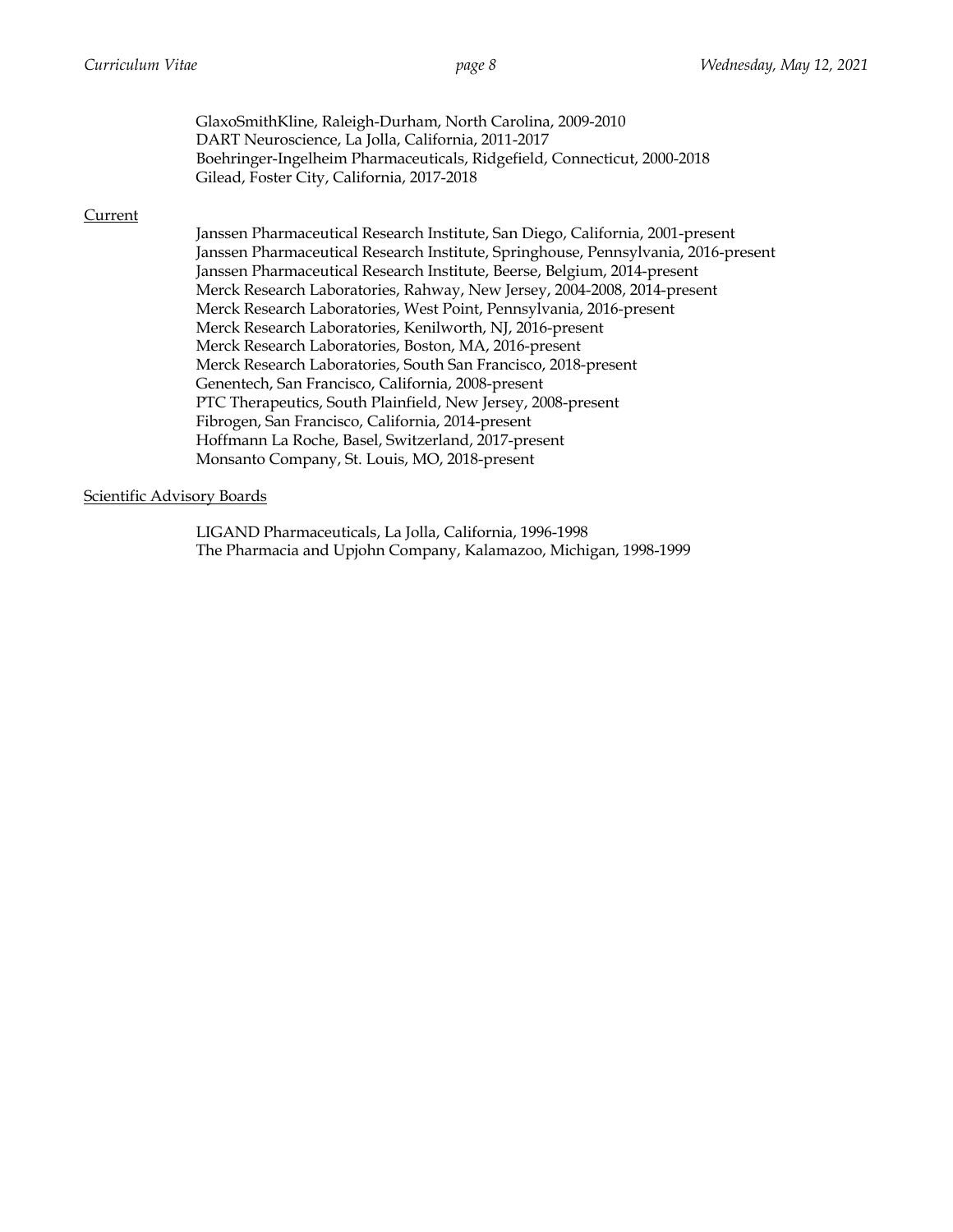# **Publications**

- 1. Synthetic Analogs of the Active Sites of Iron-Sulfur Proteins. XI. Synthesis and Properties of Complexes Containing the Fe<sub>2</sub>S<sub>2</sub> Core and the Structures of Bis $[0-xy]yL\alpha,\alpha'$ -dithiolato- $\mu$ -sulfido-ferrate(III)] and Bis[*p*-tolthiolato-µ-sulfido-ferrate(III)]Dianions (with J. J. Mayerle, B. V. DePamphilis, J. A. Ibers, and R. H. Holm) *J. Am. Chem. Soc.* **1975**, *97*, 1032-1045.
- 2. Synthesis of Cyclophanes Derived from 1-Amino-3,7-diakyl-4-methylnaphthalenes (with D. S. Kemp, M. E. Garst, R. W. Harper, D. D. Cox and D. Carlson) *J. Org. Chem.* **1979**, *44*, 4469-4473.
- 3. Facile Oxetane Formation in a Rigid Bicyclo[2.2.2]octane System, *J. Org. Chem.* **1981**, *46*, 3144-3147.
- 4. Silicon-Directed Nazarov Cyclization (with T. K. Jones) *J. Am. Chem. Soc.* **1982**, *104*, 2642-2645.
- 5. Carbanion-Accelerated Claisen Rearrangements (with M. A. Harmata) *J. Am. Chem. Soc.* **1982**, *104*, 4972- 4974.
- 6. (*E*)-3-Trimethylsilyl)-2-propen-1-ol. An Improved Preparation (with T. K. Jones) *J. Org. Chem.* **1982**, *47*, 4595-4597.
- 7. On the Stereochemistry of Allylmetal-Aldehyde Condensations (with E. J. Weber) *Helv. Chim. Acta* **1983,**  *66*, 1655-1660.
- 8. Silicon-Directed Nazarov Reactions II. Preparation and Cyclization of b-Silyl-substituted Divinyl Ketones (with T. K. Jones) *Helv. Chim. Acta* **1983,** *66*, 2377-2396.
- 9. Silicon-Directed Nazarov Reactions III. Stereochemical and Mechanistic Considerations (with T. K. Jones) *Helv. Chim. Acta* **1983**, *66*, 2397-2411.
- 10. Carbanion-Accelerated Claisen Rearrangements. 2. Studies on Internal Asymmetric Induction (with M. A. Harmata) *J. Org. Chem.* **1983**, *48*, 3369-3370.
- 11. A Vinylsilane Route to trans-7a-Methylhydrind-4-en-1,6-dione (with J. P. Germanas) *Tetrahedron Lett.* **1984**, *25*, 1231-1234.
- 12.  $\alpha$ -Chloro Ketoximes as Precursors of Nitrosoalkenes: Preparation, Stereochemistry, and Conformation (with M. S. Dappen) *J. Org. Chem.* **1984**, *49*, 798-806.
- 13. Carbanion-Accelerated Claisen Rearrangements. 3. Vicinal Quaternary Centers (with M. A. Harmata) *Tetrahedron Lett.* **1984**, *25*, 1543-1546.
- 14. Stereochemistry of Allylmetal-Aldehyde Condensations. 2. Allylstannanes (with E. J. Weber) *J. Am. Chem. Soc.* **1984**, *106*, 7970-7971.
- 15. Intramolecular [4+2] Cycloadditions of Nitrosoalkenes with Olefins (with M. S. Dappen and J. A. Sternberg) *J. Org. Chem.* **1984**, *49*, 4741-4743.
- 16. Stereospecific Reduction of Propargyl Alcohols: (*E*)-3-Trimethylsilyl-2-propen-1-ol (with T. K. Jones) *Org. Synth.* **1985**, *64*, 182-188.
- 17. A General Method for the Preparation of  $\gamma$ -Substituted Cycloalkenals and Cycloheptenals (with T.K. Jones) *J. Org. Chem*. **1985**, *50*, 4037-4045.
- 18. Intramolecular [4+2] Cycloadditions of Nitroalkenes with Olefins (with M. S. Dappen and C. J. Cramer) *J. Am. Chem. Soc*. **1986**, *108*, 1306-1307.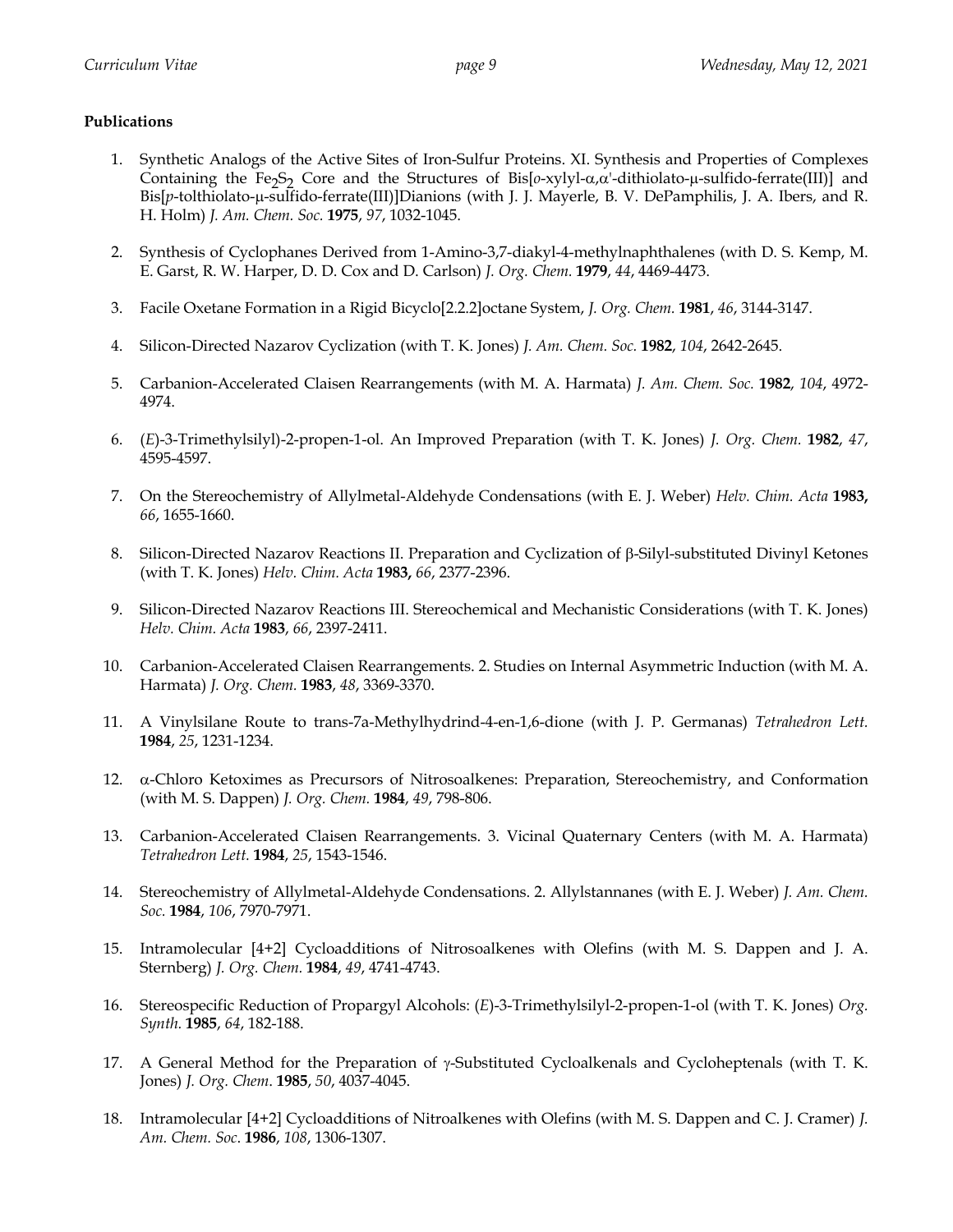- 19. Silicon-Directed Nazarov Cyclizations IV. Further Studies in Stereochemical Control (with K. L. Habermas, G. A. Hite and T. K. Jones) *Tetrahedron* **1986**, *42*, 2821-2829.
- 20. The Stereostructures of [1,1'-Bicyclohexyl]-2,2'-diones: A Reassignment (with C. J. Cramer and J. A. Sternberg) *Tetrahedron Lett*. **1986**, *27*, 3693-3696.
- 21. Intramolecular [4+2] Cycloadditions of (*Z*)- α<sub>*f*</sub>β-Unsaturated Aldehydes with Vinyl Sulfides and Ketene Dithioacetals (with J. A. Sternberg) *J. Am. Chem. Soc*. **1986**, *108*, 8277-8279.
- 22. Intermolecular [4+2]-Cycloadditions of Nitroalkenes with Cyclic Olefins. Transformations of Cyclic Nitronates (with C. J. Cramer and J. A. Sternberg) *Helv. Chim. Acta* **1986**, *69*, 1971-1989.
- 23. Diphenylmethylsilyl Ethers (DPMS): A Protecting Group for Alcohols (with R. P. Hammer, E. J. Weber and K. L. Habermas) *J. Org. Chem*. **1987**, *52*, 165-168.
- 24. Intramolecular [4+2]-Cycloadditions of Vinylnitrosonium Cations with Olefins (with C. J. Cramer and M. S. Dappen) *J. Org. Chem*. **1987**, *52*, 877-887.
- 25. Organocerium Additions to SAMP-Hydrazones: General Synthesis of Chiral Amines (with Th. Weber and D. W. Piotrowski) *J. Am. Chem. Soc*. **1987**, *109*, 2224-2225.
- 26. SnCl4(4-*t*-BuC6H4CHO)2. X-Ray Crystal Structure, Solution NMR, and Implications for Reactions at Complexed Carbonyls (with B. R. Henke and E. J. Weber) *J. Am. Chem. Soc*. **1987**, *109*, 2512-2514.
- 27. Studies on the Addition of Allyloxides to Sulfonylallenes. Preparation of Highly Substituted Allyl Vinyl Ethers for Carbanionic Claisen Rearrangements (with M. A. Harmata and K. S. White) *J. Org. Chem*. **1987**, *52*, 4031-4042.
- 28. An Ab Initio Study of the [1,2] Proton Transfer from Phosphine Oxide to Phosphinic Acid (with C. J. Cramer and C. E. Dykstra) *Chem. Phys. Lett*. **1987**, *136*, 17-21.
- 29. Carbanion-Accelerated Claisen Rearrangements. 4. Asymmetric Induction via 1,3,2- Oxazaphosphorinanes (with J. E. Marlin) *J. Org. Chem*. **1987**, *52*, 5742.
- 30. Silicon-Directed Nazarov Cyclizations. Part V. Substituent and Heteroatom Effects on the Reaction (with K. L. Habermas and G. A. Hite) *Helv. Chim. Acta* **1988**, *71*, 168-194.
- 31. Silicon-Directed Nazarov Cyclizations. Part VI. The Anomalous Cyclization of Vinyl Dienyl Ketones (with G. A. Hite) *Helv. Chim. Acta* **1988**, *71*, 195-208.
- 32.  $\alpha$ -Nitro Keto Hydrazone and Keto Imine Dianions. Synthetic Equivalents for the Nitroalkene  $d^3$  Synthon (with J. A. Sternberg and R. Lueoend) *J. Org. Chem*. **1988**, *53,* 1251-1263.
- 33. On the Lewis-Acid Induced Addition of Allylstannanes to Aldehydes: A Spectroscopic Investigation (with T. Wilson and T. M. Willson) *J. Am. Chem. Soc*. **1988**, *110*, 984-986.
- 34. Silicon-Directed Nazarov Cyclizations VII. Linearly-Fused Tricyclics (with R. C. Klix) *Tetrahedron* **1988**, *44*, 4043-4060.
- 35. Stereoselective Alkylation of Chiral  $\alpha$ -Nitro Ketoimine Dianions. Observations on the Role of Amide Bases (with J. J. Ares) *J. Am. Chem. Soc*. **1988**, *110*, 4432-4434.
- 36. The Stereochemical Course of Migration from Phosphorus to Nitrogen in the Photo-Curtius Rearrangement of Phosphinic Azides (Harger Reaction) (with R. L. Dorow) *J. Org. Chem*. **1989**, *54*, 5-6.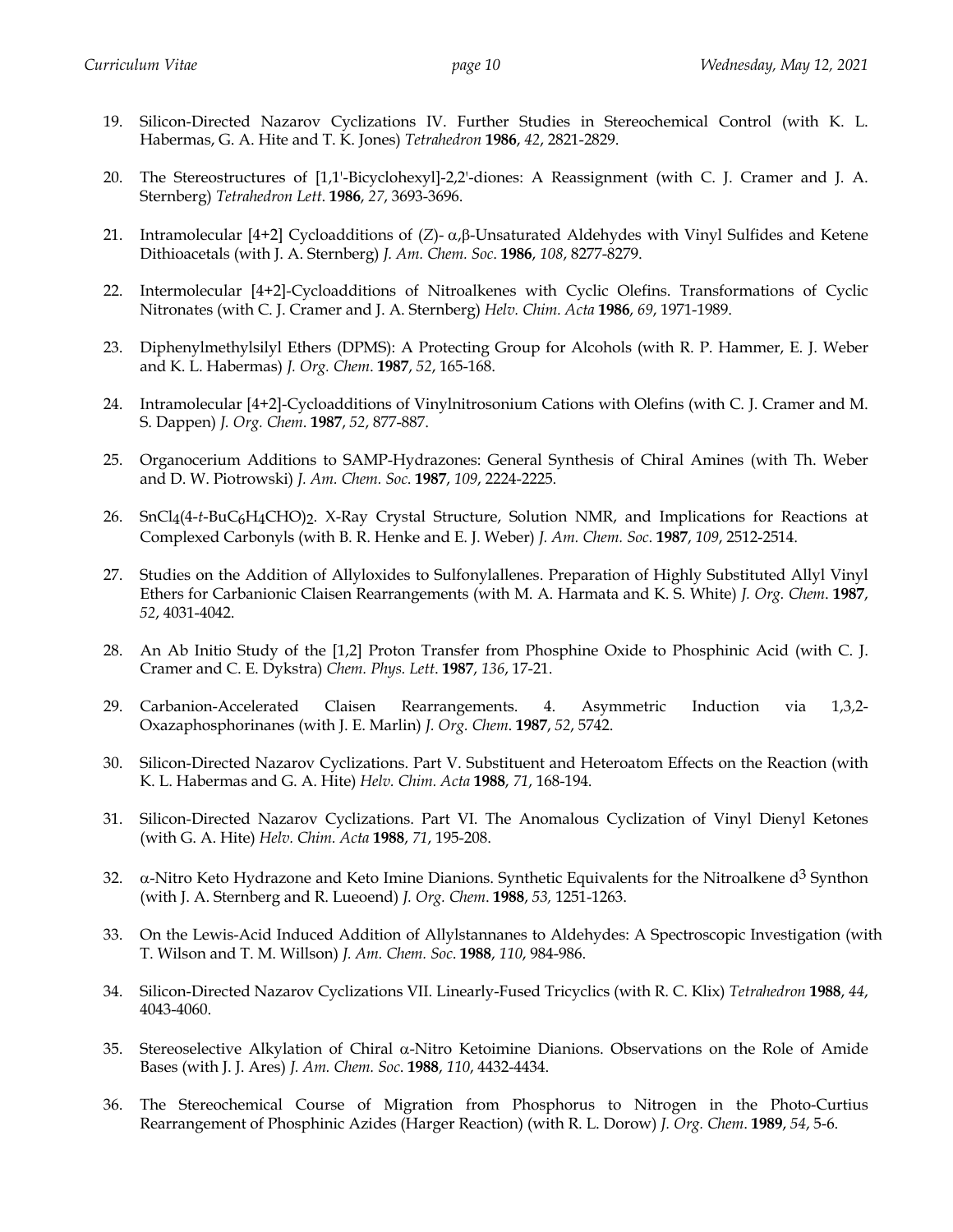- 37. Stereochemical and Spectroscopic Studies on the Reaction of Allylstannanes with Aldehydes (with E. J. Weber, T. M. Wilson and T. M. Willson) *Tetrahedron* **1989**, *45*, 1053-1065.
- 38. Mechanistic and Stereochemical Divergence in the Allylsilane-Acetal Addition Reaction (with T. M. Willson) *J. Am. Chem. Soc.* **1989**, *111*, 3475-3476.
- 39. Carbanion-Accelerated Claisen Rearrangements. 5. Studies on Stereocontrol with Phosphorus-Stabilized Anions (with G. Rajendra and J. E. Marlin) *Tetrahedron Lett.* **1989**, *30*, 2469.
- 40. Modified Proline Auxiliaries for Selective Addition of Organocerium Reagents to Hydrazones (with J. P. Edwards and T. Weber) *Synlett* **1989**, 20-22.
- 41. Investigations on Transition State Geometry in the Aldol Condensation (with B. R. Henke) *J. Am. Chem. Soc.* **1989**, *111*, 8032-8034.
- 42. Studies of the Mechanism of Allylmetal-Acetal Additions (with T. M. Willson) In *Selectivity in Lewis Acid Promoted Reactions*; Schinzer, D. Ed.; D. Reidel: Amsterdam, 1989; pp 247-263.
- 43. Carbanion-Accelerated Claisen Rearrangements. 6. Preparative and Stereochemical Studies with Sulfonyl-Stabilized Anions (with M. A. Harmata and K. S. White) *J. Am. Chem. Soc.* **1989**, *11*, 8878-8891.
- 44. The Origin of Stereoselective Opening of Chiral Dioxane and Dioxolane Acetals: The Solution Structure of Their Lewis Acid Complexes (with T. M. Willson and N. G. Almstead) *J. Am. Chem. Soc.* **1989**, *111*, 9258- 9260.
- 45. Tandem [4+2]/[3+2] Cycloadditions: Facile and Stereoselective Construction of Polycyclic Frameworks (with Y.-C. Moon and C. B. W. Senanayake) *J. Am. Chem. Soc.* **1990**, *112*, 311-316.
- 46. The Solution and Solid State Structure of a Phosphorus-Stabilized Carbanion (with R. L. Dorow) *J. Am. Chem. Soc.* **1990**, *112*, 864-866.
- 47. The Theoretical Structures of Neutral, Anionic and Lithiated *P*-Allylphosphonic Diamide (with C. J. Cramer) *J. Org. Chem.* **1990**, *55*, 1806-1813.
- 48. Auxiliary-Based, Asymmetric S<sub>N</sub>2' Reactions: A Case of 1,7-Relative Stereogenesis (with L. K. Marble) *J. Org. Chem.* **1990**, *55*, 1984-1986.
- 49. The Vinylogous Anomeric Effect in 3-Chloro-2-alkylcyclohexanone Oximes and Oxime Ethers (with R. T. Jacobs, M. S. Dappen and N. L. Sear) *J. Am. Chem. Soc.* **1990**, *112*, 3466-3474.
- 50. Intramolecular [4+2]-Cycloaddition of Nitroalkenes with Olefins. 2 (with Y.-C. Moon, C. J. Cramer, M. S. Dappen and C. B. W. Senanayake) *Tetrahedron* **1990**, *46*, 7373-7392.
- 51. Tandem [4+2]/[3+2]-Cycloadditions. 2. Asymmetric Induction with a Chiral Vinyl Ether (with C. B. W. Senanayake and G.-D. Ho) *Tetrahedron* **1990**, *46*, 4857-4876.
- 52. Silicon-Directed Nazarov Cyclizations. 8. Stereoelectronic Control of Torquoselectivity (with M. A. Wallace and C. B. Walker, Jr.) *J. Org. Chem.* **1990**, *55*, 5543-5545.
- 53. Stereoselective Alkylations of Chiral, Phosphorus-Stabilized Benzylic Carbanions (with R. L. Dorow) *J. Org. Chem.* **1990**, *55*, 5926-5928.
- 54. Lithium/Ammonia Cleavage of the N-N Bond in N-Methoxycarbonyl- and N-Acetyl-hydrazines (with O. Nicaise and J. P. Edwards) *J. Org. Chem.* **1990**, *55*, 6219-6223.
- 55. Synthesis, Structure and Reactivity of an Organogermanium Lewis Acid (with R. T. Jacobs, G. Dai-Ho, and S. Wilson) *Organometallics* **1990**, *9*, 3015-3019.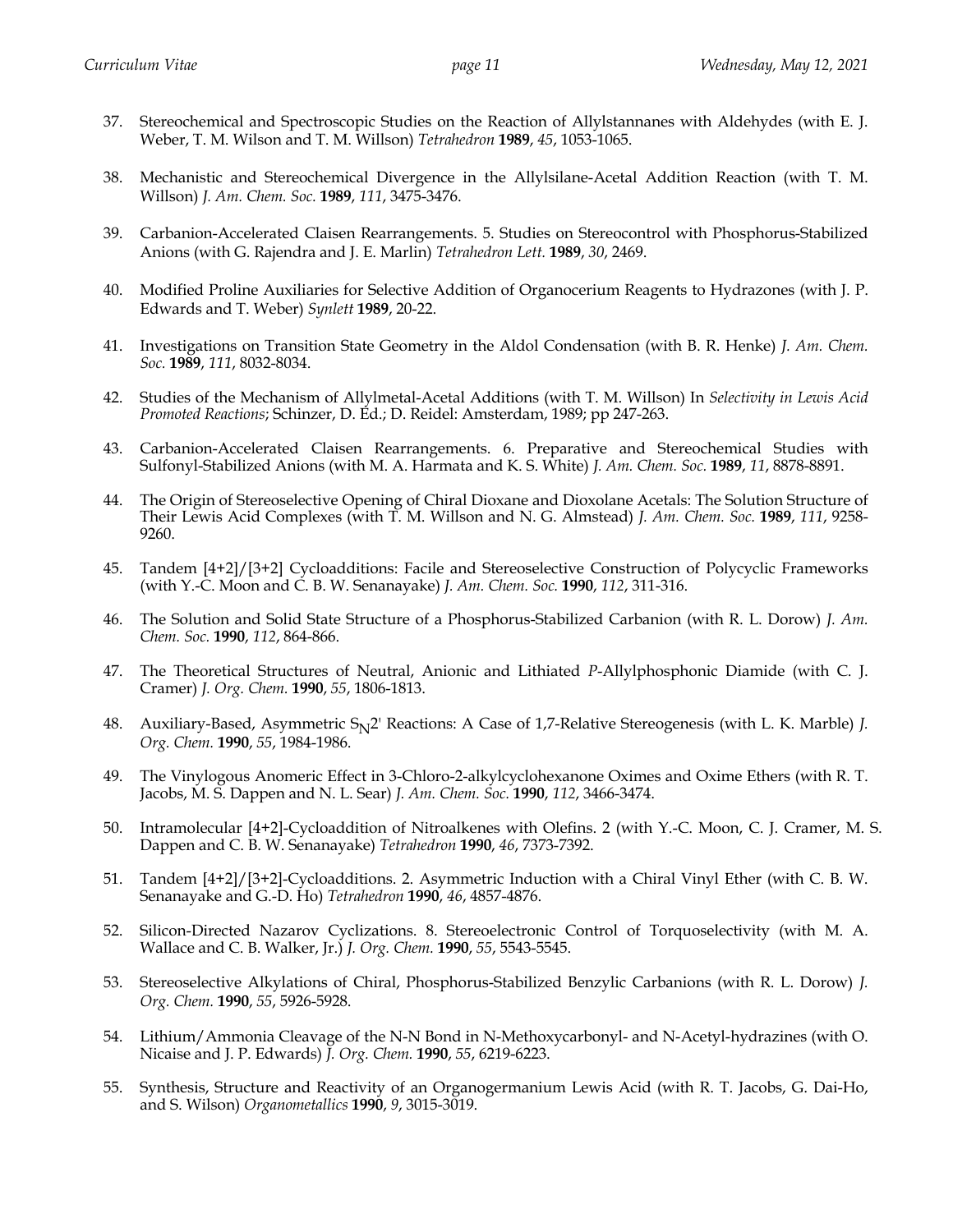- 56. Solution and Solid State Structure of the "Wittig-Furukawa" Cyclopropanation Reagent (with J. P. Edwards and S. R. Wilson) *J. Am. Chem. Soc.* **1991**, *113*, 723-725.
- 57. Carbanion-Accelerated Claisen Rearrangements. 7. Phosphine Oxide and Phosphonate Anion-Stabilizing Groups (with J. E. Marlin) *J. Org. Chem.* **1991**, *56*, 1003-1013.
- 58. The Configuration and Conformation and Colligative Properties of a Phosphorus-Stabilized Anion (with P. C. Miller and S. R. Wilson) *J. Am. Chem. Soc.* **1991**, *113*, 1468-1470.
- 59. Investigations on Transition State Geometry in the Aldol Condensation (with B. R. Henke) *J. Am. Chem. Soc.* **1991***, 113*, 2177-2194.
- 60. Carbanion-Accelerated Claisen Rearrangements. 8. Phosphonamide Anion-Stabilizing Groups (with H. Stadler, R. L. Dorow and J.-H. Kim) *J. Org. Chem.* **1991**, *56*, 5063-5079.
- 61. On the Generation and Configurational Stability of (2*S*,3*S*)-1,2,3-Triphenylborirane (with K. Nishide and A.-M. Faucher) *J. Am. Chem. Soc.* **1991**, *113*, 6675-6676.
- 62. Studies on the Mechanism and Origin of Stereoselective Opening of Chiral Dioxane Acetals (with N. G. Almstead) *J. Am. Chem. Soc.* **1991**, *113*, 8089-8110.
- 63. On the Stereoselective Opening of Achiral Dioxane Acetals (with N. G. Almstead) *J. Org. Chem.* **1991***, 56*, 6458-6467.
- 64. On the Stereoselective Opening of Chiral Dioxane Acetals. Nucleophile Dependence (with N. G. Almstead) *J. Org. Chem.* **1991**, *56*, 6485-6487.
- 65. Tandem Inter [4+2]/Intra [3+2] Cycloadditions. 3. The Stereochemical Influence of the Lewis Acid (with M. E. Schnute) *J. Org. Chem.* **1991**, *56*, 6738-6739.
- 66. A Comparison of (Chloromethyl)- and (Iodomethyl)zinc Cyclopropanation Reagents (with J. P. Edwards) *J. Org. Chem.* **1991**, *56*, 6974-6981.
- 67. Synthesis of  $\alpha$  and  $\beta$ -Branched Ethers from Alcohols by the Reaction of Acetals with Grignard Reagents: Synthesis of Isopropyl and Isobutyl Ethers of (1*S*,2*RS*,4*R*)-6-Methylenebicyclo[2.2.2]octan-2-ol (with T. M. Willson and J. Amburgey) *J. Chem. Soc., Perkin Trans. 1* **1991**, 2899-2906.
- 68. A Diastereoselective Synthesis of (dl)-1,3-Diphenyl-1,3-propanediamines (with J.-H. Kim) *Synthesis* **1992**, 229-234.
- 69. Solution- and Solid-State Structural Studies of (Halomethyl)zinc Reagents (with J. P. Edwards and S. R. Wilson) *J. Am. Chem. Soc.* **1992**, *114*, 2592-2602.
- 70. Chiral Amino Alcohol Modified Halomethylzinc Reagents (with J. P. Edwards) *Synlett* **1992**, *3*, 229-230.
- 71. Asymmetric Electrophilic Amination of Chiral Phosphorus-Stabilized Anions (with N. Chatani and S. V. Pansare) *Tetrahedron* **1992**, *48*, 2191-2208.
- 72. Spectroscopic Studies on the  $TiCl<sub>4</sub>$ -Promoted Reaction of Allylsilanes with Aldehydes and  $\alpha$ , $\beta$ -Enones (with N. G. Almstead) *Tetrahedron* **1992,** *46*, 5565-5578.
- 73. Inter- and Intramolecular [4+2]-Cycloadditions of Nitroalkenes with Olefins. 2-Nitrostyrenes (with B. S. Kesler and Y.-C. Moon) *J. Org. Chem.* **1992,** *57*, 4912-4924.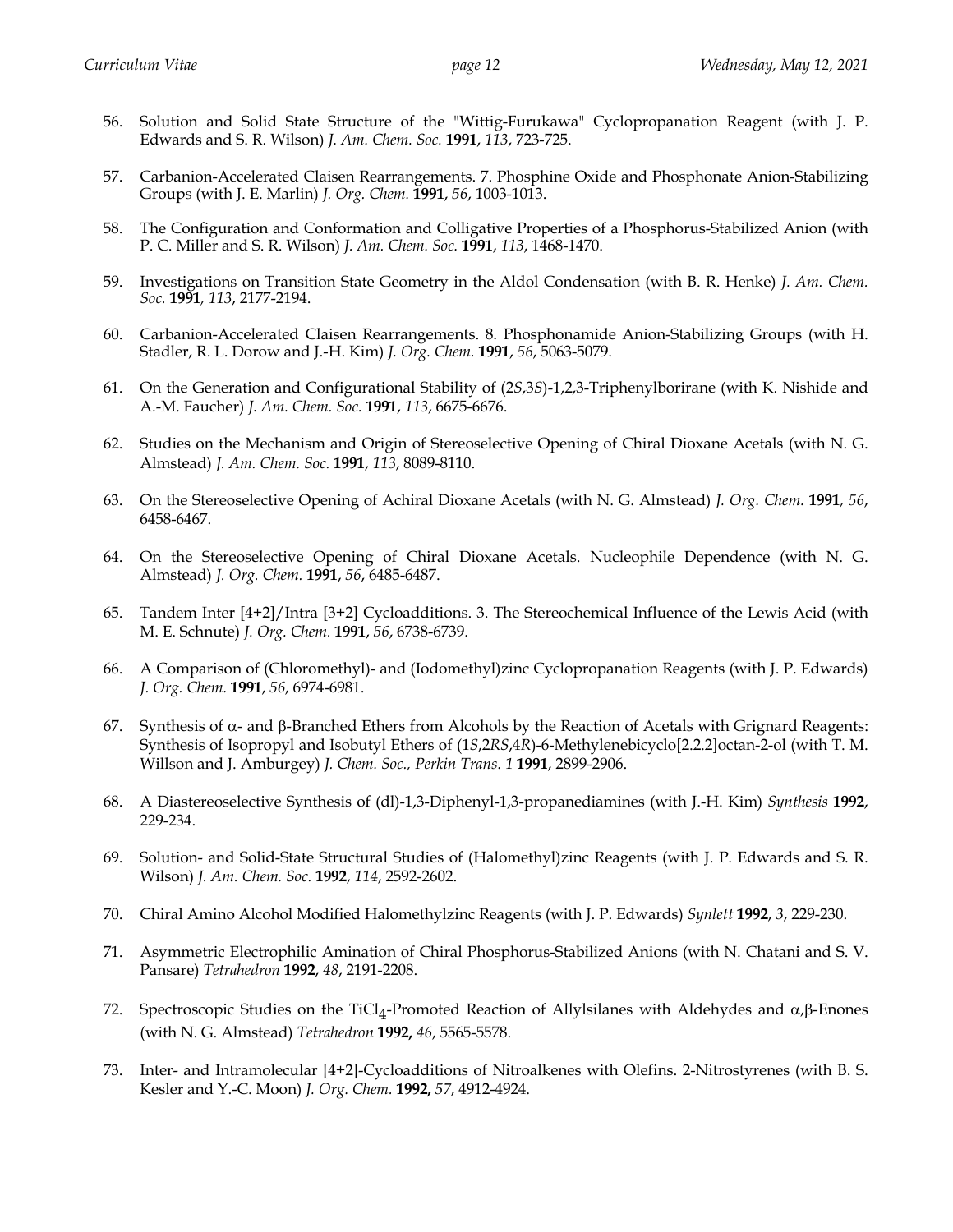- 74. A Stereochemical Study on the Intramolecular Hydrosilylation of  $\alpha$ ,  $\beta$ -Unsaturated Esters (with D. C. Forbes) *Tetrahedron Lett.* **1992**, *33*, 5037-5040.
- 75. Investigations on Transition State Geometry in the Aldol Condensation in Aqueous Medium (with W. Lee) *Tetrahedron Lett.* **1992**, *33*, 7729-7732.
- 76. The Tandem Cycloaddition Chemistry of Nitroalkenes. (with M. E. Schnute, C. B. W. Senanayake, Y.-C. Moon and D. S. Middleton) Proceedings of the 5th International Kyoto Conference on Organic Chemistry; Y. Ohshiro and Z.-I. Yoshida, Eds.; Kodansha Press, 1992, pp 215-239.
- 77. Electrophilic Activation of the Horner-Wadsworth-Emmons-Wittig Reaction: Highly Selective Synthesis of Dissymmetric Olefins (with C.-T. Chen) *J. Am. Chem. Soc.* **1992**, *114*, 10674-10676.
- 78. Organocerium Additions to Hydrazones: Effect of Reagent Stoichiometry on Efficiency and Selectivity (with J. P. Edwards and O. Nicaise) *J. Org. Chem.* **1993**, *58*, 569-578.
- 79. The Chemistry of Enoxysilacyclobutanes: Highly Selective, Uncatalyzed Aldol Additions (with B. D. Griedel and D. M. Coe) *J. Org. Chem*. **1993**, *58*, 988-990.
- 80. Tandem Inter [4+2]/Intra [3+2] Cycloadditions. 4. Cycloadditions with *E* and *Z*-1-Propenyl Ethers (with C. B. W. Senanayake) *J. Org. Chem.* **1993**, *58*, 1853-1858.
- 81. Tandem Inter [4+2]/Intra [3+2] Cycloadditions. 5. Origin of the Lewis Acid Dependent Reversal of Stereoselectivity (with M. E. Schnute and C. B. W. Senanayake) *J. Org. Chem.* **1993**, *58*, 1859-1874.
- 82. Spectroscopic Studies on the Structure of Lewis Acids Aldehyde Complexes (with N. G. Almstead) *J. Am. Chem. Soc.* **1993**, *115*, 3133-3139.
- 83. Organocerium Additions to Chiral α, α-Dialkoxy Hydrazones: Asymmetric Synthesis of *N*-Protected α-Amino Acetals and a-Amino Aldehydes (with O. Nicaise) *Synlett* **1993,** 359-361.
- 84. Solution and Solid-State Structure, and Dynamics of Thiophosphonamide Anions: Electronic Tuning of Rotational Barriers (with K. A. Swiss and S. R. Wilson) *J. Am. Chem. Soc.* **1993**, *115*, 3826-3827.
- 85. A General Method for the Preparation of 2,2-Disubstituted 1-Nitroalkenes (with L. R. Marcin) *J. Org. Chem.* **1993**, *58*, 3850-3856
- 86. Nitroalkene [4+2] Cycloaddition as a General and Stereoselective Route to 3,3- and 3,4-Disubstituted Pyrrolidines (with L. R. Marcin) *J. Org. Chem.* **1993**, *58*, 3857-3868.
- 87. A New, General and Stereoselective Method for the Synthesis of Trisubstituted Alkenes (with J. Amburgey) *J. Am. Chem. Soc.* **1993**, *115,* 10386-10387.
- 88. On the Carbanion Hybridization of Thiophosphonamide-Stabilized Anions: Remarkable Steric and Solvation Effects (with K. A. Swiss) *J. Am. Chem. Soc.* **1993**, *115*, 12195-12196.
- 89. Investigations on Transition-State Geometry in the Lewis Acid- (Mukaiyama) and Fluoride-Promoted Aldol Reaction (with W. Lee) *J. Org. Chem.* **1994**, *59*, 707-709.
- 90. Structure and Dynamics of Phosphorus(V)-Stabilized Carbanions: A Comparison of Theoretical, Crystallographic, and Solution Structures (with C. J. Cramer, P. C. Miller, R. L. Dorow, K. A. Swiss and S. R. Wilson) *J. Am. Chem. Soc.* **1994**, *116*, 2437-2448.
- 91. Alkylation of Chiral, Phosphorus-Stabilized Carbanions: Substituents Effects on the Alkylation Selectivity (with C.-T. Chen) *J. Org. Chem.* **1994**, 59, 2922-2924.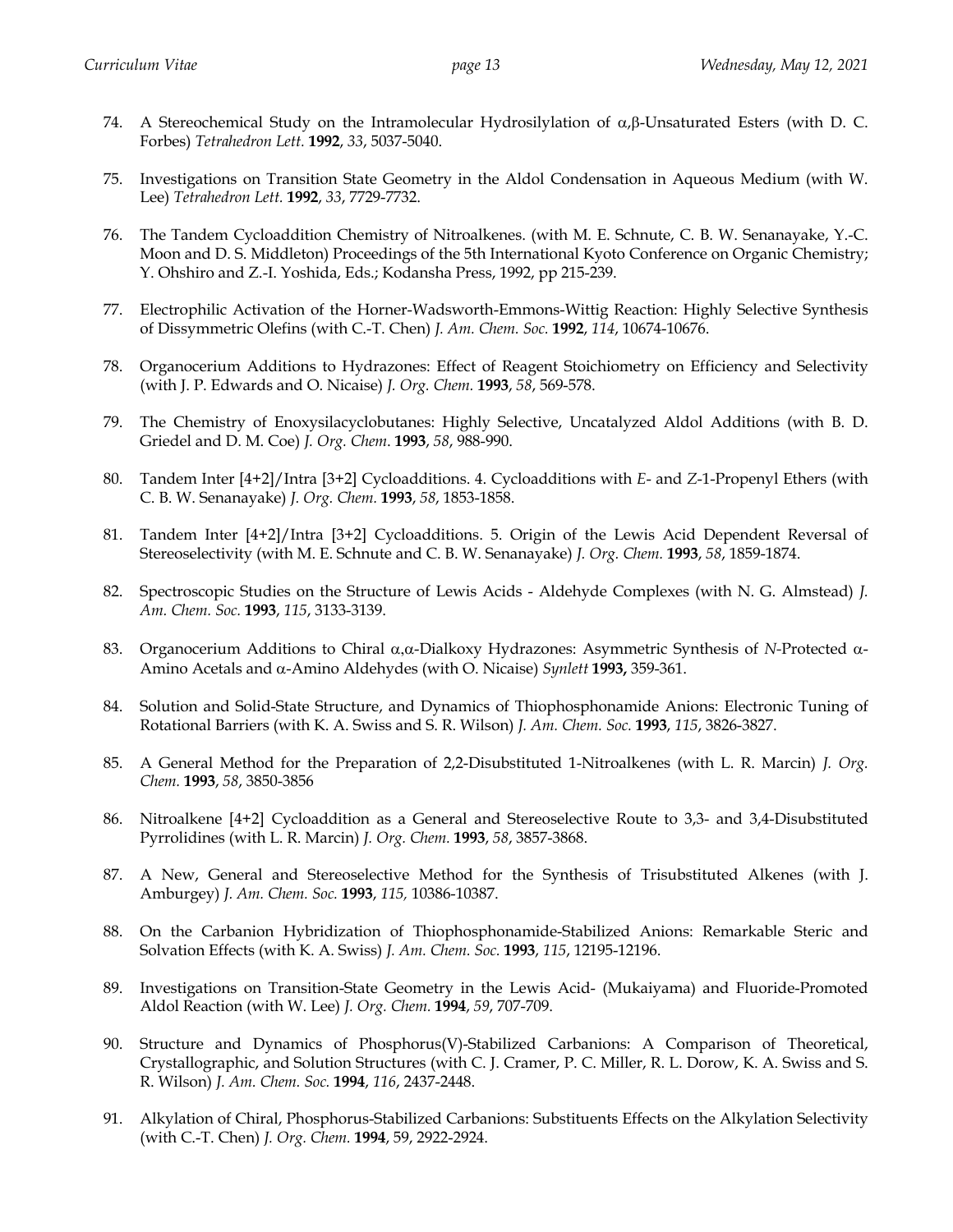- 92. Triarylcarbenium Ions as Catalysts in the Mukaiyama Aldol Addition: A Mechanistic Investigation (with C.-T. Chen) *Tetrahedron Lett.* **1994**, *35*, 4327-4330.
- 93. The Chemistry of Enoxysilacyclobutanes: Highly Selective Uncatalyzed Aldol Additions (with B. D. Griedel, D. M. Coe and M. E. Schnute) *J. Am. Chem. Soc.* **1994**, *116*, 7026-7043.
- 94. Nitroalkene [4+2] Cycloadditions with 2-Acyloxyvinyl Ethers. Stereoselective Synthesis of 3-Hydroxy-4- Substituted Pyrrolidines (with M. E. Schnute) *J. Org. Chem.* **1994**, *16,* 4576-4595.
- 95. Stereochemical Studies on the Addition of Allylsilanes to Aldehydes. The  $S_F'$  Component (with N. G. Almstead) *J. Org. Chem.* **1994**, *59,* 5130-5132.
- 96. Stereochemical Studies on the Addition of Allylstannanes to Aldehydes. The  $S_E$ ' Component (with S. Hosoi) *J. Org. Chem.* **1994**, *59,* 5133-5135.
- 97. The Chemistry of Enoxysilacyclobutanes. 3. Uncatalyzed, Syn-Selective, Asymmetric Aldol Additions (with B. D. Griedel) *J. Org. Chem.* **1994**, *59,* 5136-5138.
- 98. Asymmetric Addition of Organolithium Reagents to Imines (with N. Nakajima and O. J. C. Nicaise) *J. Am. Chem. Soc*. **1994**, *116,* 8797-8788.
- 99. The Tandem Cycloaddition Chemistry of Nitroalkenes. A Novel Synthesis of (-)-Hastanecine (with A. Thorarensen) *J. Org. Chem.* **1994**, *59,* 5672-5680.
- 100. The Tandem Cycloaddition Chemistry of Nitroalkenes (with M. E. Schnute, A. Thorarensen, D. S. Middleton, and A. Stolle) *Pure Appl. Chem.* **1994**, *66,* 2041-2044.
- 101. Asymmetric Allylation of Aldehydes with Chiral Lewis Bases (with D. M. Coe, N E. Pratt, and B. D. Griedel) *J. Org. Chem.* **1994**, *59,* 6161-6163.
- 102. Asymmetric Carboalkoxyalkylidenation with a Chiral Horner-Wadsworth-Emmons Reagent (with I. Rivera) *J. Org. Chem.* **1994**, *59,* 6887-6889.
- 103. Tandem Inter [4+2]/Intra [3+2] Cycloadditions. 6. The Bridged Mode (with A. Stolle, J. A. Dixon and V. Guagnano) *J. Am. Chem. Soc.* **1995**, *117*, 2100-2101.
- 104. Palladium-Promoted Intramolecular Addition of an Aryl Iodide to a Nitroalkene (with M. E. Schnute) *J. Org. Chem.* **1995**, *60*, 1013-1019.
- 105. Catalytic Epoxidation of Alkenes with Oxone (with D. S. Hays, D. C. Forbes, J. S. Depue and R. G. Wilde) *J. Org. Chem.* **1995**, *60*, 1391-1407.
- 106. Catalytic Enantioselective Cyclopropanation with Bis(halomethyl)zinc Reagents. I. Optimization of Reaction Protocol (with B. L. Christenson, D. M. Coe and S. P. O'Connor) *Tetrahedron Lett.* **1995**, *36*, 2215- 2218.
- 107. Catalytic Enantioselective Cyclopropanation with Bis(halomethyl)zinc Reagents. II. The Effect of Promoter Structure on Selectivity (with B. L. Christenson, and S. P. O'Connor) *Tetrahedron Lett.* **1995**, *36*, 2219-2222.
- 108. Enantioselective Synthesis of Alkylidene Cyclohexanes by an Asymmetric Olefination/Cross Coupling Sequence (with C.-T. Chen) *Heteroatom* **1995**, *6*, 133-144.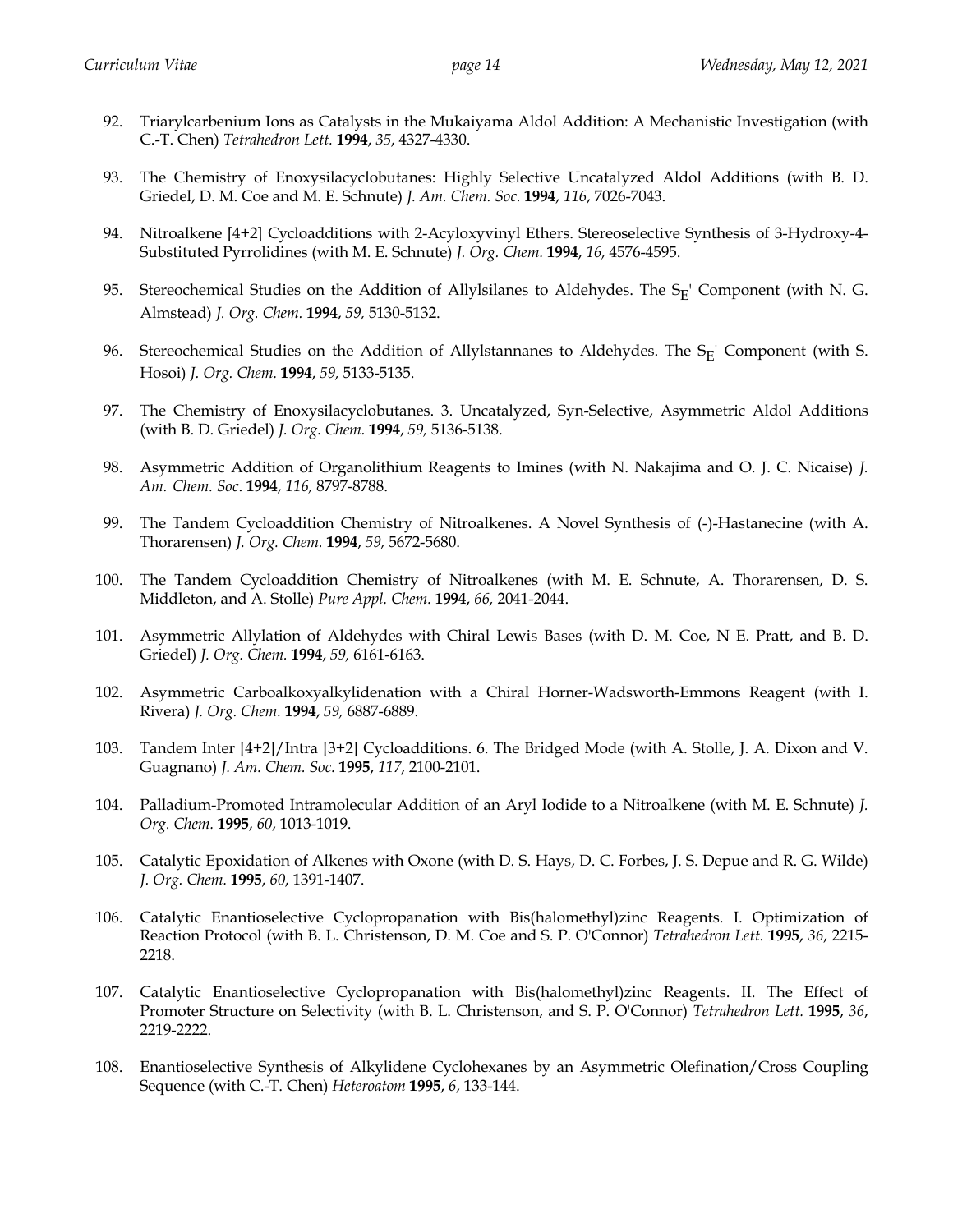- 109. Nitroalkene Inter [4+2]/Intra [3+2] Tandem Cycloadditions. 7. Application of (*R*)-(-)-2,2- Diphenylcyclopentanol as the Chiral Auxiliary (with M. E. Schnute, L. R. Marcin, and A. Thorarensen) *J. Org. Chem.* **1995**, *60*, 3205-3220.
- 110. Asymmetric Nitroalkene [4+2] Cycloadditions: Enantioselective Synthesis of 3-Substituted and 3,4- Disubstituted Pyrrolidines (with L. R. Marcin) *J. Org. Chem.* **1995**, *60*, 3221-3235.
- 111. A General Strategy for the Synthesis of Cis-Substituted Pyrrolizidine Bases. The Synthesis of (–)- Rosmarinecine (with A. Thorarensen and D. S. Middleton) *J. Org. Chem.* **1995**, *60*, 3574-3575.
- 112. Preparation of Chiral Bisoxazolines: Observations on the Effect of Substituents (with N. Nakajima, O. J. C. Nicaise, A.-M. Faucher and J. P. Edwards) *J. Org. Chem.* **1995**, *60*, 4884-4892.
- 113. An Ab Initio Study of the P-C Bond Rotation in Phosphorus-Stabilized Carbanions: The Phosphoryl versus the Thiophosphoryl Group (with M. Kranz) *J. Org. Chem.* **1995**, *60*, 5867-5877.
- 114. Asymmetric [2,3]-Wittig Rearrangements with Chiral, Phosphorus Anion-Stabilizing Groups (with P. C. Miller) *Tetrahedron Lett.* **1995**, *36,* 6631-6634.
- 115. An Asymmetric Michael Addition Reaction of Phosphorus-Stabilized Allyl Anions with Cyclic Enones (with J.-H. Kim) *J. Org. Chem.* **1995**, *60*, 7535-7547.
- 116. Alkylations of Chiral, Phosphoryl- and Thiophosphoryl-Stabilized Carbanions (with C.-T. Chen) *J. Am. Chem. Soc.* **1995**, *117*, 11879-11897.
- 117. Tandem [4+2]/[3+2] Cycloadditions of Nitroalkenes (with A. Thorarensen) *Chem. Rev.* **1996**, *96*, 137-165.
- 118. New Vistas in Organoelement Chemistry (with B. L. Christenson, S. P. O'Connor and N. Murase) *Pure Appl. Chem* **1996**, *68*, 23-27.
- 119. Ligand-Mediated Addition of Organometallic Reagents to Azomethine Functions (with O. J. C. Nicaise) *J. Chem. Soc., Chem. Commun.* **1996**, 999-1004.
- 120. The Chemistry of Trichlorosilyl Enolates. 1. New Reagents for Catalytic Asymmetric Aldol Additions (with S. B. D. Winter, X. Su and K.-T. Wong) *J. Am. Chem. Soc.* **1996**, *118*, 7404-7405.
- 121. Tandem Inter [4+2]/Intra [3+2] Cycloadditions. 8. Unactivated Dipolarophiles (with C. B. W. Senanayake) *Tetrahedron* **1996**, *52*, 11579-11600.
- 122. Tandem [4+2]/[3+2] Cycloadditions of Nitroalkenes. 9. The Synthesis of (–)-Rosmarinecine (with A. Thorarensen and D. S. Middleton) *J. Am. Chem. Soc.* **1996**, *118*, 8266-8277.
- 123. Tandem [4+2]/[3+2] Cycloadditions of Nitroalkenes. 10. *trans*-2-(1-Methyl-1-Phenylethyl)-cyclohexanol as a New Auxiliary (with A. Thorarensen) *J. Org. Chem.* **1996**, *61,* 6727-6729.
- 124. Solution and Solid-State Structure of a Lithiated Phosphine Oxide (with K. A. Swiss and S. R. Wilson) *Angew. Chem., Int. Ed. Engl.* **1996**, *35*, 2515-2517.
- 125. 2a*S*, 3*S*, 6*S*, 7*S*, 7b*R*)-7-[(Dimethylphenyl)-silyl]-2-oxo-6-[(1*R*,2*S*)-2-phenylcyclo-hexyloxy]-2a,3,6,7,7a,7bhexahydro-2*H*-1.4.5-trioxa-4a-azaxyxlopenta[*cd*]indene-3-carboxylic Acid 1-Methyethyl Ester (with A. Thorarensen and K. A. Swiss) *Acta Cryst. C.* **1996**, *C52*, 2558-2561.
- 126. rel-(1*R*. 6*S*, 7*S*, 8*R*, 9*S*)-9-Methyl-8-phenyl-6-[1(1*S.2*R)-(2-phenylcyclohexyl)oxy]-4-aza-3,5 dioxatricyclo[5.2.1.04,9]decane (with K. A. Swiss and J. A. Dixon) *Acta Cryst. C.* **1996**, *C52*, 2561-2563.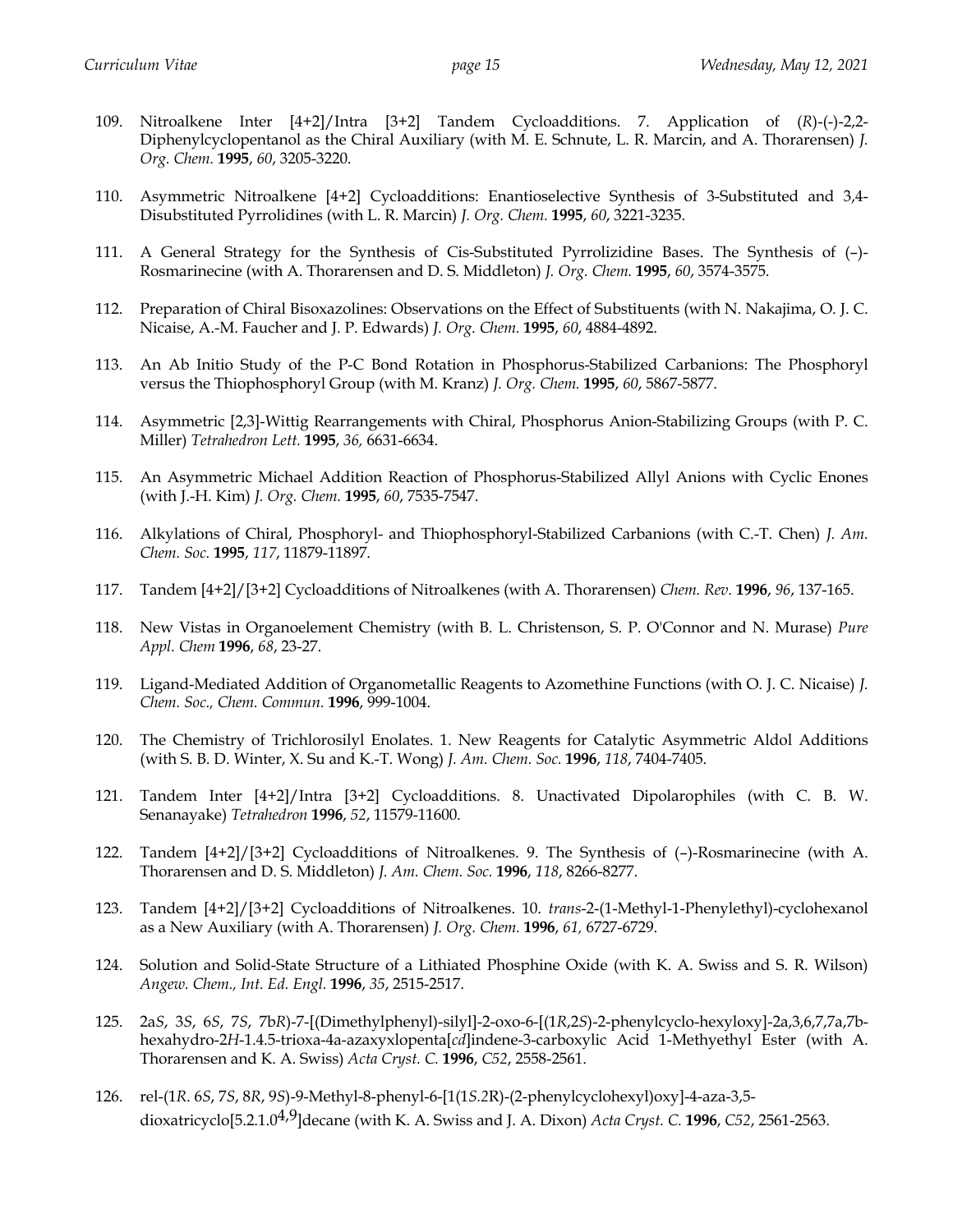- 127. (*R*)-(–)-2,2-Diphenylcyclopentanol (with L. R. Marcin, M. E. Schnute and A. Thorarensen) *Org. Synth.*  **1996**, *74*, 33-49.
- 128. An Ab initio Study of the P-C Bond Rotation in Phosphoryl- and Thiophosphoryl-Stabilized Carbanions: Five- and Six-membered Heterocycles (with M. Kranz, K. A. Swiss, and S. R. Wilson) *J. Org. Chem.* **1996**, *61*, 8551-8563.
- 129. Tandem Inter [4+2]/Intra [3+2] Cycloadditions. 11. The Synthesis of (+)-Crotanecine (with A. Thorarensen) *J. Am. Chem. Soc.* **1997**, *119,* 125-137.
- 130. Tandem [4+2]/[3+2] Cycloadditions of Nitroalkenes. 12. The Synthesis of (–)-Platynecine (with D. L. Parker and J. A Dixon) *J. Org. Chem.* **1997**, *62,* 435-436.
- 131. Catalytic, Enantioselective Cyclopropanation of Allylic Alcohols. Substrate Generality (with S. P. O'Connor) *J. Org. Chem.* **1997**, *62*, 584-594.
- 132. The Chemistry of Trichlorosilyl Enolates. 2. Highly-Selective Asymmetric Aldol Additions of Ketone Enolates (with K.-T. Wong and R. A. Stavenger) *J. Am. Chem. Soc.* **1997**, *119*, 2333-2334.
- 133. Tandem [4+2]/[3+2] Cycloadditions of Nitroalkenes. 13. The Synthesis of (+)-Detoxinine (with A. R. Hurd and H. J. Sacha) *J. Org. Chem.* **1997**, *62*, 1668-1674.
- 134. Asymmetric Construction of a Quaternary Carbon Center by Tandem [4+2]/[3+2] Cycloadditions of Nitroalkenes. The Total Synthesis of (–)-Mesembrine (with L. R. Marcin) *J. Org. Chem.* **1997**, *62*, 1675-1686.
- 135. Cyclopropanation with Diazomethane and Bis(oxazoline)palladium(II) Complexes (with R. A. Stavenger, A.-M. Faucher and J. P. Edwards) *J. Org. Chem.* **1997**, *62*, 3375-3389.
- 136. Enantioselective Cyclopropanation of Allylic Alcohols. The Effect of Zinc Iodide (with S. P. O'Connor) *J. Org. Chem.* **1997**, *62*, 3390-3401.
- 137. Tandem Inter  $[4+2]/$ Intra  $[3+2]$  Cycloadditions. 15. The Bridged Mode  $\alpha$ -Tether (with V. Guagnano, J. A. Dixon and A. Stolle) *J. Org. Chem.* **1997**, *62*, 4610-4628.
- 138. Asymmetric Addition of Organometallic Reagents to Chiral a-Alkoxy Hydrazones (with O. J.-C. Nicaise) *Bull. Soc. Chim. Fr.* **1997**, 395-398.
- 139. The Chemistry of Chlorosilyl Enolates. 3. Variation of the Silyl Group and the Effect on Rate and Enantiomeric Excess of Acetate Aldol Additions (with S. B. D. Winter) *Synlett* **1997**, 1087-1089.
- 140. Tandem Inter [4+2]/Intra [3+2] Cycloadditions of Nitroalkenes. A Versatile Asymmetric Synthesis of Highly Functionalized Aminocyclopentanes (with J. A. Dixon) *J. Org. Chem.* **1997**, *62*, 7086-7087.
- 141. Catalytic Epoxidation of Alkenes with Oxone. 2. Fluoro Ketones (with Z. Wu, C. Crudden and H. Matsuhashi) *J. Org. Chem.* **1997**, *62*, 8288-8289.
- 142. Dioxiranes Are the Active Agents in Ketone-Catalyzed, Biphasic Epoxidations with OXONE (with Z. Wu) *J. Org. Chem.* **1997**, *62*, 8964-8965.
- 143. Lewis Base-Catalyzed, Asymmetric Aldol Additions of Methyl Ketone Enolates (with R. A. Stavenger and K.-T. Wong) *J. Org. Chem.* **1998**, *63*, 918-919.
- 144. Tandem Inter [4+2]/Intra [3+2] Cycloadditions. 17. The Spiro Mode. Efficient and Highly Selective Synthesis of Azapropellanes (with D. S. Middleton) *J. Org. Chem.* **1998**, *63*, 1604-1618.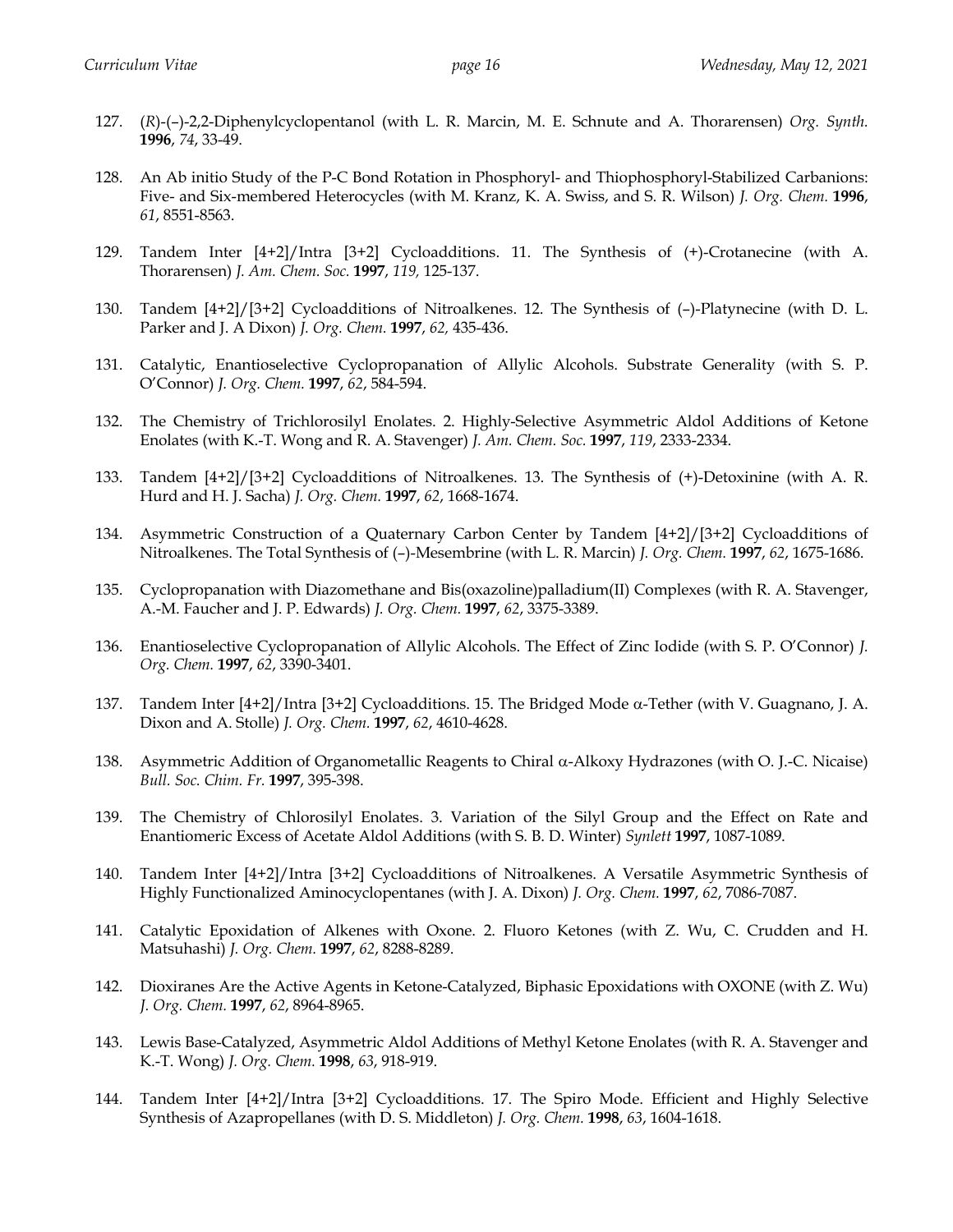- 145. Solution and Solid-State Structure of Lithiated Cyclic Phosphonates (with K. A. Swiss, P. C. Miller and S. R. Wilson) *Heteroatom* **1998**, *9*, 209-218.
- 146. Enantioselective Ring Opening of Epoxides with Chlorosilanes in the Presence of Lewis-Bases (with P. A. Barsanti, K.-T. Wong and R. A. Stavenger) *J. Org. Chem.* **1998**, *63*, 2428-2429.
- 147. 6-Oxo-1,1,4,4-tetramethyl-1,4-diazepinium Salts. A New Class of Catalysts for Efficient Epoxidation of Olefins with Oxone (with Z. Wu) *J. Org. Chem.* **1998**, *63*, 2810-2811.
- 148. Tandem Inter [4+2]/Intra [3+2] Cycloadditions with Nitroethylene (with A. R. Hurd) *J. Org. Chem.* **1998**, *63*, 3045-3050.
- 149. Solution and Solid-State Studies on a Chiral Zinc-Sulfonamide. In Search of the Active Catalyst in an Enantioselective Cyclopropanation Reaction (with S. P. O'Connor and S. R. Wilson) *Angew. Chem., Int. Ed. Engl.* **1998**, *37*, 1149-1151.
- 150. The Synthesis of (1*R*,2*R*,3*R*,7*R*,7a*R*)-Hexahydro-3-(hydroxymethyl)-1H-pyrrolizine-1,2,7-triol, "7- Epiaustraline" (with B. Herbert) *J. Am. Chem. Soc.* **1998**, *116*, 7357-7358.
- 151. Asymmetric Aldol Additions Catalyzed by Chiral Phosphoramides: Electronic Effects of the Aldehyde Component (with R. A. Stavenger and K.-T. Wong) *Tetrahedron* **1998**, *54*, 10389-10402.
- 152. Tandem Inter [4+2]/Intra [3+2] Cycloadditions of Nitroalkenes. The Bridged Mode β-Tether (with J. A. Dixon) *J. Org. Chem.* **1998**, *63*, 6167-6177.
- 153. Tandem Inter [4+2]/Intra [3+2] Cycloadditions of Nitroalkenes. Asymmetric Synthesis of Highly Functionalized Aminocyclopentanes Using the Bridged Mode β-Tether Process (with J. A. Dixon) *J. Org. Chem.* **1998**, *63*, 6178-6195.
- 154. Asymmetric Catalysis with Chiral Lewis Bases (with R. A. Stavenger, X. Su, K.-T. Wong and Y. Nishigaichi) *Pure Appl. Chem.* **1998**, *70*, 1469-1476.
- 155. Preparation of Chlorosilyl Enolates (with R. A. Stavenger, S. B. D. Winter, K.-T. Wong and P. A. Barsanti) *J. Org. Chem.* **1998**, *63*, 9517-9523.
- 156. Highly 1,4-*syn* Diastereoselective, Phosphoramide-Catalyzed Aldol Additions of Chiral Methyl Ketone Enolates (with R. A. Stavenger) *J. Org. Chem.* **1998**, *63*, 9524-9527.
- 157. The Chemistry of Trichlorosilyl Enolates. 6. Mechanistic Duality in the Lewis Base-Catalyzed Aldol Addition Reaction (with X. Su and Y. Nishigaichi) *J. Am. Chem. Soc.* **1998**, *120*, 12990-12991.
- 158. Tandem Cycloaddition Chemistry of Nitroalkenes: Preparative and Theoretical Studies on the Stereochemical Course of [3+2] Cycloaddition of Cyclic Nitronates (with M. J. Seierstad and B. Herbert) *J. Org. Chem.* **1999**, *64*, 884-901.
- 159. Tandem Cycloaddition Chemistry of Nitroalkenes: Probing the Remarkable Stereochemical Influence of the Lewis Acid (with M. J. Seierstad) *J. Org. Chem.* **1999**, *64*, 1610-1619.
- 160. Synthesis of Phosphoramides for the Lewis Base-catalyzed Allylation and Aldol Addition Reactions (with X. Su, Y. Nishigaichi, K.-T. Wong, D. M. Coe, S. B. D. Winter and J.-Y. Choi) *J. Org. Chem.* **1999**, *64*, 1958- 1967.
- 161. Enantioselective Total Syntheses of (+)-Castanospermine, (+)-6-Epicastanospermine, (+)-Australine, and (+)-3-Epiaustraline (with E. A. Martinborough) *J. Am. Chem. Soc.* **1999**, *121*, 3046-3056.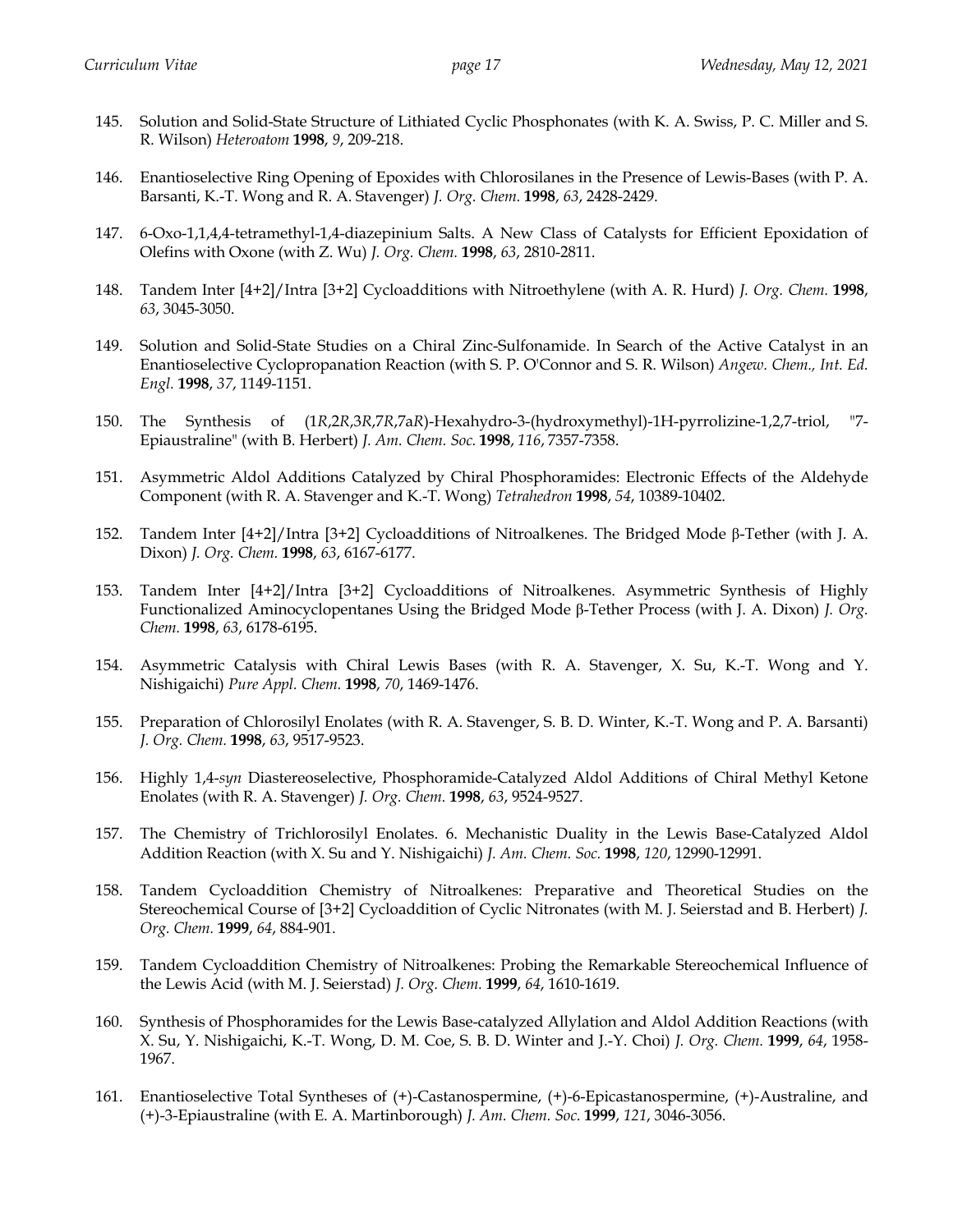- 162. Chiral Phosphoramide-Catalyzed Aldol Additions of Ketone Enolates. Preparative Aspects (with R. A. Stavenger, K.-T. Wong and X. Su) *J. Am. Chem. Soc.* **1999**, *121*, 4982-4991.
- 163. Highly Stereospecific, Cross-Coupling of Alkenylsilacyclobutanes (with J. Y. Choi) *J. Am. Chem. Soc.* **1999**, *121*, 5821-5822.
- 164. Solid State and Solution Structural Studies of Chiral Phosphoramide-Tin Complexes Relevant to Lewis Base Catalyzed Aldol Reactions (with X. Su) *Tetrahedron* **1999**, *55*, 8727-8738.
- 165. The Development of Chiral Nonracemic Dioxiranes for Catalytic, Enantioselective Epoxidation of Alkenes (with Z. Wu) *Synlett* **1999**, 847-859.
- 166. Synthesis of (+)-Casuarine (with A. R. Hurd) *Org. Lett.* **1999**, *1*, 1311-1314.
- 167. Synthesis Of Unsymmetrical Biaryls From Arylsilacyclobutanes (with Z. Wu) *Org. Lett.* **1999**, *1*, 1495-1498.
- 168. Highly Stereospecific, Palladium-Catalyzed Cross–Coupling of Alkenylsilanols (with D. Wehrli) *Org. Lett*. **2000**, *2*, 565-568.
- 169. Synthesis of (+)-Casuarine (with A. R. Hurd) *J. Org. Chem.* **2000**, *65*, 2875-2886.
- 170. Synthesis of (–)-7-Epiaustraline and (–)-1-Epicastanospermine (with B. Herbert) *J. Org. Chem.* **2000**, *65*, 2887-2896.
- 171. Asymmetric Catalysis of Aldol Reactions with Chiral Lewis Bases (with R. A. Stavenger) *Acc. Chem. Res.* **2000**, *33*, 432-440.
- 172. Diastereoselective Alkylations of Chiral, Phosphorus-Stabilized Carbanions: *N*-Alkyl Substituent Effects in *P*-Alkyl-1,3,2-diazaphosphorinane 2-Oxides (with J.-H. Kim) *Can. J. Chem.* **2000**, *78*, 673-688.
- 173. 1-Methyl-1-Vinyl- and 1-Methyl-1-(prop-2-enyl)silacyclobutane: Reagents for Palladium-Catalyzed Cross-Coupling Reactions of Aryl Halides (with Z. Wang) *Synthesis* **2000**, 999-1003.
- 174. Convergence of Mechanistic Pathways in the Palladium(0)-Catalyzed Cross-Coupling of Alkenylsilacyclobutanes and Alkenylsilanols (with D. Wehrli and J. Y. Choi) *Org. Lett.* **2000**, *2*, 2491-2494.
- 175. Kinetic Analysis of the Divergence of Reaction Pathways in the Chiral Lewis Base Promoted Aldol Addition of Trichlorosilyl Enolates: A Rapid Injection NMR Study (with S. M. Pham) *Helv. Chim. Acta* **2000**, *83*, 1846-1853.
- 176. Effect of Ligand Structure in the Bisoxazoline Mediated Asymmetric Addition of Methyllithium to Imines (with C. Stiff) *J. Org. Chem.* **2000**, *65*, 5875-5878.
- 177. The Chemistry of Trichlorosilyl Enolates. Aldol Addition Reactions of Methyl Ketones (with Robert A. Stavenger) *J. Am. Chem. Soc.* **2000**, *122*, 8837-8847.
- 178. Mild and General Cross-Coupling of (-Alkoxyvinyl)-silanols and –silyl Hydrides (with L. Neuville) *Org. Lett.* **2000**, *2*, 3221-3224.
- 179. On the Mechanism of Catalytic, Enantioselective Allylation of Aldehydes with Chiral Lewis Bases (with J. Fu) *J. Am. Chem. Soc*. **2000**, *122*, 12021-12022.
- 180. Intramolecular Hydrosilylation and Silicon-Assisted Cross-Coupling: An Efficient Route to Trisubstituted Homoallylic Alcohols (with W. Pan) *Org. Lett.* **2001**, *3*, 61-64.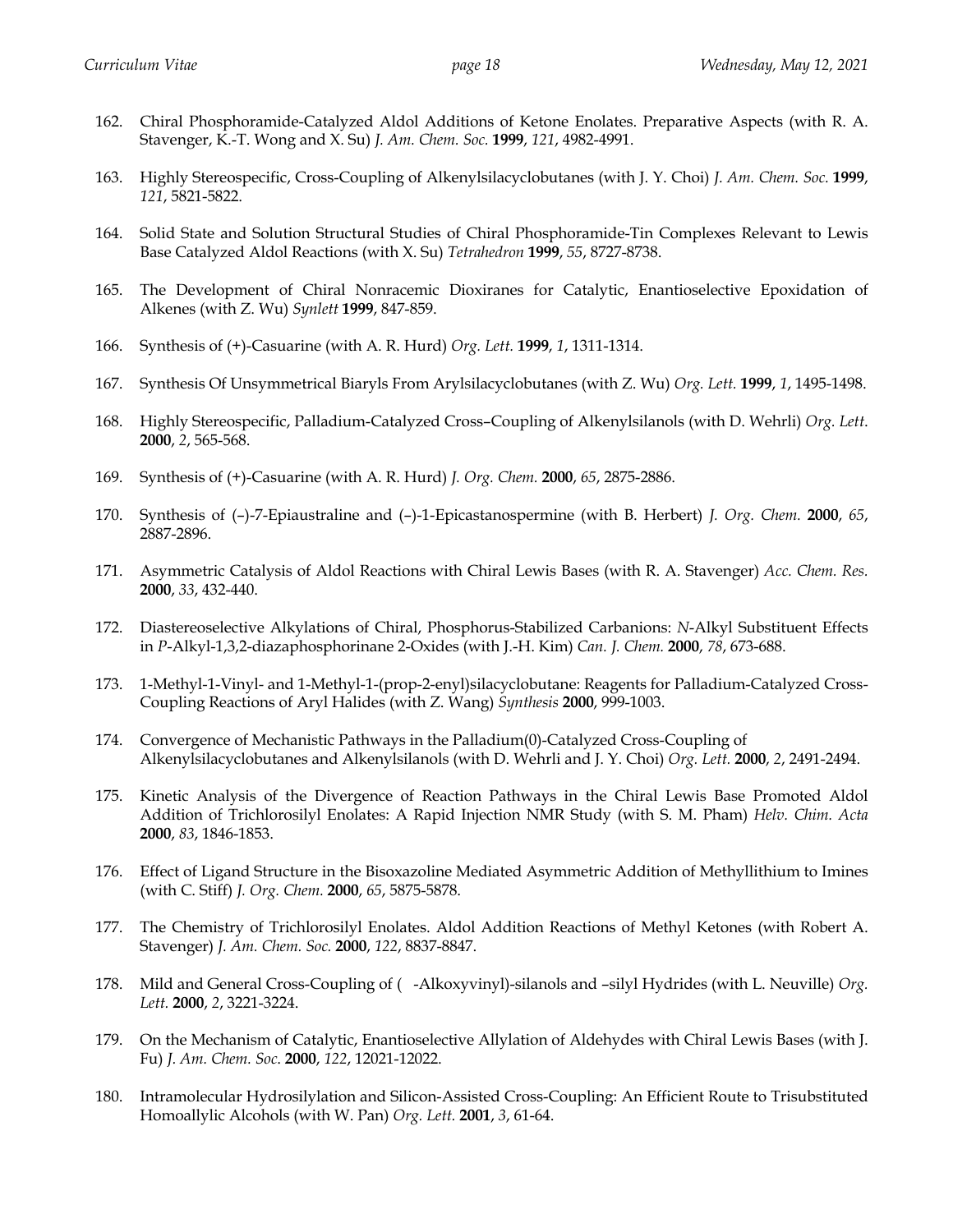- 181. Highly Stereoselective Hydrocarbation of Terminal Alkynes via Pt-Catalyzed Hydrosilylation/Pd-Catalyzed Cross-Coupling Reactions (with Z. Wang) *Org. Lett.* **2001**, *3*, 1073-1076.
- 182. Cross-Coupling of Vinylpolysiloxanes with Aryl Iodides (with Z. Wang) *J. Organomet. Chem.* **2001**, *624*, 372-375.
- 183. Sequential Ring-Closing Metathesis and Silicon-Assisted Cross-Coupling Reactions: Stereocontrolled Synthesis of Highly Substituted Unsaturated Alcohols (with S.-M. Yang) *Org. Lett.* **2001**, *3*, 1749-1752.
- 184. Synthesis of (+)-Epiaustraline (with J. Cottell) *J. Org. Chem.* **2001**, *66*, 4276-4284.
- 185. Beneficial Effect of *ortho*-Methoxy Groups in the Asymmetric Ring Opening of *meso* Epoxides with Silicon Tetrachloride Catalyzed by Chiral *ortho*-Methoxyphenyldiazaphosphonamide Lewis Bases. Response to the Communication by G. Buono et al. (with T. Wynn, B. Jellerichs) *Angew. Chem., Int. Ed. Engl.* **2001**, *40*, 2255-2256.
- 186. Lewis Base Activation of Lewis Acids: Catalytic Enantioselective Allylation and Propargylation of Aldehydes (with T. Wynn) *J. Am. Chem. Soc.* **2001**, *123*, 6199-6200.
- 187. Fluoride-Free Cross-Coupling of Organosilanols (with R. F. Sweis) *J. Am. Chem. Soc.* **2001**, *123*, 6439-6440.
- 188. Diastereoselective Aldol Addition Reactions of a Chiral Methyl Ketone Trichlorosilyl Enolate under Lewis Base Catalysis (with S. Fujimori) *Synlett* **2001**, *SI*, 1024-1029.
- 189. Highly Diastereoselective Aldol Additions of a Chiral Ethyl Ketone Enolate Under Lewis Base Catalysis (with S. M. Pham) *Org. Lett.* **2001**, *3*, 2201-2204.
- 190. Tandem Double Intramolecular [4+2]/[3+2] Cycloadditions of Nitroalkenes (with L. Gomez) *Org. Lett.* **2001**, *3*, 2907-2910.
- 191. Catalytic, Enantioselective Addition of Substituted Allylic Trichlorosilanes Using a Rationally-Designed 2,2'-Bispyrrolidine-Based Bisphosphoramide (with J. Fu) *J. Am. Chem. Soc.* **2001**, *123*, 9488-9489.
- 192. The First Catalytic, Diastereoselective, and Enantioselective Crossed-Aldol Reactions of Aldehydes (with S. Ghosh) *Angew. Chem., Int. Ed. Engl.* **2001**, *40*, 4759-4762.
- 193. Studies on the Reduction and Hydrolysis of Nitroso Acetals (with V. Guagnano and J. Vaugeois) *Can. J. Chem.* **2001**, *79*, 1606-1616.
- 194. Stereospecific Cleavage of Carbon-Phosphorus Bonds: Stereochemical Course of the Phosphinoyl Curtius (Harger) Reaction (with R. Dorow) *Chirality* **2002**, *14*, 241-257.
- 195. Intramolecular Silicon-Assisted Cross-Coupling Reactions: General Synthesis of Medium-Sized Rings Containing a 1,3-*cis*-*cis* Diene Unit (with S.-M. Yang) *J. Am. Chem. Soc.* **2002**, *124*, 2102-2103.
- 196. Catalytic, Enantioselective Aldol Additions to Ketones (with Y. Fan) *J. Am. Chem. Soc.* **2002**, *124*, 4233- 4235.
- 197. Chiral Fluoro Ketones for Catalytic Asymmetric Epoxidation of Alkenes with Oxone (with H. Matsuhashi) *J. Org. Chem.* **2002**, *67*, 3479-3486.
- 198. Asymmetric Construction of Quaternary Centers by Enantioselective Allylation: Application to the Synthesis of the Serotonin Antagonist LY426965 (with J. Fu) *Org. Lett.* **2002**, *4*, 1951-1953.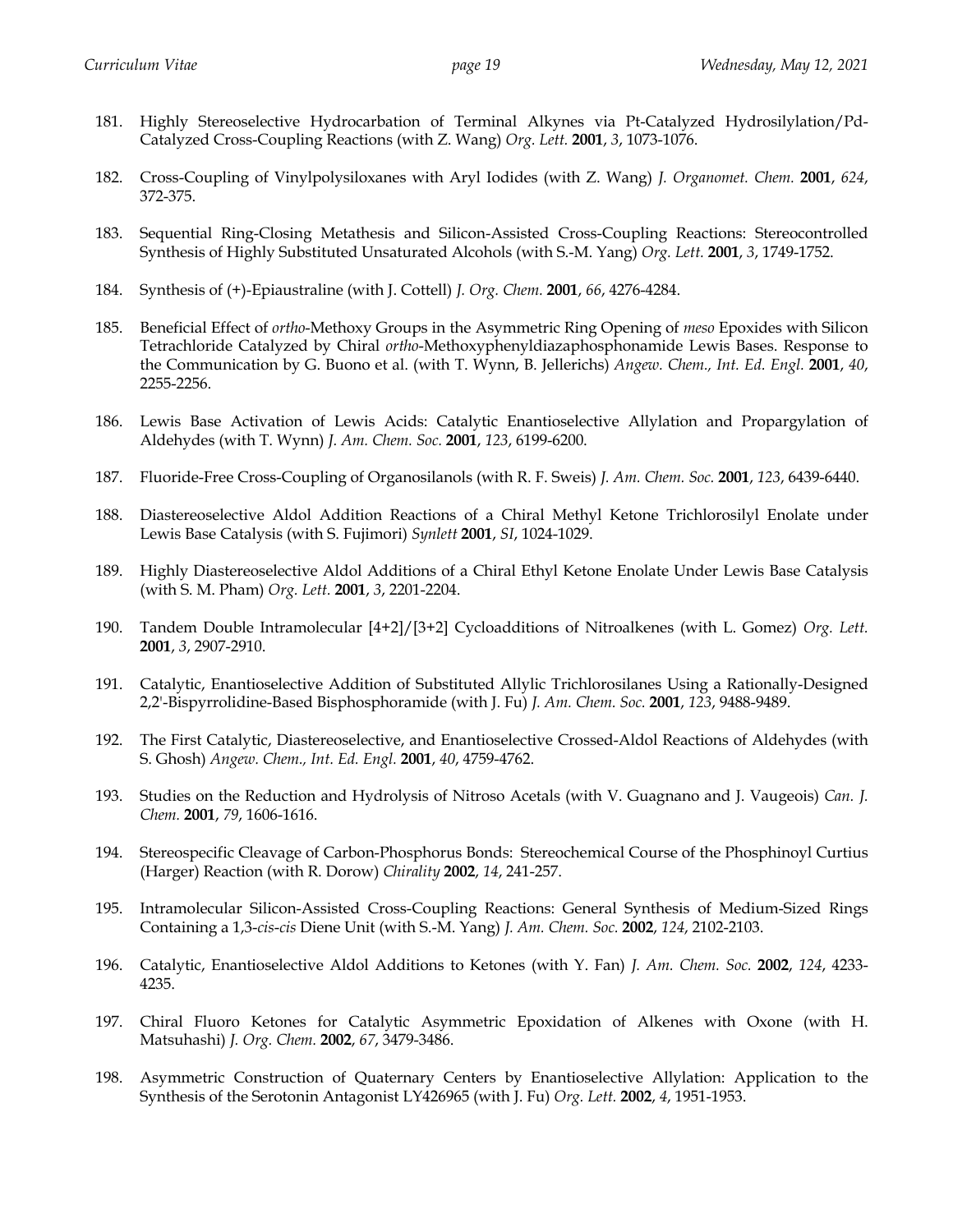- 199. Efficient and Stereoselective Cross-Coupling with Highly Substituted Alkenylsilanols (with W. Pan) *J. Organomet. Chem.* **2002**, *653*, 94-104.
- 200. Diastereoselective Aldol Additions of Chiral β-Hydroxy Ethyl Ketone Enolates Catalyzed by Lewis Bases (with S. Fujimori) *Org. Lett.* **2002**, *4*, 3473-3476.
- 201. The Effects of a Remote Stereogenic Center in the Lewis Base Catalyzed Aldol Additions of Chiral Trichlorosilyl Enolates (with S. Fujimori) *Org. Lett.* **2002**, *4*, 3477-3480.
- 202. Cross-Coupling Reactions of Alkenylsilanols with Fluoroalkylsulfonates (with R. Sweis) *Org. Lett.* **2002**, *4*, 3771-3774.
- 203. Design and Implementation of New, Silicon-Based, Cross-Coupling Reactions: Importance of Silicon– Oxygen Bonds (with R. Sweis) *Acc. Chem. Res.* **2002**, *35*, 835-846.
- 204. Synthesis of *cis*,*cis*,*cis*,*cis*-[5.5.5.5]-1-Azafenestrane (with L. Kramps and J. Montgomery) *Angew. Chem., Int. Ed. Engl.* **2002**, *41*, 4122-4125.
- 205. Lewis Base Activation of Lewis Acids. Addition of Silyl Ketene Acetals to Aldehydes (with T. Wynn and G. Beutner) *J. Am. Chem. Soc.* **2002**, *124*, 13405-13407.
- 206. Intramolecular Anti-Hydrosilylation and Silicon-Assisted Cross-Coupling: Highly Regio- and Stereoselective Synthesis of Trisubstituted Homoallylic Alcohols (with W. Pan) *Org. Lett.* **2002**, *4*, 4163- 4166.
- 207. Cross-Coupling Reactions of Organosilicon Compounds: New Concepts and Recent Advances (with R. Sweis) *Chem. Pharm. Bull.* **2002**, *50*, 1531-1541.
- 208. Inter- and Intramolecular [4+2] Cycloaddition of Nitroalkenes with Allenylsilanes. A Case of Unexpected Regioselectivity (with L. Gomez) *Heterocycles* **2002**, *58*, 129-136.
- 209. Intramolecular Silicon-Assisted Cross-Coupling: Total Synthesis of (+)-Brasilenyne (with S.-M. Yang) *J. Am. Chem. Soc.* **2002**, *124*, 15196-15197.
- 210. Tandem Inter [4+2]/Intra [3+2] Cycloadditions of Nitroalkenes. Application to the Synthesis of Aminocarbasugars (with M. Juhl) *Helv. Chim. Acta* **2002**, *85*, 3712-3736.
- 211. Catalytic Enantioselective Allylation with Chiral Lewis Bases (with J. Fu) *Chem. Commun.* **2003**, 167-170.
- 212. Understanding the Correlation of Structure and Selectivity in the Chiral-Phosphoramide-Catalyzed Enantioselective Allylation Reactions: Solution and Solid-State Structural Studies of Bisphosphoramide•SnCl4 Complexes (with J. Fu) *J. Am. Chem. Soc.* **2003**, *125*, 2208-2216.
- 213. Intramolecular Syn and Anti Hydrosilylation and Silicon-Assisted Cross-Coupling: Highly Regio- and Stereoselective Synthesis of Trisubstituted Allylic Alcohols (with W. Pan) *Org. Lett*. **2003**, *5*, 1119-1122.
- 214. Cross-Coupling Reactions of Arylsilanols with Substituted Aryl Halides (with M. Ober) *Org. Lett*. **2003**, *5*, 1357-1360.
- 215. Lewis Base Activation of Lewis Acids. Catalytic Enantioselective Addition of Silyl Enol Ethers of Achiral Methyl Ketones to Aldehydes (with J. R. Heemstra, Jr.) *Org. Lett*. **2003**, *5*, 2303-2306.
- 216. Stereoselective Aldol Additions of Achiral Ethyl Ketone-Derived Trichlorosilyl Enolates (with S. M. Pham) *J. Org. Chem*. **2003**, *68*, 5045-5055.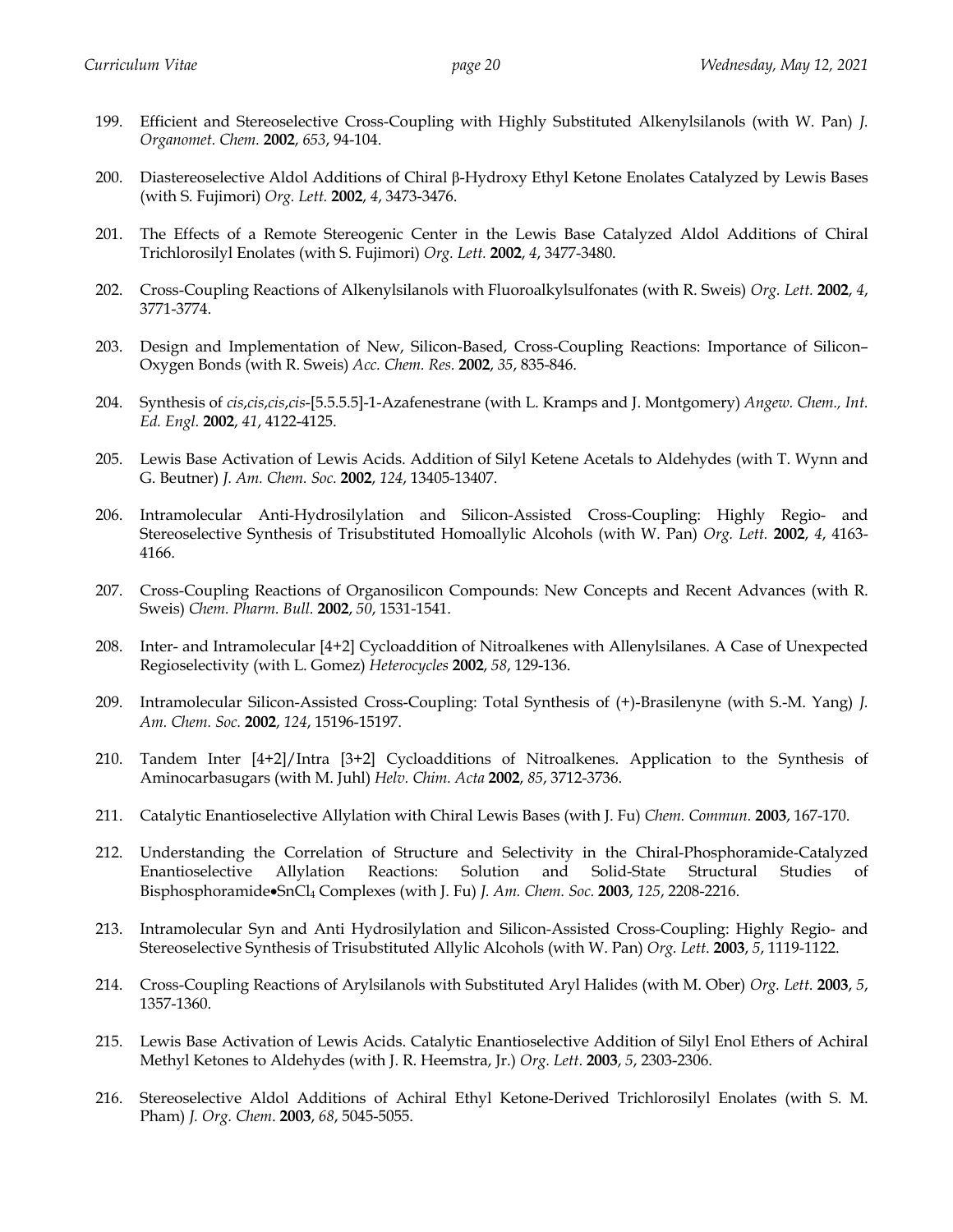- 217. Tandem Intramolecular Silylformylation and Silicon-Assisted Cross-Coupling Reactions. Synthesis of Geometrically Defined α,β-Unsaturated Aldehydes (with T. Kobayashi) *J. Org. Chem.* **2003**, 68, 5153-5159.
- 218 Lewis Base Activation of Lewis Acids. Vinylogous Aldol Reactions (with G. L. Beutner) *J. Am. Chem. Soc.* **2003**, *125*, 7800-7801.
- 219. The First Catalytic, Asymmetric α-Additions of Isocyanides: Lewis-Base-Catalyzed, Enantioselective Passerini-type Reactions (with Y. Fan) *J. Am. Chem. Soc.* **2003**, *125*, 7825-7827.
- 220. Catalytic Enantioselective Addition of Allylic Organometallic Reagents to Aldehydes (with J. Fu) *Chem. Rev.* **2003**, *103,* 2763-2793.
- 221. Palladium-Catalyzed Silylation of Aryl Bromides Leading to Functionalized Aryldimethylsilanois (with J. M. Kallemeyn) *Org. Lett.* **2003**, *5*, 3483-3486.
- 222. Palladium-Catalyzed Conjugate Addition of Organosiloxanes to  $\alpha$ - $\beta$ -Unsaturated Carbonyl Compounds and Nitroalkenes (with N. Amishiro) *J. Org. Chem.* **2003**, *68*, 6997-7003.
- 223. Tandem Double Intramolecular [4+2]/[3+2] Cycloadditions of Nitroalkenes. The Fused/Bridged Mode (with L. Gomez) *J. Org. Chem.* **2003**, *68*, 8015-8024.
- 224. Cross-Coupling of Alkynylsilanols with Aryl Halides Promoted by Potassium Trimethylsilanolate. (with S. Tymonko) *J. Org. Chem.* **2003,** *68*, 9151-9154.
- 225. Organosilicon Reagents: Synthesis and Application to Palladium-Catalyzed Cross-Coupling Reactions (with M. H. Ober) *Aldrichimica Acta* **2003**, *36*, 75-85.
- 226. 2-Silyloxy-1,2-oxazines, a New Type of Acetals of Conjugated Nitroso Alkenes (with A. Tishkov, A. Lesiv, Y. Khomutova, Y. Strelenko, I. Nesterov, M. Antipin, Ioffe, S.) *J. Org. Chem.* **2003**, *68*, 9477-9480.
- 227. Chiral Phosphoramide-Catalyzed, Enantioselective, Directed Cross-Aldol Reactions of Aldehydes (with T. Bui) *Proc. Natl. Acad. Sci.* **2004**, *101*, 5439-5444.
- 228. Fluoride-Promoted Cross-Coupling Reactions of Alkenylsilanols. Elucidation of the Mechanism through Spectroscopic and Kinetic Analysis (with R. Sweis and D. Wehrli) *J. Am. Chem. Soc.* **2004**, *126*, 4865-4875.
- 229. Cross-Coupling Reactions of Alkenylsilanolates. Investigation of the Mechanism and Identification of Key Intermediates through Kinetic Analysis (with R. F. Sweis) *J. Am. Chem. Soc.* **2004**, *126*, 4876-4882.
- 230. (*R,R*)-1,2-(Methanesulfonamido)-cyclohexane (with G. Beutner) *e-EROS Encyclopedia of Reagents for Organic Synthesis* [Online] **2002**.
- 231. [4S-(4a,5b)]-1-(1,3-Dimethyl-2-oxido-4,5-diphenyl-1,3,2-diazaphospholidine-2-yl)piperidine (with S. M. Pham, *e-EROS Encyclopedia of Reagents for Organic Synthesis* [Online] **2002**.
- 232. Sequential Ring-Closing Metathesis/Pd-Catalyzed, Si-Assisted Cross-Coupling Reactions: General Synthesis of Highly Substituted Unsaturated Alcohols and Medium-Sized Rings Containing a 1,3-*cis*-*cis* Diene Unit (with S.–M. Yang) *Tetrahedron* **2004**, *60*, 9695-9708.
- 233. Palladium-Catalyzed Cross-Coupling Reactions of 2-Indolyldimethylsilanols with Substituted Aryl Halides (with J. D. Baird) *Org. Lett.* **2004**, *6*, 3649-3652.
- 234. Total Synthesis of (+)-Brasilenyne. Application of an Intramolecular Silicon-Assisted Cross-Coupling Reaction (with S.-M. Yang) *J. Am. Chem. Soc.* **2004**, *126*, 12432-12440.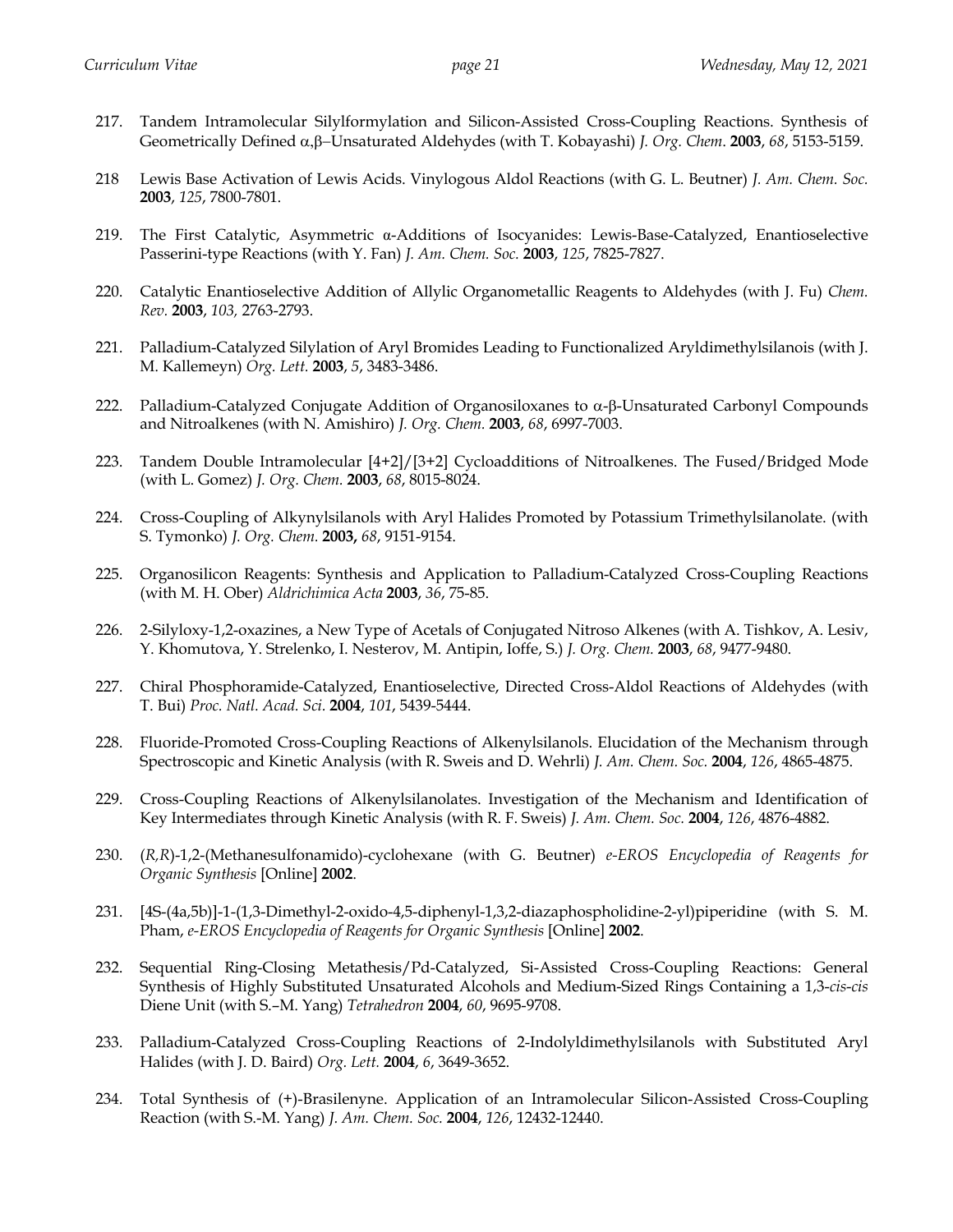- 235. Lewis Base Activation of Lewis Acids: Vinylogous Aldol Additions of Dienol Ethers to Aldehydes (with J. R. Heemstra) *Synlett* **2004**, *13*, 2411-2416.
- 236. Palladium Catalyzed Cross-Coupling of (*Z*)-1-Heptenyldimethylsilanol with 4-iodoanisole: (*Z*)-1- Heptenyl)-4-methoxybenzene (with Z. Wang) *Org. Synth.* **2004**, *81*, 42-53.
- 237. Platinum Catalyzed Hydrosilylation and Palladium Catalyzed Cross-Coupling: One-pot Hydroarylation of 1-heptyne (with Z. Wang) *Org. Synth.* **2004**, *81*, 54-62.
- 238. Palladium-Catalyzed Cross-Coupling Reactions of Substituted Aryl(dimethyl)silanols (with M. H. Ober) *Adv. Synth. Catal.* **2004**, *346*, 1703-1714.
- 239. Lewis Base Activation of Lewis Acids: Catalytic, Enantioselective Addition of Silyl Ketene Acetals to Aldehydes (with G. L. Beutner, T. Wynn, and M. D. Eastgate) *J. Am. Chem. Soc.* **2005**, *127,* 3774-3789.
- 240. Synthesis of 3,4,5-Trisubstituted Isoxazoles via Sequential [3+2} Cycloaddition-/Silicon-Based Cross-Coupling Reactions (with J. Kallemeyn) *J. Org. Chem.* **2005**, *70*, 2839-2842.
- 241. Sequential Cross-Coupling of 1,4-Bissilylbutadienes: Synthesis of Unsymmetrical 1,4-Disubstituted 1,3- Butadienes (with S. A. Tymonko) *J. Am. Chem. Soc.* **2005**, *127*, 8004-8005.
- 242. Synthesis of *cis,cis,cis,cis*-[5.5.5.4]-1-Azafenestrane with Discovery of an Unexpected Dyotropic Rearrangement (with J. I. Montgomery) *Angew. Chem., Int. Ed. Engl.* **2005**, *44*, 3732-3736.
- 243. Lewis Base Catalyzed Enantioselective Aldol Addition of Methyl Trichlorosilyl Ketene Acetal to Ketones (with Y. Fan and M. D. Eastgate) *J. Org. Chem.* **2005**, *70*, 5235-5248.
- 244. Total Synthesis of RK-397 (with S. Fujimori) *J. Org. Chem. Soc.* **2005**, *127*, 8971-8973.
- 245. Catalytic, Enantioselective, Vinylogous Aldol Reactions (with J. R. Heemstra and G. L. Beutner) *Angew. Chem., Int. Ed. Engl.* **2005**, *44*, 4682-4698
- 246. Catalytic, Enantioselective α-Additions of Isocyanides: Lewis-Base-Catalyzed Passerini-Type Reactions (with Y. Fan) *J. Org. Chem*. **2005**, *70*, 9667-9676.
- 247. Lewis Base-Catalyzed Enantioselective Aldol Addition of Acetaldehyde-Derived Silyl Enol Ether to Aldehydes (with T. Bui) *J. Org. Chem*. **2005**, *70*, 10190-10193.
- 248. Intramolecular [4+2] Cycloaddition of Nitroalkenes for Construction of Vicinal Quaternary Stereocenters (with R. Baiazitov) *Org. Lett.* **2005**, *7*, 5617-5620.
- 249. Mechanistic Insights into the Chiral Phosphoramide-Catalyzed, Enantioselective Crossed-Aldol Reactions of Aldehydes (with T. Bui) *J. Org. Chem*. **2005**, *70*, 10393-10393.
- 250. Lewis Base Catalyzed Aldol Additions of Chiral Trichlorosilyl Enolates and Silyl Enol Ethers (with S. Fujimori and S. M. Pham) *J. Org. Chem.* **2005**, *70*, 10823-10840.
- 251. *(R,R*)-2,2'-Bispyrrolidine and (*S,S*)-2,2'-Bispyrrolidine (with J. Fu and M. J. Lawler) *Org. Synth.* **2006**, *83*, 121-130.
- 252. Vinylation of Aryl Bromides Using an Inexpensive Vinylpolysiloxane (with C. R. Butler) *Org. Lett.* **2006**, *8*, 63-66.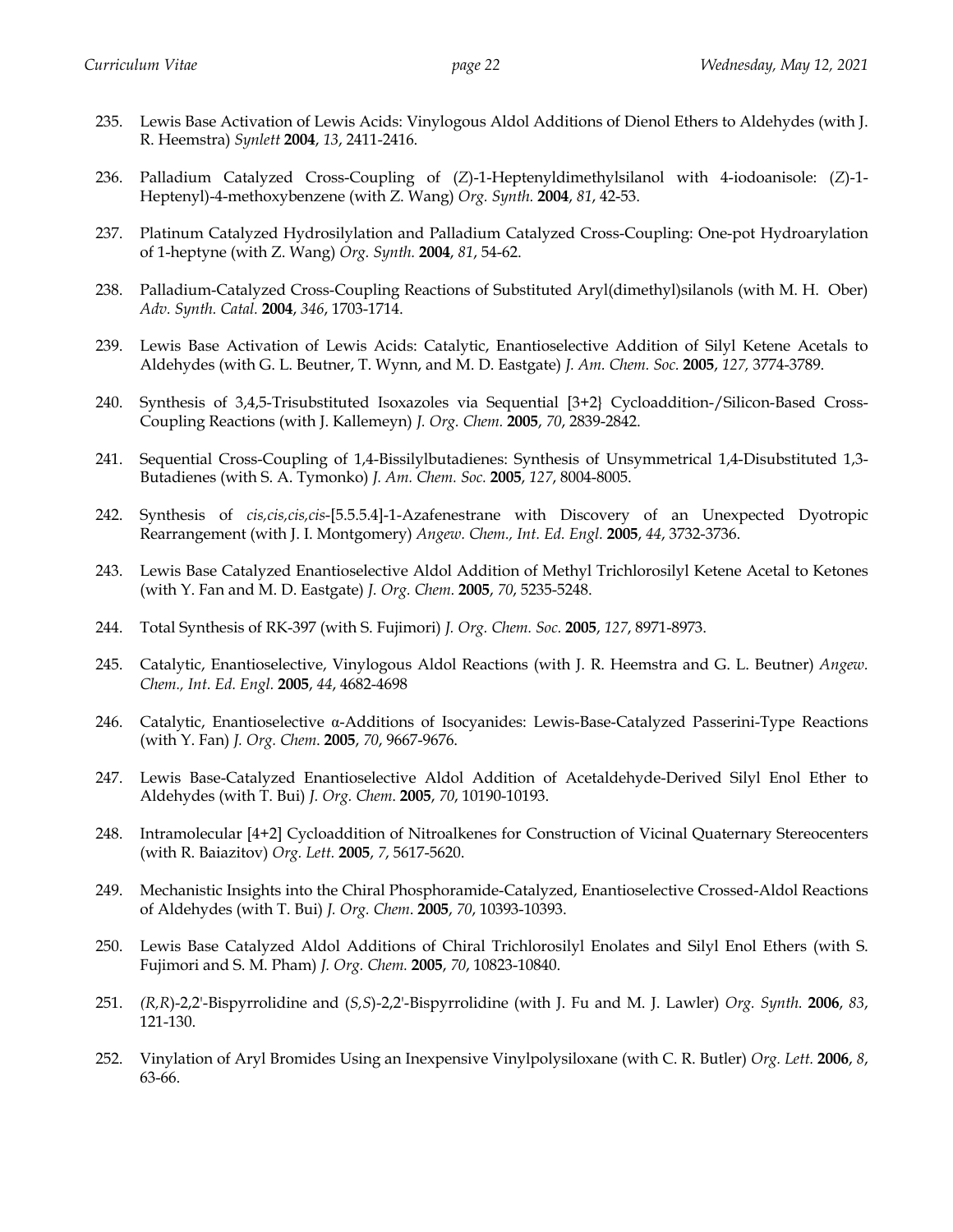- 253. Tandem Double Intramolecular [4+2]/[3+2] Cycloadditions of Nitroalkenes. Studies Toward a Total Synthesis of Daphnilactone B: Piperidine Ring Construction (with R. Baiazitov) *J. Org. Chem.* **2006***, 71,*  593-605.
- 254. Lewis Base Activation of Lewis Acids. Vinylogous Aldol Addition Reactions of Conjugated N,O-Silyl Ketene Acetals to Aldehydes (with J. R. Heemstra, Jr.) *J. Am. Chem. Soc.* **2006**, *128*, 1038-1039.
- 255. Palladium Catalyzed Cross-Coupling Reactions of Heterocyclic Silanolates with Substituted Aryl Iodides and Bromides (with J. D. Baird) *Org. Lett.* **2006**, *8*, 793-795.
- 256. Chiral-Phosphoramide-Catalyzed Enantioselective Addition of Allylic Trichlorosilanes to Aldehydes. Preparative and Mechanistic Studies with Monodentate Phosphorus-Based Amides (with J. Fu, D. M. Coe, X. Su, N. E. Pratt, B. G. Griedel) *J. Org. Chem.* **2006***, 71*, 1513-1522.
- 257. Chiral-Phosphoramide-Catalyzed Enantioselective Addition of Allylic Trichlorosilanes to Aldehydes. Preparative Studies with Bidentate Phosphorus-Based Amides. (with J. Fu and M. J. Lawler) *J. Org. Chem.*  **2006***, 71*, 1523-1536.
- 258. On the Mechanism of the Skraup-Doebner-Von-Miller Quinoline Synthesis (with S. Venkatraman) *J. Org. Chem.* **2006***, 71*, 1668-1676.
- 259. Preparation of Chiral Bipyridine Bis-*N*-oxides by Oxidative Dimerization of Chiral Pyridine *N*-Oxide (with Y. Fan) *Tetrahedron: Asymmetry* **2006**, *17*, 687-707.
- 260. Chiral Phosphoramide-Catalyzed Aldol Additions of Ketone Trichlorosilyl Enolates. Mechanistic Aspects (with S. M. Pham, R. A. Stavenger, X. Su, K.-T. Wong, and Y. Nishigaichi) *J. Org. Chem.* **2006**, *71,* 3904- 3922.
- 261. Lewis Base Catalyzed Addition of Trimethylsilyl Cyanide to Aldehydes (with W.-j. Chung) *J. Org. Chem.*  **2006**, *71*, 4002-4005.
- 262. Palladium-Catalyzed Cross-Coupling Reactions of Silanolates: A Paradigm Shift in Silicon-Based Cross-Coupling Reactions (with J. D. Baird) *Chem. Eur. J.* **2006**, *12*, 4954-4963.
- 263. A General Synthesis of *N*-Vinyl Nitrones (with J. I. Montgomery) *J. Org. Chem.* **2006**, *71*, 6211-6220.
- 264. Synthesis, X-Ray Crystallography and Computational Analysis of 1-Azafenestranes (with J. I. Montgomery and L. A. Kramps) *J. Am. Chem. Soc.* **2006**, *128*, 11620-11630.
- 265. On the Mechanism of the Selenolactonization Reaction with Selenenyl Halides (with M. G. Edwards) *J. Org. Chem.* **2006**, *71*, 7293-7306.
- 266. A Qualitative Examination of the Effects of Silicon Substituents on the Efficiency of Cross-Coupling Reactions (with L. Neuville, M. E. L. Christy and S. A. Tymonko) *J. Org. Chem.* **2006**, *71*, 8500-8509.
- 267. Reduction of Allylpalladium(II)chloride Dimer via Formation of Allyloxysilanes (with R. C. Smith) *Synlett* **2006**, 2921-2928.
- 268. A Tandem Nitroalkene Conjugate Addition/[3+2] Cycloaddition Approach to the Synthesis of the Pentacyclic Core of (±)-Scandine (with J. J. Cottell) *Adv. Synth. Catal.* **2006**, *348,* 2397-2402.
- 269. Stereospecific Palladium-Catalyzed Cross-Coupling of (*E*)- and (*Z*)-Alkenylsilanolates with Aryl Chlorides (with J. M. Kallemeyn) *J. Am. Chem. Soc.* **2006**, *128*, 15958-15959.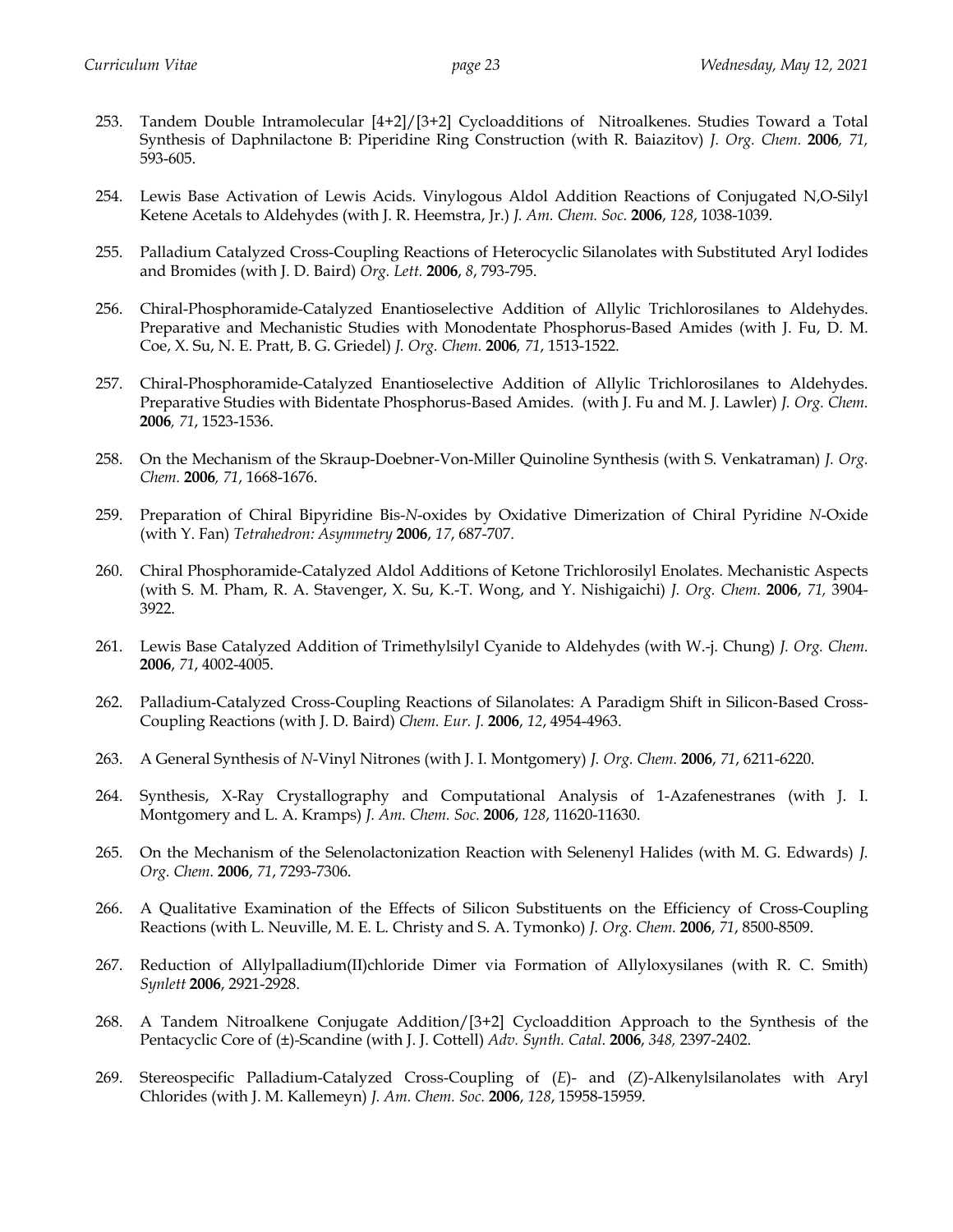- 270. Total Synthesis of Papulacandin D (with C. R. Regens and T. Kobayashi) *J. Am. Chem. Soc.* **2007**, *129*, 2774- 2776.
- 271. Sequential Silylcarbocyclization/Silicon-Based Cross-Coupling Reactions (with J. H.-C. Liu) *J. Am. Chem. Soc.* **2007**, *129*, 3737-3744.
- 272. Enantioselective Ring Opening of Epoxides with Silicon Tetrachloride in the Presence of a Chiral Lewis Base. Mechanism Studies (with P. A. Barsanti, G. L. Beutner, and T. W. Wilson) *Adv. Synth. Catal.* **2007**, *349*, 567-582.
- 273. Phosphine Oxides as Stabilizing Ligands for the Palladium-Catalyzed Cross-Coupling of Potassium Aryldimethylsilanolates (with R. C. Smith and S. A. Tymonko) *Tetrahedron* **2007**, *63*, 5730-5738.
- 274. Unexpected Ambidoselectivity in Crossed Aldol Reaction of α-Oxy Aldehyde Trichlorosilyl Enolates (with S. K. Ghosh) *Tetrahedron* **2007**, *63*, 8636-8644.
- 275. Lewis Base Activation of Lewis Acids: Catalytic, Enantioselective Vinylogous Aldol Addition Reactions (with J. R. Heemstra) *J. Org. Chem.* **2007**, *72*, 5668-5688.
- 276. Lewis Acid-Promoted Conjugate Addition of Dienol Silyl Ethers to Nitroalkenes: Synthesis of 3- Substituted Azepanes (with M. Xie) *J. Org. Chem.* **2007**, *72*, 7050-7053.
- 277. Lewis Base Activation of Lewis Acids: Development of a Lewis Base Catalyzed Selenolactonization (with W. R. Collins) *Org. Lett.* **2007**, *9*, 3801-3804.
- 278. (Hexamethylcyclotrisiloxane (with C. R. Butler) *e-EROS Encyclopedia of Reagents for Organic Synthesis*  [Online] **2007**.
- 279. 2,4,6,8-Tetraethenyl-2,4,6,8-tetramethylcyclotetrasiloxane (with C. R. Butler), *e-EROS Encyclopedia of Reagents for Organic Synthesis* [Online] **2007**.
- 280. Enantioselective Construction of Quaternary Stereogenic Carbons by the Lewis Base Catalyzed Additions of Silyl Ketene Imines to Aldehydes (with T. W.Wilson, M. T. Burk, and J. R. Heemstra, Jr.) *J. Am. Chem. Soc.* **2007**, *129*, 14864-14865.
- 281. Carbonylative Ring Opening of Terminal Epoxides at Atmospheric Pressure (with M. Ahmad) *J. Org. Chem.* **2007**, *72*, 9630-9634.
- 282. Neutral and Cationic Phosphoramide Adducts of Silicon Tetrachloride: Synthesis and Characterization of Their Solution and Solid-State Structures (with B. M. Eklov) *Chem. Eur. J.* **2008**, *14*, 234-239.
- 283. Investigations on Transition State Geometry in the Mukaiyama Directed Aldol Reaction (with W. Lee) *Chem. Asian J.* **2008**, 327-341.
- 284. Palladium Catalyzed Cross-Coupling of Heterocyclic Silanolates (with J. D. Baird and C. R. Regens) *J. Org. Chem.* **2008**, *73*, 1440-1455.
- 285. Lewis Base Catalysis: An Emerging Paradigm in Organic Synthesis (with G. L. Beutner) *Angew. Chem., Int. Ed. Engl.* **2008**, *47*, 1560-1638.
- 285. Lewis Base Activation of Lewis Acids: Catalytic, Enantioselective Addition of Glycolate Derived Silyl Ketene Acetals to Aldehydes (with W.-j. Chung) *Angew. Chem., Int. Ed. Engl.* **2008**, *47*, 1890-1892.
- 287. Asymmetric Catalysis with Chiral Lewis Bases: A New Frontier in Main Group Chemistry, *Chimia* **2008**, *62,* 37-40.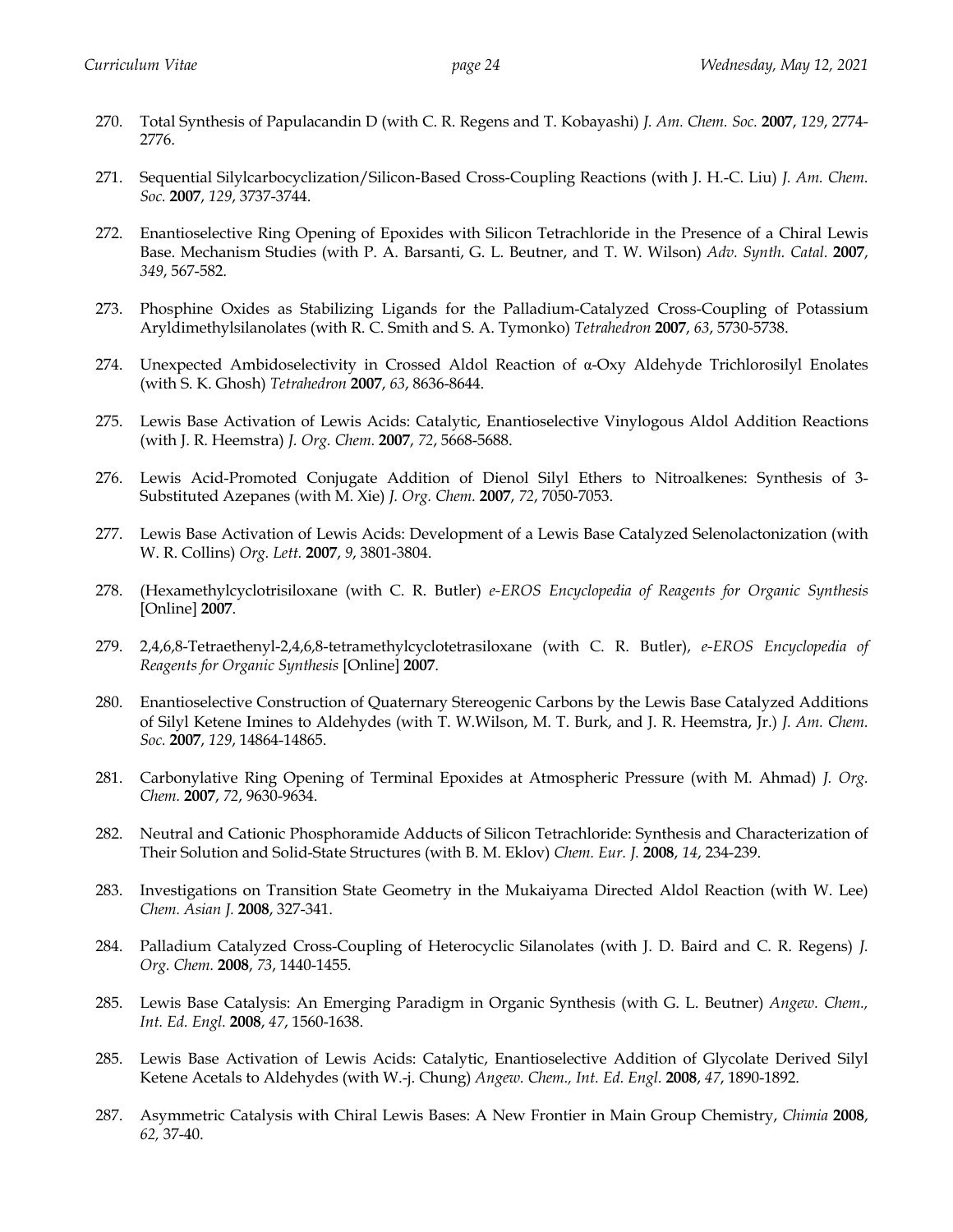- 288. Vinylation of Aromatic Halides Using Inexpensive Organosilicon Reagents Illustration of Design of Experiment Protocols (with C. R. Butler) *J. Am. Chem. Soc.* **2008**, *130*, 3690-3704.
- 289. Studies on the Bisoxazoline and (–)–Sparteine Mediated Enantioselective Addition of Organolithium Reagents to Imines (with N. Nakajima, C. M. Stiff, O. J.-C. Nicaise and M. Kranz) *Adv. Synth. Catal.* **2008**, *350*, 1023-1045.
- 290. 1,5-Pentanediamine, *N*,*N*'-bis[(11bR)-3,5-dihydro-3,5-dimethyl-4-oxido-4H-dinaphtho[2,1-d:1',2' f][1,3,2]diazaphosphepin-4-yl]-*N*,*N*'-dimethyl (with J. R. Heemstra, Jr.) *e-EROS Encyclopedia of Reagents for Organic Synthesis* [Online] **2008**.
- 291. Methyl Trichlorosilyl Ketene Acetal (with Y. Fan) *e-EROS Encyclopedia of Reagents for Organic Synthesis*  [Online] **2008**
- 292. 1-Chloro-1-methylsiletane (with J. Y. Choi) *e-EROS Encyclopedia of Reagents for Organic Synthesis* [Online] **2008.**
- 293. Lewis Base Activation of Lewis Acids: Catalytic, Enantioselective Addition of Glycolate-Derived Silyl Ketene Acetals to Aldehydes (with W. Chung) *J. Org. Chem.* **2008**, *73*, 4582-4595.
- 294. Total Synthesis of Papulacandin D (in Japanese) (with T. Kobayashi and C. S. Regens*) Yuki Gosei Kagaku Kyosashi* **2008,** 66, 616-628.
- 295. Asymmetric Synthesis of the ABCD Ring System of Daphnilactone B via a Tandem, Double Intramolecular [4+2]/[3+2] Cycloaddition Strategy (with R. Y. Baiazitov and S. Nguyen) *Heterocycles* **2008**, *76*, 143-154.
- 296. Palladium-Catalyzed Cross-Coupling Reactions of Organosilanols and their Salts: A Practical Alternative to Boron- and Tin-based Methods (with C. S. Regens) *Acc. Chem. Res.* **2008,** *41*, 1486-1499.
- 297. Cross-Coupling of Aromatic Bromides with Allylic Silanolate Salts (with N. S. Werner) *J. Am. Chem. Soc.* **2008**, *130*, 16382-16399.
- 298. Stereoselective Alkylation of Chiral Nitro Imine and Nitro Hydrazone Dianions, Synthesis of Enantiomerically Enriched 3-Substituted 1-Nitrocyclohexenes (with J. J. Ares) *J. Org Chem.* **2008**, *73*, 9647- 9656.
- 299. Palladium- (and nickel-) catalyzed vinylation of aryl halides (with C. D. Butler) *Chem. Commun.* **2009,** 20- 33
- 300. Catalytic, Nucleophilic Allylation of Aldehydes with Allyl Acetate (with S. T. Nguyen) *Org. Lett.* **2009**, *11*, 781-784.
- 301. Cross-Coupling Reactions of Aromatic and Heteroaromatic Silanolates with Aromatic and Heteroaromatic Halides (with R. C. Smith, T. W.-t. Chang and J. Muhuhi) *J. Am. Chem. Soc.* **2009**, *131*, 3104-3118.
- 302. Observation of Direct Sulfenium and Selenenium Group Transfer from Thiiranium and Seleniranium Ions to Alkenes (with W. R. Collins and M. D. Cullen) *J. Am. Chem. Soc.* **2009**, *131*, 3490-3492.
- 303. Preparation of 2,3-Disubstituted Indoles by Sequential Larock Heteroannulation and Silicon-Based Cross-Coupling Reactions (with J. D. Baird) *Tetrahedron* **2009**, *65*, 3120-3129.
- 304. The Interplay of Invention, Discovery, Development, and Application in Organic Synthetic Methodology: A Case Study, *J. Org. Chem.* **2009**, *74*, 2915-2927.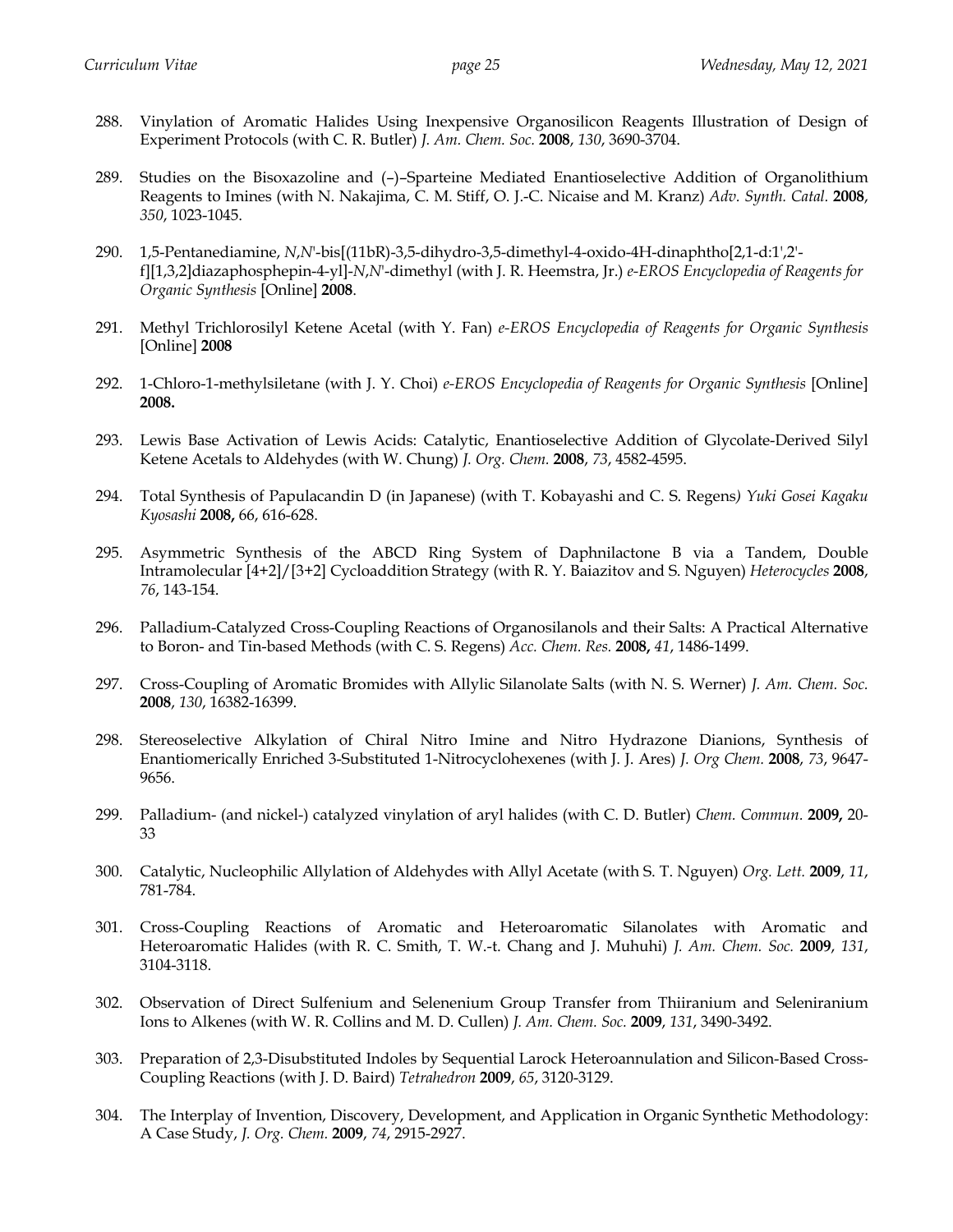- 305. Vinylation with Inexpensive Silicon-Based Reagents: Preparation of 3-Vinylquinoline and 4- Vinylbenzophenone (with C. R. Butler) *Org. Synth.* **2009**, *86*, 274-286.
- 306. Tandem Double Intramolecular [4+2]/[3+2] Cycloadditions of Nitroalkenes: Construction of The Pentacyclic Core Structure of Daphnilactone B (with R. Y. Baiazitov and S. T. Nguyen) *Tetrahedron* **2009**, *65*, 6535-6548.
- 307. On the Mechanism of Lewis Base Catalyzed Aldol Addition Reactions: Kinetic and Spectroscopic Investigations using Rapid-Injection NMR (with B. M. Eklov, P. J. Yao and M. D. Eastgate) *J. Am. Chem. Soc.* **2009**, *131*, 11770-11787.
- 308. Total Synthesis of Isodomoic Acids G and H (with J. H. –C. Liu and J. M. Muhuhi) *J. Am. Chem. Soc.* **2009**, *131*, 14188-14189.
- 309. Synthesis and Reactivity of Enantiomerically Enriched Thiiranium Ions (with T. Vogler) *Chem. Eur. J.* **2009**, *15*, 11737-11745.
- 310. Stereochemical Studies on the Addition of Allylsilanes to Aldehydes. The  $S_E'$  Component (with N. G. Almstead) *J. Mex. Chem. Soc.* **2009**, *53*, 174-192.
- 311. On the Absolute Configurational Stability of Bromonium and Chloronium Ions (with M. T. Burk and A. J. Hoover) *J. Am. Chem. Soc.* **2010**, *132*, 1232-1233.
- 312. Mechanistic Duality in Palladium-Catalyzed Cross-Coupling Reactions of Aryldimethylsilanolates. Intermediacy of an 8-Si-4 Arylpalladium(II) Silanolate (with R. C. Smith) *J. Am. Chem. Soc.* **2010**, *132*, 1243- 1245.
- 313. On the Stereochemical Course of Palladium-Catalyzed Cross-Coupling of Allylic Silanolate Salts with Aromatic Bromides (with N. S. Werner) *J. Am. Chem. Soc.* **2010**, *132*, 3612-3620.
- 314. Silicon-Based Cross-Coupling Reactions in the Total Synthesis of Natural Products (with J. H.-C. Liu) *Angew. Chem., Int. Ed. Engl.* **2010**, *49*, 2978-2986.
- 315. Total Synthesis of (+)-Papulacandin D (with T. Kobayashi and C. S. Regens) *Tetrahedron* **2010**, *66*, 4745- 4759.
- 316. Construction of Quaternary Stereogenic Carbon Centers by the Lewis Base Catalyzed Conjugate Addition of Silyl Ketene Imines to a,b-Unsaturated Aldehydes and Ketones (with T. W. Wilson) *Synlett* **2010**, 1723- 1728.
- 317. Organocerium Additions to Proline-Derived Hydrazones: Synthesis of Enantiomerically Enriched Amines (with J. P. Edwards, T. Weber, and D. W. Piotrowski) *Tetrahedron: Asymmetry* **2010**, *21*, 1278-1302.
- 318. Design, Validation, and Implementation of a Rapid-Injection NMR System (with B. J. Williams, B. M. Eklov, S. M. Pham, and G. L. Beutner) *J. Org. Chem.* **2010**, *75*, 5558-5572.
- 319. Development of a General, Sequential, Ring-Closing Metathesis/Intramolecular Cross-Coupling Reaction for the Synthesis of Polyunsaturated Macrolactones (with J. M. Muhuhi) *J. Am. Chem. Soc.* **2010**, *132*, 11768-11778.
- 320. Preparative and Mechanistic Studies toward the Rational Development of Catalytic, Enantioselective Selenoetherification Reactions (with D. Kalyani and W. R. Collins) *J. Am. Chem. Soc.* **2010**, *132*, 15752- 15765.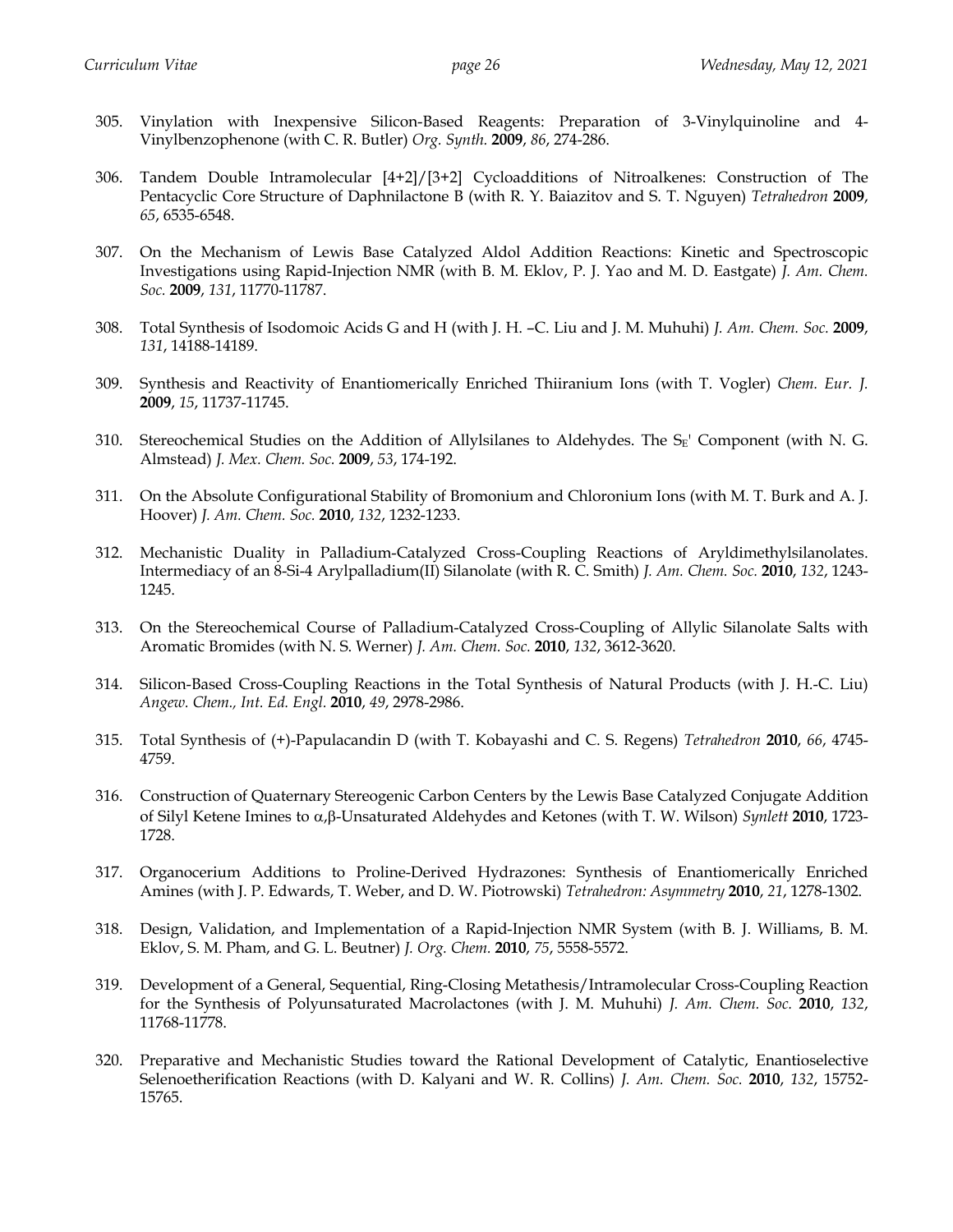- 321. *N*-Silyl Oxyketene Imines are Underused Yet Highly Versatile Reagents for Catalytic Asymmetric Synthesis (with T. W. Wilson) *Nat. Chem.* **2010**, *2*, 937-943.
- 322. Lewis Base Catalysis of Bromo- and Iodolactonization, and Cycloetherification (with M. T. Burk) *Proc. Natl. Acad. Sci.* **2010**, *107*, 20655-20660.
- 323. Sequential Processes in Palladium-Catalyzed Silicon-Based Cross-Coupling (with J. H.-C. Liu) *Isr. J. Chem.* **2010**, *50*, 577-587.
- 324. Stereocontrolled Total Syntheses of Isodomoic Acids G and H via a Unified Strategy (with J. H.-C. Liu and J. M. Muhuhi) *J. Org. Chem.* **2011**, *76*, 201-215.
- 325. Deconstructing Quinine. Part 1. Toward an Understanding of the Remarkable Performance of *Cinchona* Alkaloids in Asymmetric Phase Transfer Catalysis (with R. C. Weintraub) *Heterocycles* **2011**, *82*, 1527-1540.
- 326. Cross-Coupling Reactions of Alkenylsilanols with Fluoroalkylsulfonates: Development and Optimization of a Mild and Stereospecific Coupling Process (with C. S. Regens) *Tetrahedron Lett.* **2011**, *52*, 2165-2168.
- 327. Probing the Electronic Demands of Transmetalation in the Palladium-Catalyzed Cross-Coupling of Arylsilanolates (with R. C. Smith and W. –T. T. Chang) *Tetrahedron* **2011**, *67*, 4391-4396.
- 328. A Systematic Investigation of Quaternary Ammonium Ions as Asymmetric Phase-Transfer Catalysts. Synthesis of Catalyst Libraries and Evaluation of Catalyst Activity (with N. D. Gould and L. M. Wolf) *J. Org. Chem.* **2011**, *76*, 4260-4336.
- 329. A Systematic Investigation of Quaternary Ammonium Ions as Asymmetric Phase-Transfer Catalysts. Application of Quantitative Structure Activity/Selectivity Relationships (with N. D. Gould and L. M. Wolf) *J. Org. Chem.* **2011**, *76*, 4337-4357.
- 330. y-Selective Cross-Coupling of Allylic Silanolate Salts with Aromatic Bromides Using Trialkylphosphonium Tetrafluoroborate Salts Prepared Directly from Phosphine•Borane Adducts (with N. S. Werner) *Org. Lett.* **2011**, *13*, 4596-4599.
- 331. Catalytic Asymmetric Thiofunctionalization of Unactivated Alkenes (with D. J. P. Kornfilt and T. Vogler) *J. Am. Chem. Soc.* **2011**, *133*, 15308-15311.
- 332. Palladium-Catalyzed Cross-Coupling of (*Z*)-1-Heptenyldimethylsilanol with 4-Iodoanisole: (*Z*)-(1- Heptenyl)-4-Methoxybenzene (with J. H. –C. Liu) *Org. Synth.* **2011**, *88*, 102-108.
- 333. Enantioselective Bromocycloetherification by Lewis Base/Chiral Brønsted Acid Cooperative Catalysis (with M. T. Burk) *Org. Lett.* **2012**, *14*, 256-259.
- 334. Lewis Base Catalyzed Enantioselective Additions of an *N*-Silyl Vinylketene Imine (with T. W. Wilson) *Angew. Chem., Int. Ed. Engl.* **2012**, *51*, 3236-3239.
- 335. On the Stereochemical Course of the Addition of Allylsilanes to Aldehydes (with E. J. Weber, N. G. Almstead, and L. M. Wolf) *Tetrahedron* **2012**, *68*, 7701-7718.
- 336. Effects of Charge Separation, Effective Concentration, and Aggregate Formation on the Phase Transfer Catalyzed Alkylation of Phenol (with R. C. Weintraub and N. D. Gould) *J. Am. Chem. Soc*. **2012**, *134*, 13415-13429.
- 337. Silyl Ketene Imines: Highly Versatile Nucleophiles for Catalytic, Asymmetric Synthesis (with T. W. Wilson) *Angew. Chem., Int. Ed*. *Engl.* **2012**, *51*, 9980-9992.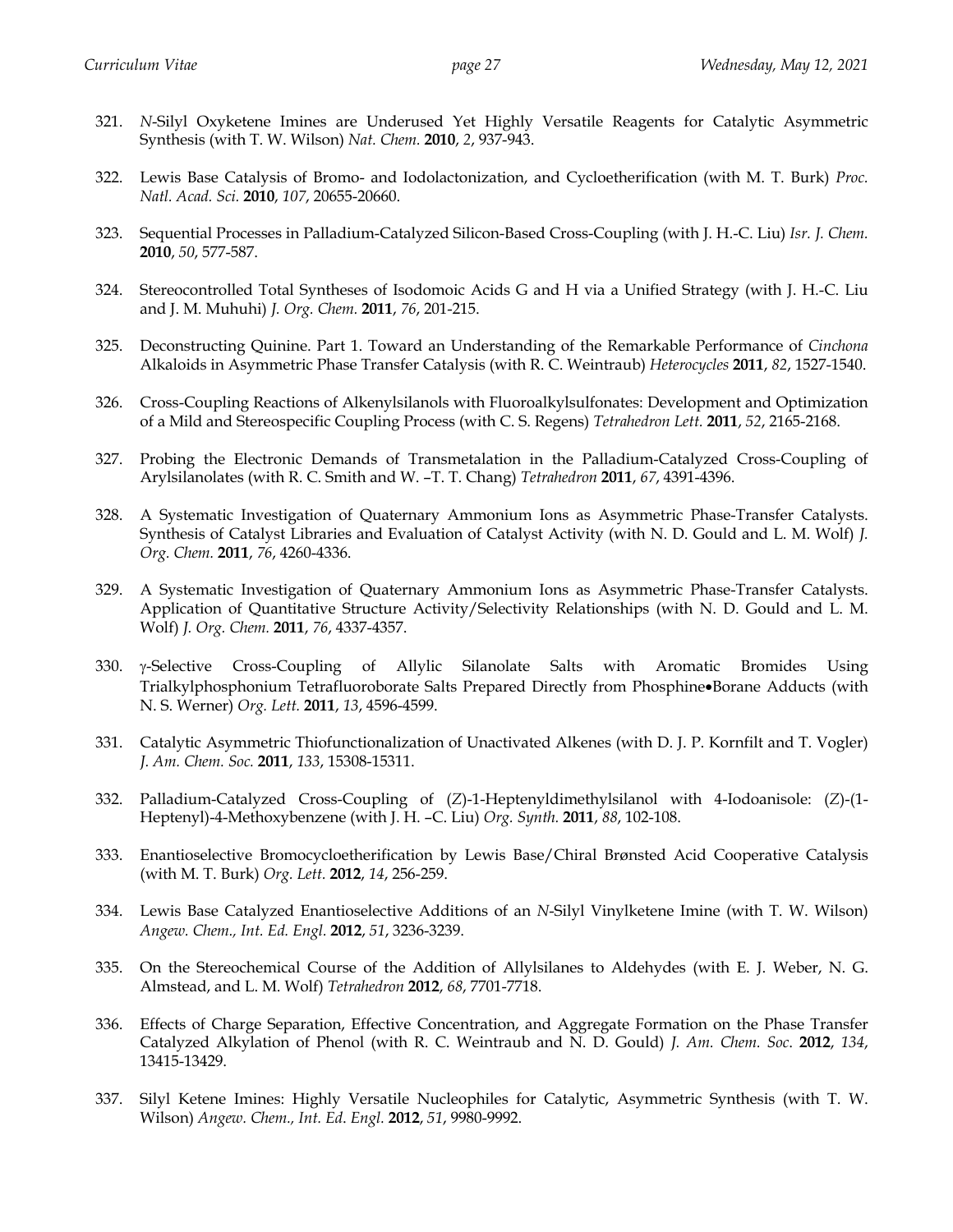- 338. Catalytic, Asymmetric Halofunctionalization of Alkenes A Critical Perspective (with W. E. Kuester and M. T. Burk) *Angew. Chem., Int. Ed*. *Engl.* **2012**, *51*, 10938-10953.
- 339. Carbanion-Accelerated Claisen Rearrangements: Asymmetric Induction with Chiral Phosphorus-Stabilized Anions (with J. E. Marlin and G. Rajendra) *J. Org. Chem.* **2013**, *78*, 66-82.
- 340. A Theoretical Investigation on the Mechanism and Stereochemical Catalytic, Nucleophilic Allylation of Aldehydes with Allyl Acetate Course of the Addition of (*E*)-2-Butenyltrimethylsilane to Acetaldehyde by Electrophilic and Nucleophilic Activation (with L. M. Wolf) *J. Am. Chem. Soc.* **2013***, 135,* 4743-4756.
- 341. Catalytic, Enantioselective, Intramolecular Carbosulfenylation of Olefins (with A. Jaunet) *J. Am. Chem. Soc.* **2013**, *135*, 6419-6422.
- 342. Lewis Base Catalysis of the Mukaiyama Directed Aldol Reaction: 40 Years of Inspiration and Advances (with G. L. Beutner) *Angew. Chem., Int. Ed. Engl.* **2013**, *52*, 9086-9096.
- 343. Lewis Base Activation of Lewis Acids: Group 13. In Situ Generation and Reaction of Borenium Ions (with Y. Ueki) *Organometallics* **2013,** *32*, 6631-6634.
- 344. Iron-Catalyzed Cross-Coupling of Unactivated Secondary Alkyl Thio Ethers and Sulfones with Aryl Grignard Reagents (with A. Cresswell) *J. Org. Chem.* **2013,** *78*, 12593-12628.
- 345. Asymmetric Construction of Quaternary Stereogenic Centers via Auxiliary-Based S<sub>N</sub>2' Reactions: A Case of 1,7-Relative Stereogenesis (with L. K. Marble) *Heterocycles* **2014,** *88,* 559-590.
- 346. Catalytic, Enantioselective, Intramolecular Carbosulfenylation of Olefins. Preparative and Stereochemical Aspects (with A. Jaunet) *J. Org. Chem.* **2014**, *79*, 140-171.
- 347. Catalytic Conjugate Addition of Acyl Anion Equivalents Promoted by Fluorodesilylation (with L. R. Cullen) *Org. Lett.* **2014**, *16*, 70-73.
- 348. Catalytic, Enantioselective, Intramolecular Carbosulfenylation of Olefins. Mechanistic Aspects: A Remarkable Case of Negative Catalysis (with H. M. Chi) *J. Am. Chem. Soc.* **2014**, *136*, 3655-3663.
- 349. Lewis Base Catalyzed, Enantioselective Intramolecular Sulfenoamination of Olefins (with H. M. Chi) *J. Am. Chem. Soc.* **2014**, *136*, 8915−8918.
- 350. Development and Mechanism of an Enantioselective Bromocycloetherification Reaction via Lewis Base/Chiral Brønsted Acid Cooperative Catalysis (with M. T. Burk) *Chirality* **2014**, *26*, 344–355.
- 351. Catalytic, Nucleophilic Allylation of Aldehydes with 2-Substituted Allylic Acetates: Carbon-Carbon Bond Formation Drive by the Water-Gas Shift Reaction (with Z. D. Matesich) *J. Org. Chem.* **2014**, *79,* 5970-5986.
- 352. Enantioselective Construction of Quaternary Stereogenic Carbon Atoms by the Lewis Base Catalyzed Additions of Silyl Ketene Imines to Aldehydes (with T. W. Wilson and M. T. Burk) *Chem. Eur. J.* **2014**, *20,* 9268-9279.
- 353. ExCage (with E. J. Dale, N. A. Vermeulen, A. A. Thomas, J. C. Barnes, M. Juríček, A. K. Blackburn, N. L. Strutt, A. A. Sarjeant, C. L. Stern, and J. F. Stoddart) *J. Am. Chem. Soc.* **2014**, *136,* 10669-10682.
- 354. Catalytic, Enantioselective Sulfenylation of Ketone-Derived Enoxysilanes (with S. Rossi, M. P. Webster, and H. Wang) *J. Am. Chem. Soc.* **2014**, *136*, 13016-13028.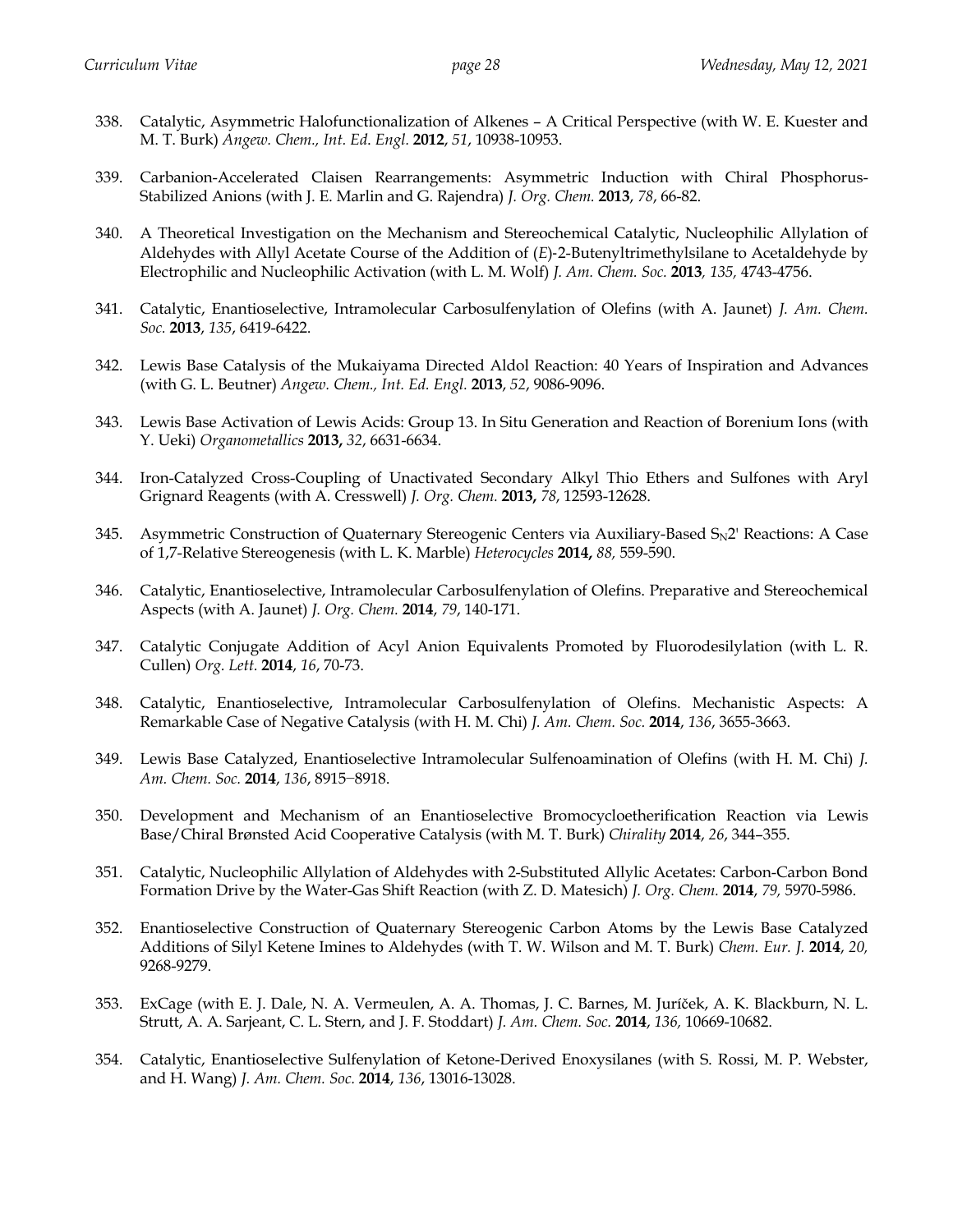- 355. Mechanistic, crystallographic, and computational studies on the catalytic, enantioselective sulfenofunctionalization of alkenes (with E. Hartmann, D. J.-P. Kornfilt and H. Wang) *Nat. Chem.* **2014**, *6*, 1056-1064.
- 356. Development of Chiral Bis-hydrazone Ligands for the Enantioselective Cross-Coupling Reactions of Aryldimethylsilanolates (with W.-T. T. Chang, K. N. Houk and P. Liu) *J. Org. Chem.* **2015**, *80*, 313-366.
- 357. Catalytic, Stereospecific *Syn*-Dichlorination of Alkenes (with A. J. Cresswell and S. T.-C. Eey) *Nat. Chem.* **2015**, *7*, 146-152.
- 358. Redefining *q*: quaternary ammonium cross sectional area (XSA) as a general descriptor for transportlimiting PTC rate approximations (with J. J. Henle) *Chem. Sci.* **2015**, *6*, 2211-2218.
- 359. Mechanistic Significance of the Si-O-Pd Bond in the Palladium-Catalyzed Cross-Coupling Reactions of Alkenylsilanolates (with S. A. Tymonko, R. C. Smith, and A. Ambrosi) *J. Am. Chem. Soc.* **2015**, *137*, 6192- 6199. [PMC442670]
- 360. Mechanistic Significance of the Si-O-Pd Bond in the Palladium-Catalyzed Cross-Coupling Reactions of Arylsilanolates (with S. A. Tymonko, R. C. Smith, A. Ambrosi, M. H. Ober, and H. Wang) *J. Am. Chem. Soc.* **2015**, *137*, 6200-6218.
- 361. Why You Really Should Consider Using Palladium-Catalyzed Cross-Coupling of Silanols and Silanolates (with A. Ambrosi) *Org. Process Res. Dev.* **2015**, *19*, 982-994.
- 362. Development of a Phase Transfer Catalyzed, [2,3]-Wittig Rearrangement (with L. R. Cullen) *J. Org. Chem.* **2015***, 80*, 11818-11848.
- 363. Reinvestigation of a Catalytic, Enantioselective Alkene Dibromination and Chlorohydroxylation (with N. Carson) *Org. Lett.* **2015**, *17*, 5728-2731.
- 364. Catalytic, Stereoselective Dihalogenation of Alkenes: Challenges and Opportunities (with A. J. Cresswell and S. T.-C. Eey) *Angew. Chem., Int. Ed.* **2015**, *54*, 15642-15682.
- 365. Pre-transmetalation intermediates in the Suzuki-Miyaura reaction revealed: The missing link (with A. A. Thomas) *Science* **2016**, *352*, 329-332.
- 366. Harnessing the Power of the Water-Gas Shift Reaction for Organic Synthesis (with A. Ambrosi) *Angew. Chem., Int. Ed.* **2016,** *55,* 12164-12189.
- 367. Toward Catalytic, Enantioselective Chlorolactonization of 1,2-Disubstituted Styrenyl Carboxylic Acids (with P. Ryabchuk, M. T. Burk, and B. B. Gilbert) *J. Org. Chem.* **2016**, *81,* 10411-10423.
- 368. Room Temperature, Reductive Alkylation of Activated Methylene Compounds: Carbon-Carbon Bond Formation Driven by the Rhodium-Catalyzed Water-Gas Shift Reaction (with M. Y. S. Ibrahim and A. Ambrosi) *ACS Catal.* **2017**, *7*, 613-630.
- 369. Structural, Kinetic, and Computational Characterization of Arylpalladium(II)boronate Complexes in the Suzuki-Miyaura Reaction (with A. A. Thomas, H. Wang, A. Zahrt) *J. Am. Chem. Soc.* **2017**, *139*, 3805-3821.
- 370. Catalytic, Enantioselective, Intramolecular Sulfenofunctionalization of Alkenes with Phenols (with D. J. P. Kornfilt) *J. Org. Chem.* **2017**, *82*, 3192-3222.
- 371. Catalytic, Enantioselective, Intramolecular Sulfenoamination of Alkenes with Anilines (with H. M. Chi) *J. Org. Chem.* **2017**, *82*, 3826-3843.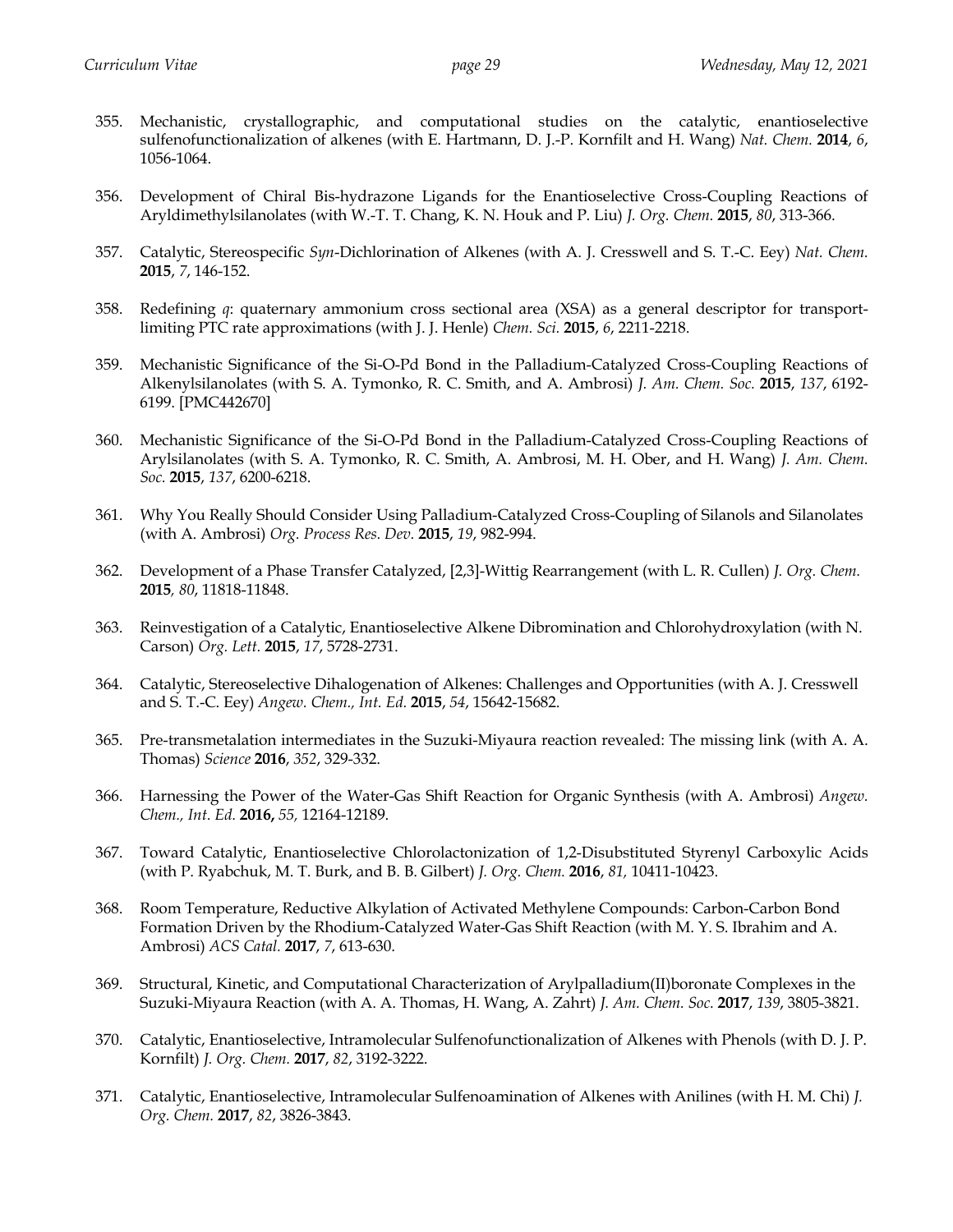- 372. Synthesis of 2-Alkenyl-Tethered Anilines (with H. M. Chi) *Synthesis* **2017**, 2873-2888.
- 373. Structural, Mechanistic, Spectroscopic, and Preparative Studies on the Lewis Base Catalyzed, Enantioselective Sulfenofunctionalization of Alkenes (with E. Hartmann) *Helv. Chim. Acta* **2017**, *100,* e1700158.
- 374. Understanding Site Selectivity in the Palladium-Catalyzed Cross-Coupling of Allenylsilanolates (with A. Ambrosi) *Synlett* **2017**, *28*, 2415-2420.
- 375. Unexpected Rearrangement of 2-Bromoaniline Under Biphasic Alkylation Conditions (with S. J. Barraza) (Snieckus 80th Festschrift) *Synlett* **2017**, *28*, 2891–2895.
- 376. Catalytic Nucleophilic Allylation Driven by the Water−Gas Shift Reaction (with Z. D. Matesich, S. T. Nguyen, and S. M. Sephton) *J. Org. Chem.* **2018***, 83*, 23-48.
- 377. Investigations on the Enantiodetermining Step of a Chiral Lewis-Base Catalyzed Bromocycloetherification of Privileged Alkenes (with D. Boese) *Synlett* **2018**, 433-439.
- 378. Organic Synthesis: Wherefrom and Whither? (Some Very Personal Reflections) *Isr. J. Chem.* **2018**, *58*, 61- 72.
- 379. Enantioselective, Lewis Base-Catalyzed Sulfenocyclization of Polyenes (with Z. Tao, K. A. Robb, K. Zhou) *J. Am. Chem. Soc.* **2018**, *140*, 3569-3573.
- 380. Elucidating the Role of the Boronate Esters in the Suzuki−Miyaura Reaction: Structural, Kinetic, and Computational Investigations (with A. A. Thomas, A. F. Zahrt, C. P. Delaney) *J. Am. Chem. Soc.* **2018**, *140*, 4401-4416.
- 381. Synthesis, Reactivity, Functionalization, and ADMET Properties of Silicon-Containing, Nitrogen Heterocycles (with S. J. Barraza) *J. Am. Chem. Soc.* **2018**, *140,* 6668-6684.
- 382. Palladium/Rhodium Cooperative Catalysis for the Production of Aryl Aldehydes and Their Deuterated Analogues Using the Water-Gas Shift Reaction (with M. Y. S. Ibrahim) *Angew*. *Chem. Int. Ed*. **2018**, *57*, 10362-10367.
- 383. Selective Extraction of Supported Rh Nanoparticles Under Mild, Non-acidic Conditions with Carbon Monoxide (with M. Y. S. Ibrahim) *J. Mat. Chem. A* **2018,** *6,* 18075–18083.
- 384. Enantioselective, Lewis Base-Catalyzed Carbosulfenylation of Alkenylboronates by 1,2-Boronate Migration (with Z. Tao, K. A. Robb, J. L. Panger) *J. Am. Chem. Soc.* **2018**, *140*, 15621-15625.
- 385. Prediction of Higher Selectivity Catalysts by Computer Driven Workflow and Machine Learning (with A. F. Zahrt, J. J. Henle, B. T. Rose, Y. Wang, W. T. Darrow) *Science* **2019**, *363*, 247 (doi: 10.1126/science.aau5631).
- 386. Evaluating continuous chirality measure as a 3D descriptor in chemoinformatics applied to asymmetric catalysis (with A. F. Zahrt) *Tetrahedron* **2019**, *75*, 1841-1851.
- 387. A Dinuclear Mechanism Implicated in Controlled Carbene Polymerization (with A. V. Zhukhovitskiy, I. J. Kobylianskii, A. A. Thomas, A. M. Evans, C. P. Delaney, N. C. Flanders, W. R. Dichtel, F. D. Toste) *J. Am. Chem. Soc.* **2019**, *141*, 6473-6478.
- 388. Organoselenium-catalyzed enantioselective syn-dichlorination of unbiased alkenes (with B. B. Gilbert, S. T.-C. Eey, P. Ryabchuk, O. Garry) *Tetrahedron* **2019**, *75*, 1841-1851.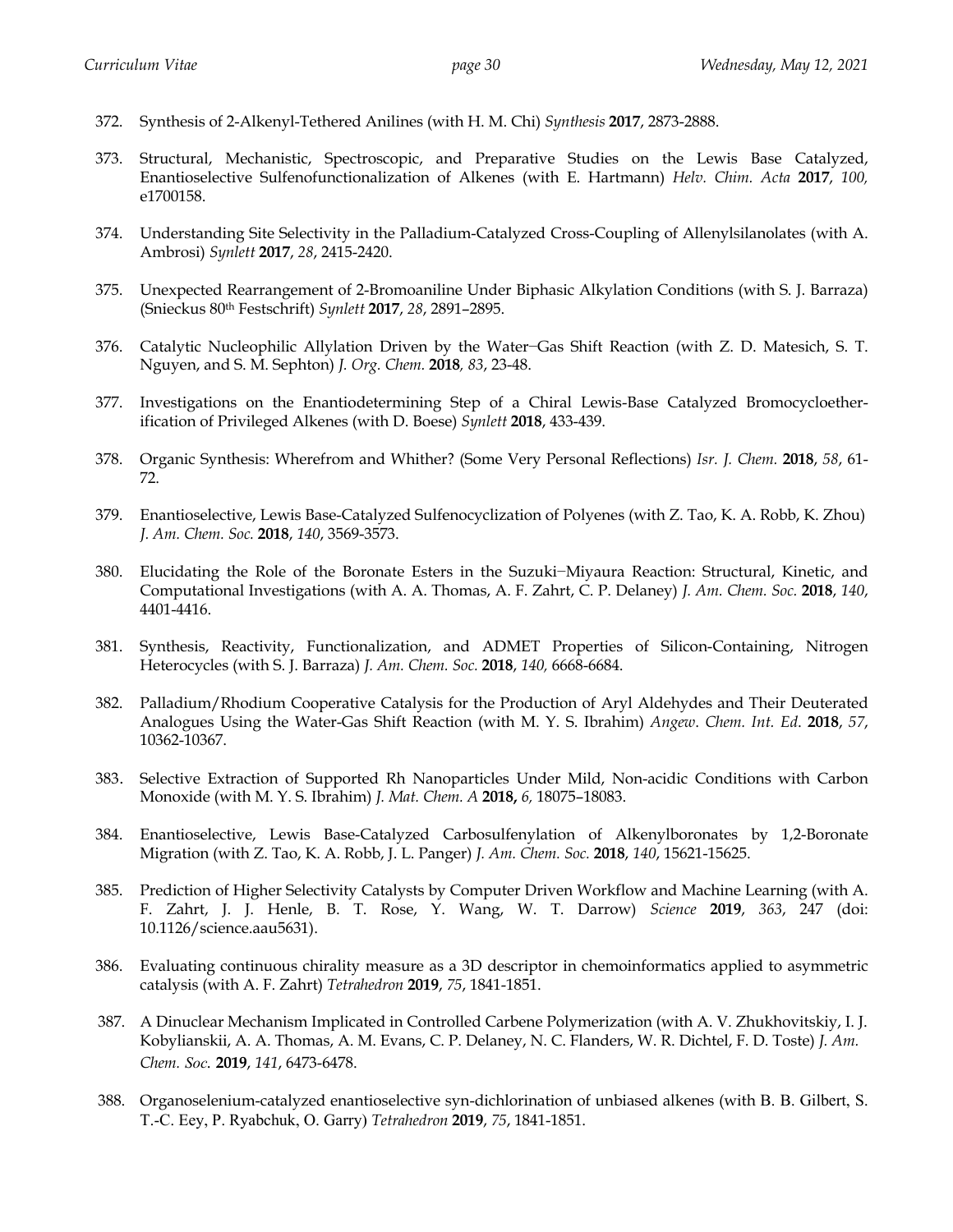- 389. Enantio- and Diastereoselective, Lewis Base Catalyzed, Cascade Sulfenoacetalization of Alkenyl Aldehydes (with A. Matviitsuk) *Angew*. *Chem. Int. Ed*. **2019**, *58*, 12486 –12490.
- 390. Unusual Kinetic Profiles for Lewis Base-Catalyzed Sulfenocyclization of ortho-Geranylphenols in Hexafluoroisopropyl Alcohol (with K. A. Robb and S. V. Athavale) *Synlett* **2019,** *30,* 1656–1661.
- 391. Enantioselective, Lewis Base-Catalyzed, Intermolecular Sulfenoamination of Alkenes (with A. Roth) *J. Am. Chem. Soc.* **2019**, *141*, 13767−13771.
- 392. (*R*)-*N,N*'-Dimethyl-1,1'-binaphthyldiamine (with P. Ryabchuk) *Org. Synth.* **2019**, *96*, 382-399.
- 393. Preparation of a Diisopropylselenophosphoramide Catalyst and its Use in Enantioselective Sulfenoetherification (with P. Ryabchuk, H. M. Chi, A. Matviitsuk) *Org. Synth.* **2019**, *96*, 400-417.
- 394. Dynamically Chiral Helical Polymers: A New Frontier in Asymmetric Catalysis? *ACS Cent. Sci.* **2019**, 5, 7, 1117-1119.
- 395. Potassium Trimethylsilanolate Enables Rapid, Homogeneous Suzuki–Miyaura Cross-Coupling of Boronic Esters (with C. P. Delaney, V. M. Kassel) *ACS Catal.* **2020**, 10, 73-80.
- 396. Catalytic, Enantioselective syn-Diamination of Alkenes (with Z. Tao, B. B. Gilbert) *J. Am. Chem. Soc.* **2019**, *141*, 19161-19170.
- 397. Asymmetric Hydrogenation of Unfunctionalized Tetrasubstituted Acyclic Olefins (with Raphael Bigler, Kyle A. Mack, Jeff Shen, Paolo Tosatti, Chong Han, Stephan Bachmann, Haiming Zhang, Michelangelo Scalone, Andreas Pfaltz, Stefan Hildbrand, and Francis Gosselin) *Angew. Chem. Int. Ed* **2020**, *59*, 2844-2849.
- 398. Quantitative Structure–Selectivity Relationships in Enantioselective Catalysis: Past, Present, and Future (With A. F. Zahrt, S. V. Athavale) *Chem. Rev.* **2020**, *120*, 1620-1689.
- 399. Demystifying the asymmetry-amplifying, autocatalytic behaviour of the Soai reaction through structural, mechanistic and computational studies (with S. V. Athavale, A. Simon and K. N. Houk), *Nature Chemistry*, **2020,** *12*, 412-423.
- 400. Enantioselective Synthesis of  $\gamma$ -Lactams by Lewis-Base Catalyzed Sulfenoamidation of Alkenes (with J. L. Panger) *Org. Lett.* **2020**, *22*, 2501-2505.
- 401. Development of a Computer-Guided Workflow for Catalyst Optimization. Descriptor Validation, Subset Selection, and Training Set Analysis (with J. J. Henle, A. F. Zahrt, B. T. Rose, W. T. Darrow, Y. Wang) J. *Am. Chem. Soc*. **2020**, *142*, 11578−11592.
- 402. Anhydrous, Homogeneous, Suzuki-Miyaura Cross-Coupling of Boronic Esters using Potassium Trimethylsilanolate (with C. P. Delaney, E.M. Heyboer) *Org. Synth.* **2020**, *97*, 245-261.
- 403. Structural Contributions to Autocatalysis and Asymmetric Amplification in the Soai Reaction (with S. V. Athavale, A. Simon and K. N. Houk), *J. Am. Chem. Soc.* **2020,** *142*, 18387−18406.
- 404. Catalytic, Enantioselective Sulfenofunctionalization of Alkenes— Development and Recent Advances (with A. Matviitsuk , J. L. Panger) *Angew. Chem., Int. Ed.* **2020,** *59*, 19796 – 19819.
- 405. Cautionary Guidelines for Machine Learning Studies with Combinatorial Datasets (with A. F. Zahrt, J. J. Henle) *ACS Comb. Sci.* **2020,** 22, 586-591 .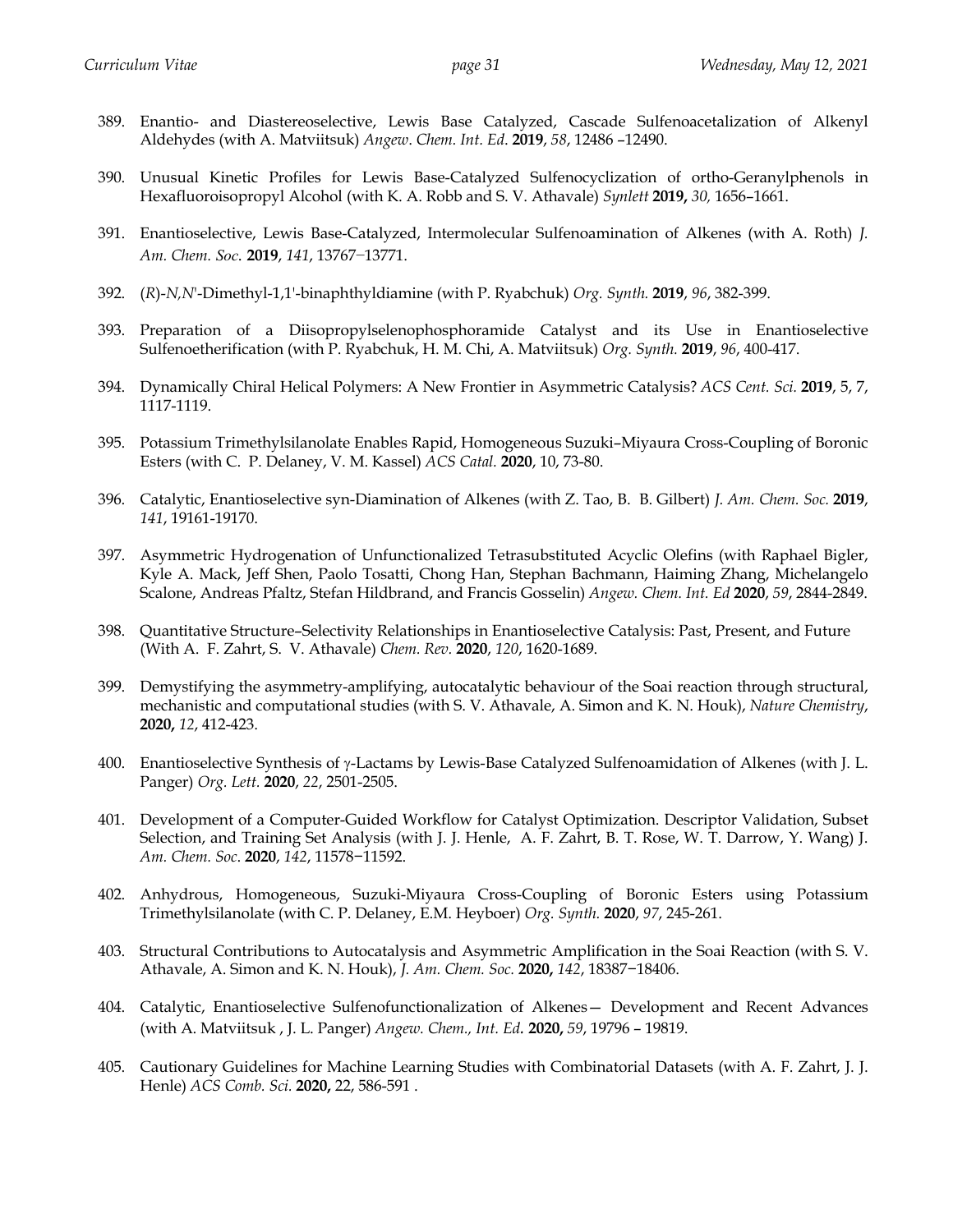- 406. Stereochemical Language in Supramolecular Polymer Chemistry: How We Can Do Better (with A. R. A. Palmans, E. W. Meijer) *J. Polym. Chem.* **2021**, 1-4.
- 407. A Unified Strategy for the Asymmetric Synthesis of Highly Substituted 1,2-Amino Alcohols Leading to Highly Substituted Bisoxazoline Ligands (with B. Shrestha, B. T. Rose, C. L. Olen, A. S. Roth, A. Kwong, Y. Wang) *J. Org. Chem.* **2021**, *86*, 3490-3534.
- 408. Computational Methods for Training Set Selection and Error Assessment Applied to Catalyst Design: Guidelines for Deciding Which Reactions to Run First and Which to Run Next (with A. F. Zahrt, B. T. Rose, W. T. Darrow, and J. J. Henle) *React. Chem. Eng.* **2021**, *6*, 694-708.

# **Manuscripts in Press**

- 1. A Conformer-Dependent, Quantitative Quadrant Model (with A. F. Zahrt, N. I. Rinehart) *Eur. J. Org. Chem.* **2021**, doi.org/10.1002/ejoc.202100027.
- 2. Dreams, False Starts, Dead Ends and Redemption: A Chronicle of the Evolution of a Chemoinformatic Workflow for the Optimization of Enantioselective Catalysts (with N. I. Rinehart, A. F. Zahrt, and J. J. Henle) *Acc. Chem. Res.* **2021**, doi.org/10.1021/acs.accounts.0c00826.

## **Manuscripts under Review**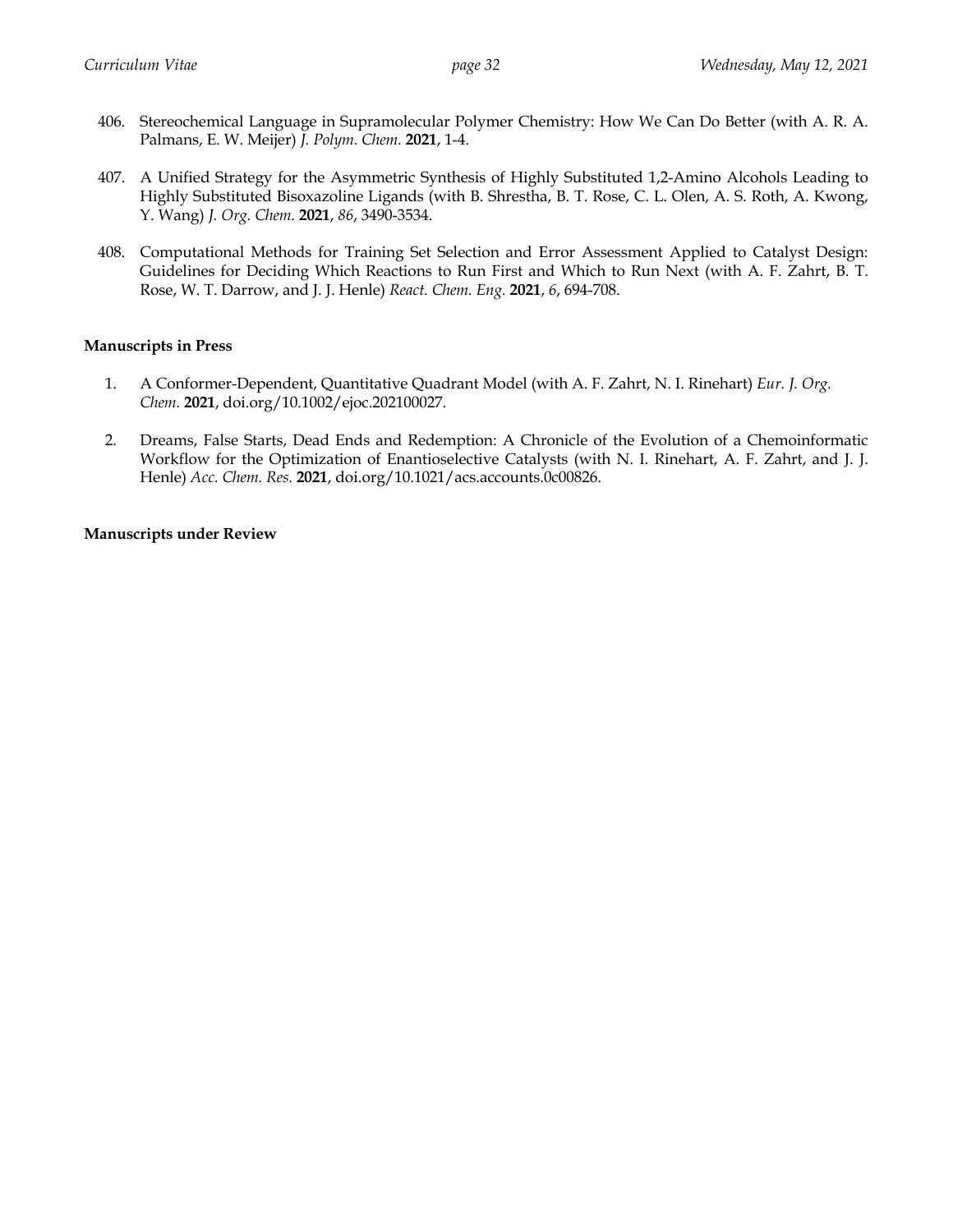# **Chapters**

- 1. The Nazarov and Related Cationic Cyclizations, in *Comprehensive Organic Synthesis,* Vol. 5, Combining C-C p-Bonds; Paquette, L. A., Ed.; Pergamon Press: Oxford, 1991; pp 751-784.
- 2. The Nazarov Cyclization (with K. L. Habermas and T. K. Jones) *Organic Reactions*, **1994**, *45*, 1-158.
- 3. Alkylation of C=N (with O. J. C. Nicaise) in *Comprehensive Asymmetric Catalysis*, Vol. 28; Jacobsen, E. N.; Pfaltz, A.; Yamamoto, H., Eds.; Springer Verlag: Berlin, 1999.
- 4. Allylation of Carbonyls: Methodology and Stereochemistry (with N. G. Almstead) in *Modern Carbonyl Chemistry*; Otera, J., Ed.; Wiley-VCH: Weinheim, 2000; pp 299-401.
- 5. Enantioselective [2+1] Cycloaddition: Cyclopropanation with Zinc Carbenoids (with G. Beutner) in *Transition-Metal Catalyzed Cycloadditions*; Kobayashi, S.; Jorgensen, K. A., Eds.; Wiley-VCH: Weinheim, 2002; pp 85-150.
- 6. Nitronates (with J. J. Cottell) in *The Chemistry of Heterocyclic Compounds: Synthetic Applications of 1,3- Dipolar Cycloaddition Chemistry Toward Heterocycles and Natural Products*; Padwa, A.; Pearson, W. H., Eds.; Wiley-Interscience: New York, 2002; pp 83-167.
- 7. What's Cooking in Chemistry: How Leading Chemists Succeed in the Kitchen; Bell, H.P. et al, Ed.; Wiley-VCH: Weinheim, 2003; pp 37-39.
- 8. Catalytic, Enantioselective Aldol Reactions with Chiral Lewis Bases (with S. Fujimori) in *Modern Aldol Reactions*, Vol. 2; Mahrwald, R., Ed.; Wiley-VCH: Weinheim, 2004; Chapt. 7.
- 9. Cross-Coupling Reactions of Organosilicon Compounds (with R. F. Sweis) in *Metal-Catalyzed Cross-Coupling Reactions*, Vol. 1; Diederich, F., deMeijere, A., Eds.; Wiley-VCH: Weinheim, 2004; Chapt. 4.
- 10. Application of Silicon-Assisted Intramolecular Cross-Coupling in the Total Synthesis of (+)-Brasilenyne (S.-M. Yang) in *Strategies and Tactics in Organic Synthesis*, Vol. 6; Harmata, M. A., Ed.; Elsevier: Amsterdam, 2005; Chapt. 4.
- 11. Total Synthesis of RK-397 (with S. Fujimori) in *Strategies and Tactics in Organic Synthesis*, Vol. 7; Harmata, M. A., Ed.; Elsevier: Amsterdam, 2007; Chapt. 1.
- 12. Cross-Coupling with Organosilicon Compounds (with W.-t. T. Chang, R. C. Smith, C. S. Regens, A. D. Bailey, N. S. Werner) *Organic Reactions*, **2011**, *75,* pp 213-745.
- 13. Total Synthesis of Papulacandin D (with T. Kobayashi, C. S. Regens) in *Strategies and Tactics in Organic Synthesis*, Vol. 8; Harmata, M. A., Ed.; Elsevier: Amsterdam, 2012; Chapt. 4.
- 14. The Interplay of Invention, Observation and Discovery in the Development of Lewis Base Activation of Lewis Acids for Catalytic Enantioselective Synthesis (with G. L. Beutner) in *Top. Organomet. Chem.*; Goossen, L., Ed.; Springer Verlag: Berlin, 2013; *44*, pp 55-90.
- 15. Cross-Coupling Reactions of Organosilicon Compounds (with R. F. Sweis) in *Metal-Catalyzed Cross-Coupling Reactions and More*; deMeijere, A., Brase, S.; Oestreich, M., Eds.; Wiley-VCH: Weinheim, 2013; Chapt. 4.
- 16. Cross-Coupling with Silicon Reagents: Arylsilanes (with W.-t. T. Chang) in *Science of Synthesis: Cross Coupling and Heck-Type Reactions*, Vol. 1; Molander, G. A., Ed.; Thieme: Stuttgart, 2013; p 383.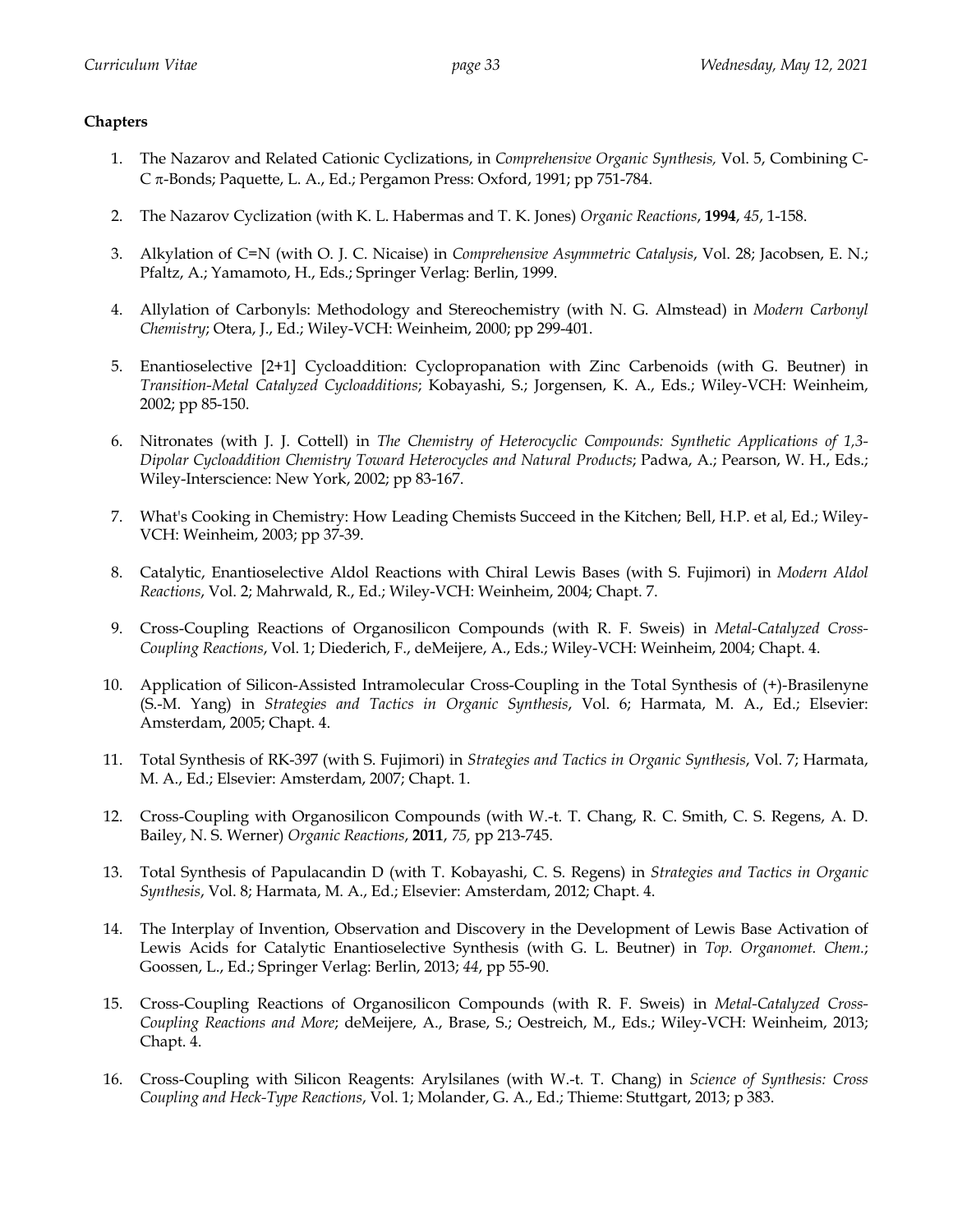- 17. Cross-Coupling with Silicon Reagents: Alkenylsilanes (with W.-t. T. Chang) in *Science of Synthesis: Cross Coupling and Heck-Type Reactions*, Vol. 1; Molander, G. A., Ed.; Thieme: Stuttgart, 2013; p 431.
- 18. Cross-Coupling with Silicon Reagents: Alkylsilanes (with W.-t. T. Chang) in *Science of Synthesis: Cross Coupling and Heck-Type Reactions*, Vol. 1; Molander, G. A., Ed.; Thieme: Stuttgart, 2013; p 443.
- 19. Cross-Coupling with Silicon Reagents: Heteroarylsilanes (with W.-t. T. Chang) in *Science of Synthesis: Cross Coupling and Heck-Type Reactions*, Vol. 1; Molander, G. A., Ed.; Thieme: Stuttgart, 2013; p 495.
- 20. Tandem [4+2]/[3+2] Cycloadditions (with R. Y. Baiazitov) in *Methods and Applications of Cycloaddition in Organic Syntheses*; Nishiwaki, N., Ed.; Wiley-VCH: Weinheim, 2014; Chapt. 16.
- 21. Principles, Definitions, Terminology and Orbital Analysis of Lewis Base-Lewis Acid Interactions Leading to Catalysis (with G. Beutner) in *Lewis Base Catalysis in Organic Synthesis*; Vedejs, E., Denmark, S. E. Eds.; Wiley-VCH: Weinheim, 2016; Chapt. 2; pp 33-53.
- 22. Bifunctional LB Catalysis with Dual Activation of  $X_3S_i-Nu$  and  $C=O(n\rightarrow\sigma^*)$  (with J. Fu and S. Fujimori) in *Lewis Base Catalysis in Organic Synthesis*; Vedejs, E., Denmark, S. E. Eds.; Wiley-VCH: Weinheim, 2016; Chapt. 9; pp 281-338.
- 23. Lewis Base Catalyzed Lewis Acid Mediated Reactions  $(n \rightarrow \sigma^*)$  (with S. Rossi) in *Lewis Base Catalysis in Organic Synthesis*; Vedejs, E., Denmark, S. E. Eds.; Wiley-VCH: Weinheim, 2016; Chapt. 21; pp 1039-1076.
- 24. Reactions of Epoxides (with T. W. Wilson) in *Lewis Base Catalysis in Organic Synthesis*; Vedejs, E., Denmark, S. E. Eds.; Wiley-VCH: Weinheim, 2016; Chapt. 23; pp 1113-1151.
- 25. Lewis Base Catalysis: A Platform for Enantioselective Addition to Alkenes Using Group 16 and 17 Lewis Acids (n $\rightarrow$ o<sup>\*</sup>) (with D. Kalyani, D. J.-P. Kornfilt and M. T. Burk) in *Lewis Base Catalysis in Organic Synthesis*; Vedejs, E., Denmark, S. E. Eds.; Wiley-VCH: Weinheim, 2016; Chapt. 24; 1155-1211.
- 26. Bifunctional and Synergistic Catalysis: Lewis Acid Catalysis and Lewis Base Assisted Bond Polarization (n®s\*) (with W.-j. Chung) in *Lewis Base Catalysis in Organic Synthesis*; Vedejs, E., Denmark, S. E. Eds.; Wiley-VCH: Weinheim, 2016; Chapt. 25; 1215-1258.
- 27. Ernest L. Eliel, a Physical Organic Chemist with the Right Tool for the Job: Rapid Injection Nuclear Magnetic Resonance (with A. A. Thomas) in *Stereochemistry and Global Connectivity: The Legacy of Ernest Eliel*, Chen, H. N. Ed.; ACS Symposium Series No. 1258; American Chemical Society Press: Washington DC, 2017, Volume 2, Chapt. 8.
- 28. Lewis Base Activation of Silicon Lewis Acids (with S. Rossi) in *Organosilicon Chemistry – Novel Approaches and Reactions*; Hiyama, T., Oestreich, M. Eds.; Wiley-VCH: Weinheim, 2019; Chapt. 5.
- 29. Asymmetric Synthesis via Chiral Phosphorus-Stabilized Anions (with R. A. Reed, and C.–T. Chen) in *Advances in Carbanion Chemistry*; Snieckus, V., Ed.; JAI Press Inc.: Connecticut, manuscript submitted.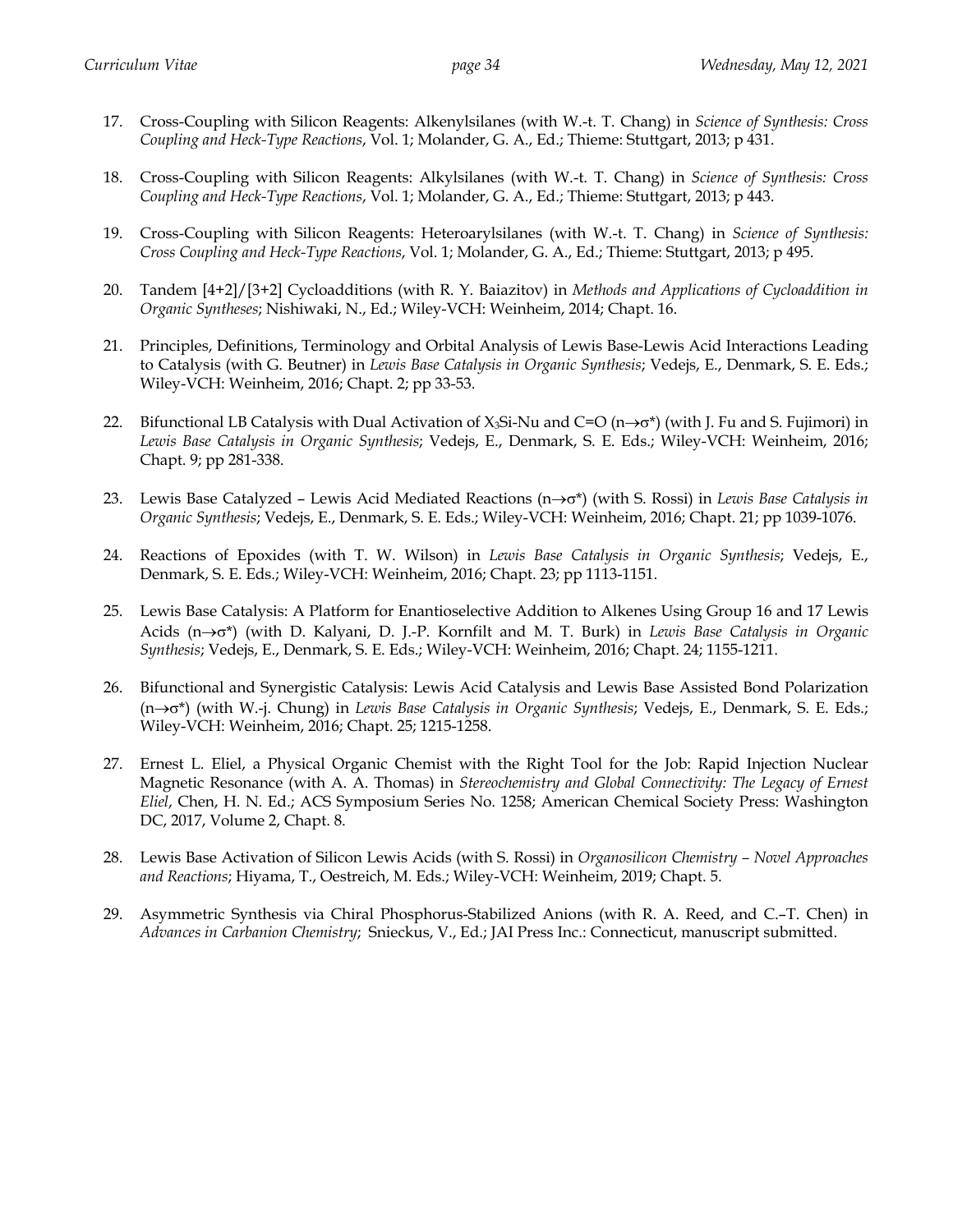# **Books**

1. *Encyclopedia of Organic Reagents,* Wiley-Interscience: Chichester, 1995; Paquette, L. A. Ed.

| 2.  | Handbook of Reagents for Organic Synthesis. Reagents, Auxiliaries and Catalysts for C-C Bond Formation;<br>Coates, R. M.; Denmark, S. E., Eds.; Wiley-Interscience: Chichester, 1999. |
|-----|---------------------------------------------------------------------------------------------------------------------------------------------------------------------------------------|
| 3.  | Topics in Stereochemistry, Wiley-Interscience: New York, 1999; Volume 22; Denmark, S. E., Ed.                                                                                         |
| 4.  | Topics in Stereochemistry, Wiley-Interscience: New York, 2003; Volume 23; Denmark, S. E., Ed.                                                                                         |
| 5.  | Topics in Stereochemistry, Wiley-Interscience: New York, 2004; Volume 24; Denmark, S. E., Siegel, J., Eds.                                                                            |
| 6.  | Topics in Stereochemistry, Wiley-Interscience: New York, 2006; Volume 25; Denmark, S. E., Siegel, J., Eds.                                                                            |
| 7.  | Organic Syntheses, John Wiley and Sons: New York, 2008; Volume 85; Denmark, S. E., Ed.                                                                                                |
| 8.  | Organic Reactions, John Wiley and Sons: New York, 2008; Volume 71; Denmark, S. E., Ed.                                                                                                |
| 9.  | Organic Reactions, John Wiley and Sons: New York, 2008; Volume 72; Denmark, S. E., Ed.                                                                                                |
| 10. | Organic Reactions, John Wiley and Sons: New York, 2008; Volume 73; Denmark, S. E., Ed.                                                                                                |
| 11. | Organic Reactions, John Wiley and Sons: New York, 2009; Volume 74; Denmark, S. E., Ed.                                                                                                |
| 12. | Organic Reactions, John Wiley and Sons: New York, 2011; Volume 75; Denmark, S. E., Ed.                                                                                                |
| 13. | Organic Reactions, John Wiley and Sons: New York, 2012; Volume 76; Denmark, S. E., Ed.                                                                                                |
| 14. | Organic Reactions, John Wiley and Sons: New York, 2012; Volume 77; Denmark, S. E., Ed.                                                                                                |
| 15. | Organic Reactions, John Wiley and Sons: New York, 2012; Volume 78; Denmark, S. E., Ed.                                                                                                |
| 16. | Organic Reactions, John Wiley and Sons: New York, 2012; Volume 79; Denmark, S. E., Ed.                                                                                                |
| 17. | Organic Reactions, John Wiley and Sons: New York, 2013; Volume 80; Denmark, S. E., Ed.                                                                                                |
| 18. | Organic Reactions, John Wiley and Sons: New York, 2013; Volume 81; Denmark, S. E., Ed.                                                                                                |
| 19. | Organic Reactions, John Wiley and Sons: New York, 2013; Volume 82; Denmark, S. E., Ed.                                                                                                |
|     | 20. Organic Reactions, John Wiley and Sons: New York, 2014; Volume 83; Denmark, S. E., Ed.                                                                                            |
| 21. | Organic Reactions, John Wiley and Sons: New York, 2014; Volume 84; Denmark, S. E., Ed.                                                                                                |
| 22. | Organic Reactions, John Wiley and Sons: New York, 2014; Volume 85; Denmark, S. E., Ed.                                                                                                |
| 23. | Organic Reactions, John Wiley and Sons: New York, 2015; Volume 86; Denmark, S. E., Ed.                                                                                                |
| 24. | Organic Reactions, John Wiley and Sons: New York, 2015; Volume 87; Denmark, S. E., Ed.                                                                                                |
| 25. | Organic Reactions, John Wiley and Sons: New York, 2015; Volume 88; Denmark, S. E., Ed.                                                                                                |
| 26. | Organic Reactions, John Wiley and Sons: New York, 2016; Volume 89; Denmark, S. E., Ed.                                                                                                |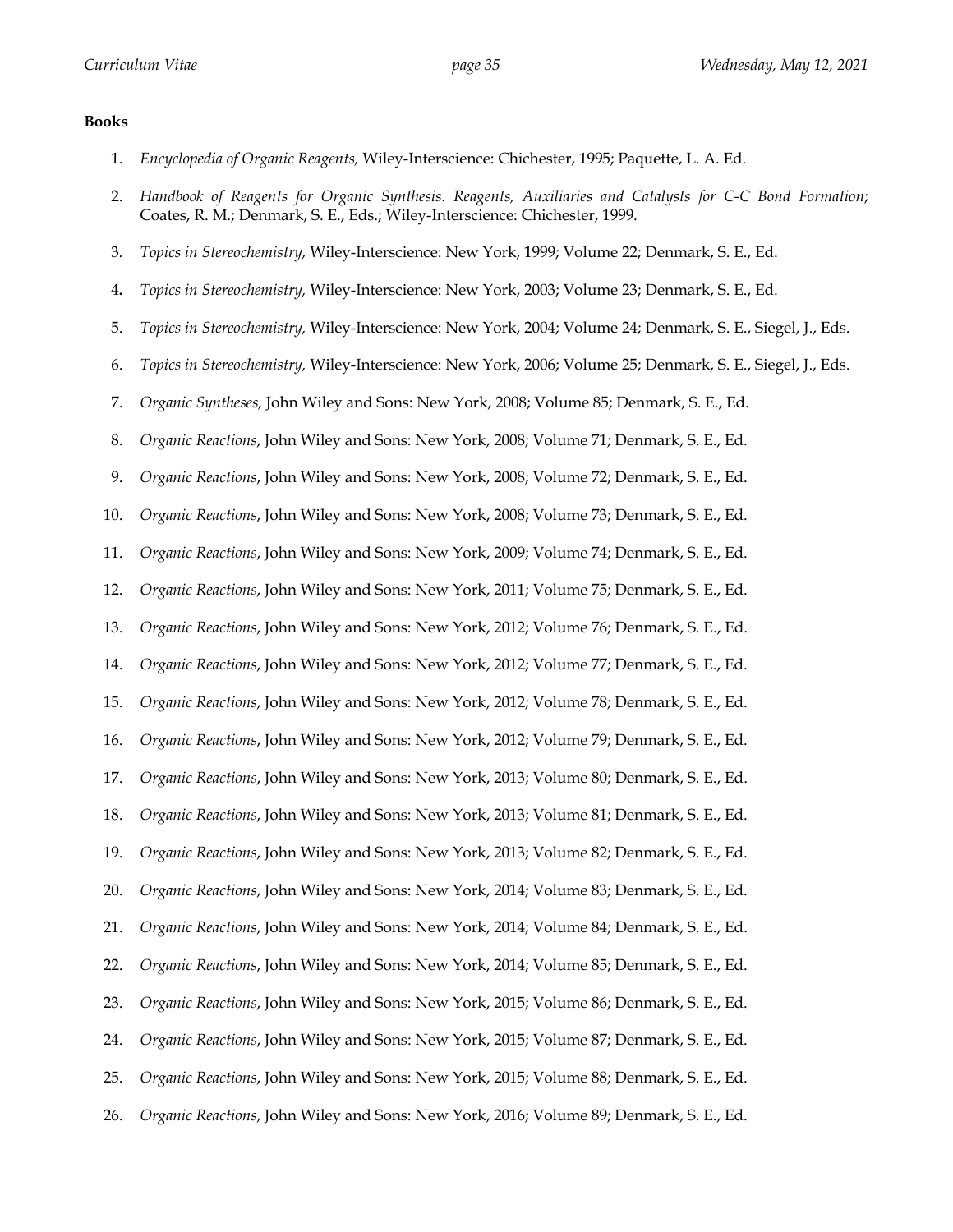27. *Organic Reactions*, John Wiley and Sons: New York, 2016; Volume 90; Denmark, S. E., Ed. 28. *Organic Reactions*, John Wiley and Sons: New York, 2017; Volume 91; Denmark, S. E., Ed. 29. *Organic Reactions*, John Wiley and Sons: New York, 2017; Volume 92; Denmark, S. E., Ed. 30. *Organic Reactions*, John Wiley and Sons: New York, 2017; Volume 93; Denmark, S. E., Ed. 31. *Organic Reactions*, John Wiley and Sons: New York, 2017; Volume 94; Denmark, S. E., Ed. 32. *Organic Reactions*, John Wiley and Sons: New York, 2018; Volume 95; Denmark, S. E., Ed. 33. *Organic Reactions*, John Wiley and Sons: New York, 2018; Volume 96; Denmark, S. E., Ed. 34. *Organic Reactions*, John Wiley and Sons: New York, 2019; Volume 97; Denmark, S. E., Ed. 35. *Organic Reactions*, John Wiley and Sons: New York, 2019; Volume 98; Denmark, S. E., Ed. 36. *Organic Reactions*, John Wiley and Sons: New York, 2019; Volume 99; Denmark, S. E., Ed. 37. *Organic Reactions*, John Wiley and Sons: New York, 2020; Volume 100; Denmark, S. E., Ed.

38. *Lewis Base Catalysis in Organic Synthesis, Vol. 1-3*; Vedejs, E., Denmark, S. E. Eds.; Wiley-VCH: Weinheim, 2016.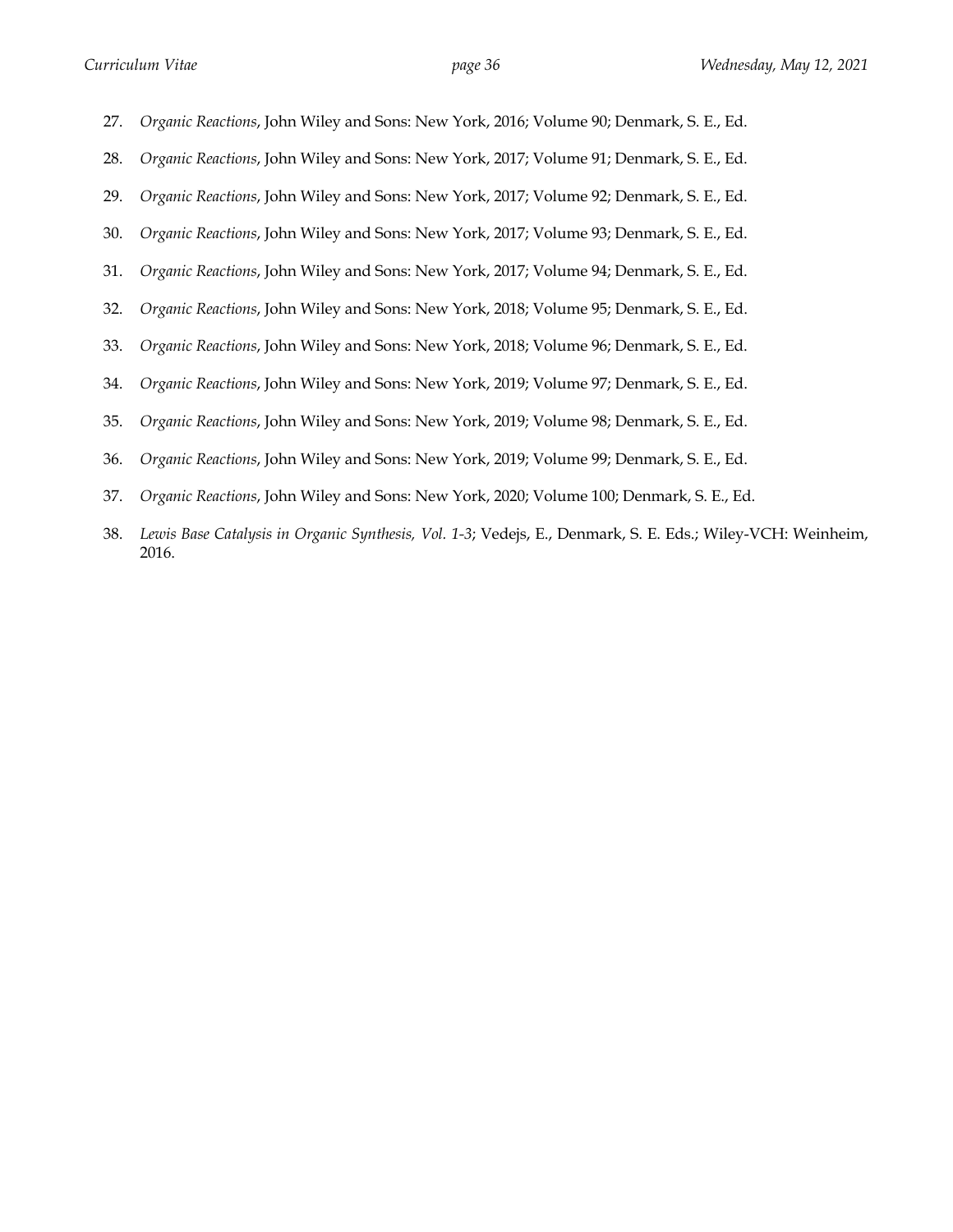# **Patents**

- 1. 17b-Cyano-9a-17a-dihydroandrost-4-ene-3-one (with Livingston, D. A.; Pearlman, B. A.; Huber, J. E.) US Pat. US 4,921,638 A, May 1, 1990.
- 2. 17a-Halo silyl ethers of 17b-cyano-17a-hydroxy steroids (with Livingston, D. A.; Pearlman, B. A.; Allen, B.) Eur. Pat. EP 268400 A1, May 25, 1988. US Pat. US 4,977,255
- 3. Cross-Coupling Reaction of Organosilicon Nucleophiles (with Choi, J.-Y.; Wehrli, D.; Wu, Z.; Sweis, R. F.; Neuville, L.; Pan, W.; Wang, Z.; Yang, S.-Y.) US Pat. US 6,867,323 B2, March 15, 2005.
- 4. Method for Forming Allylic Alcohols (with Milicevic, S.; Nguyen, S. T.) World Pat. WO 2010/025366 A2, March 4, 2010. US Pat. Application 13/060,793, filed on February 25, 2011.
- 5. Extraction of Selected Platinum-Group Metals from Supported Catalyst (with Ibrahim, M. Y. S.) PTO 171127, UIUC-2017-119-01 (PRO), filed on November 27, 2017
- 6. Novel Spirobicyclic Analogs (with Janssen Pharmaceutica) International Patent No. WO2019/110734 A1, issued on June 13, 2019.
- 7. Extrapolative Prediction of Enantioselectivity Enabled by Computer-Driven Workflow, New Molecular Representations and Machine Learning (with Zahrt, A. F.; Henle, J. J.; Rose, B. T.; Wang, Y.; Darrow, W. T.) PTO 62/793,735, UIUC-2018-199-01(PRO), filed on January 17, 2019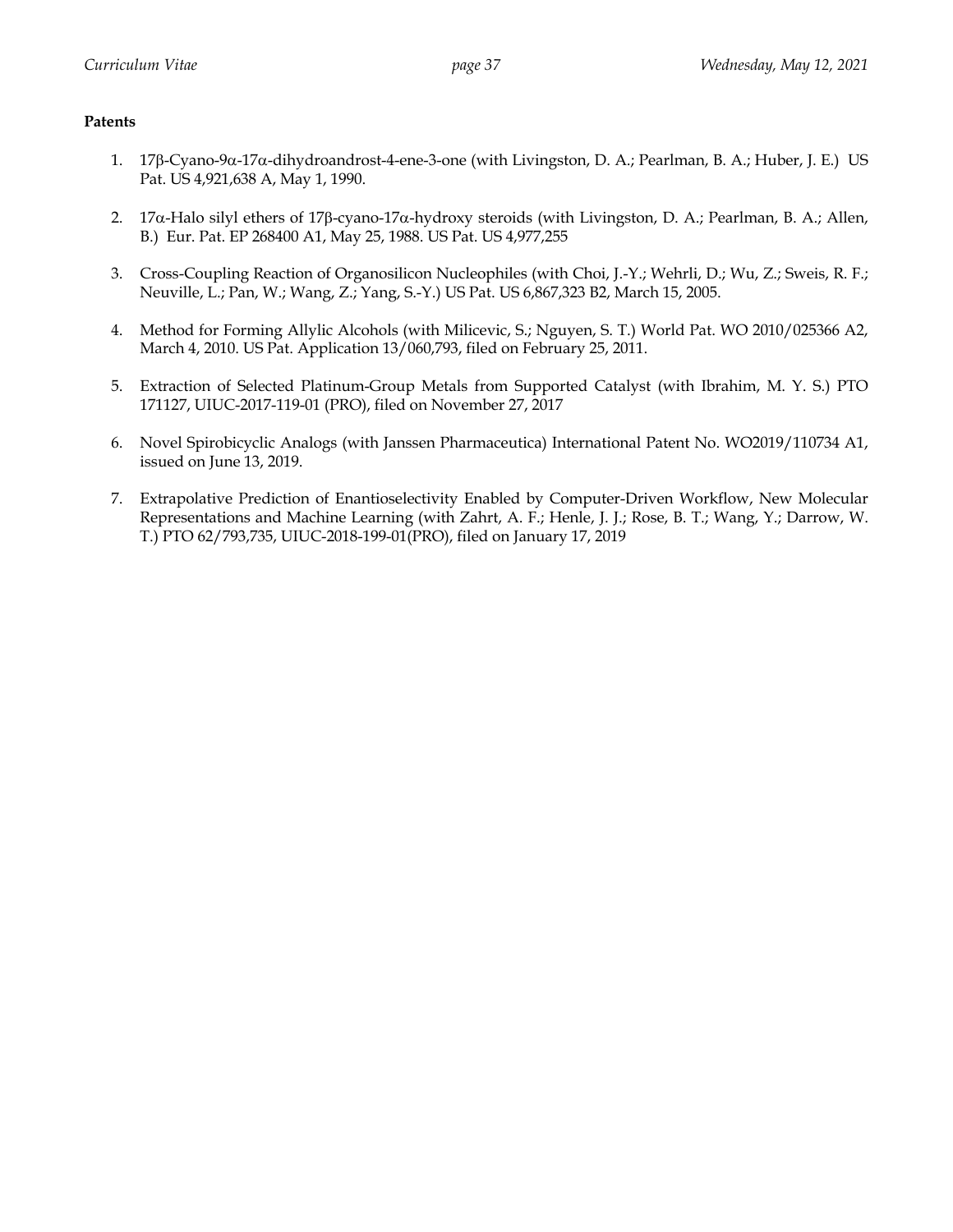# Invited Lectures (Plenary Lectures in **Bold**)

# 1982

| Massachusetts Institute of Technology, Cambridge, Massachusetts; March 9, 1982 |
|--------------------------------------------------------------------------------|
| Indiana University, Bloomington, Indiana; November 22, 1982                    |

# 1983

| 3. | The Upjohn Company, Kalamazoo, Michigan; January 14, 1983                                  |
|----|--------------------------------------------------------------------------------------------|
| 4. | Burroughs-Wellcome Research Laboratories, Research Triangle Park, North Carolina; February |
|    | 11, 1983                                                                                   |
| 5. | NSF Workshop on Organic Synthesis and Natural Products Chemistry, Pingree Park, Colorado;  |
|    | July 20-23, 1983                                                                           |
| 6. | University of Virginia, Charlottesville, Virginia; November 14, 1983                       |
| 7. | Monsanto Agricultural Products Company, St. Louis, Missouri; December 2, 1983              |

# 1984

| The Upjohn Company, Kalamazoo, Michigan; February 24, 1984 | -8. |  |  |  |
|------------------------------------------------------------|-----|--|--|--|
|------------------------------------------------------------|-----|--|--|--|

- 9. Purdue University, West Lafayette, Indiana; March 20, 1984
- 10. Pfizer Company, Groton, Connecticut; April 2, 1984
- 11. Yale University, New Haven, Connecticut; April 3, 1984
- 12. Eli Lilly Company, Indianapolis, Indiana; May 16, 1984
- 13. University of Illinois, Chicago Circle, Chicago, Illinois; June 5, 1984
- 14. Burlex Company, Cedar Knolls, New Jersey; November 6, 1984
- 15. Sandoz Company, East Hannover, New Jersey; November 7, 1984
- 16. Stuart Pharmaceuticals, Wilmington, Delaware; November 8, 1984
- 17. Washington University, St. Louis, Missouri; November 29, 1984
- 18. University of California-Irvine, Irvine, California; December 3, 1984
- 19. University of California-Berkeley, Berkeley, California; December 4, 1984

- 20. Procter and Gamble Company, Cincinnati, Ohio; January 28, 1985
- 21. University of Chicago, Chicago, Illinois; February 15, 1985
- 22. Syracuse University, Syracuse, New York; February 18, 1985
- 24. Rohm and Haas Company, Philadelphia, Pennsylvania; February 21, 1985
- 25. University of Delaware, Wilmington, Delaware; February 22, 1985
- 26. Cornell University, Ithaca, New York; March 18, 1985
- 27. University of Rochester, Rochester, New York; March 20, 1985
- 28. Eastman Kodak, Rochester, New York; March 21, 1985
- 29. Warner Lambert, Ann Arbor, Michigan; March 26, 1985
- 30. Wayne State University, Detroit, Michigan; March 27, 1985
- 31. Colorado State University, Fort Collins, Colorado; April 1, 1985
- 32. Colorado School of Mines, Golden, Colorado; April 2, 1985
- 33. University of Colorado-Boulder, Boulder, Colorado; April 3, 1985
- 34. Aldrich Award Symposium, Miami, Florida; April 30, 1985
- 35. Northwestern University, Chicago, Illinois; May 16, 1985
- 36. ACS Central Regional Meeting, Toledo, Ohio; June 5, 1985
- 37. ACS Northeast Regional Meeting, New Paltz, New York; June 24, 1985
- **38. Gordon Research Conference, Heterocycles; July 8-12, 1985**
- **39. "Synthesis in Organic Chemistry" Symposium, Oxford, England; July 21-25, 1985**
- 40. University of Leicester, Leicester, England; July 26, 1985
- 41. ICI Pharmaceuticals, Alderley Park, England; July 29, 1985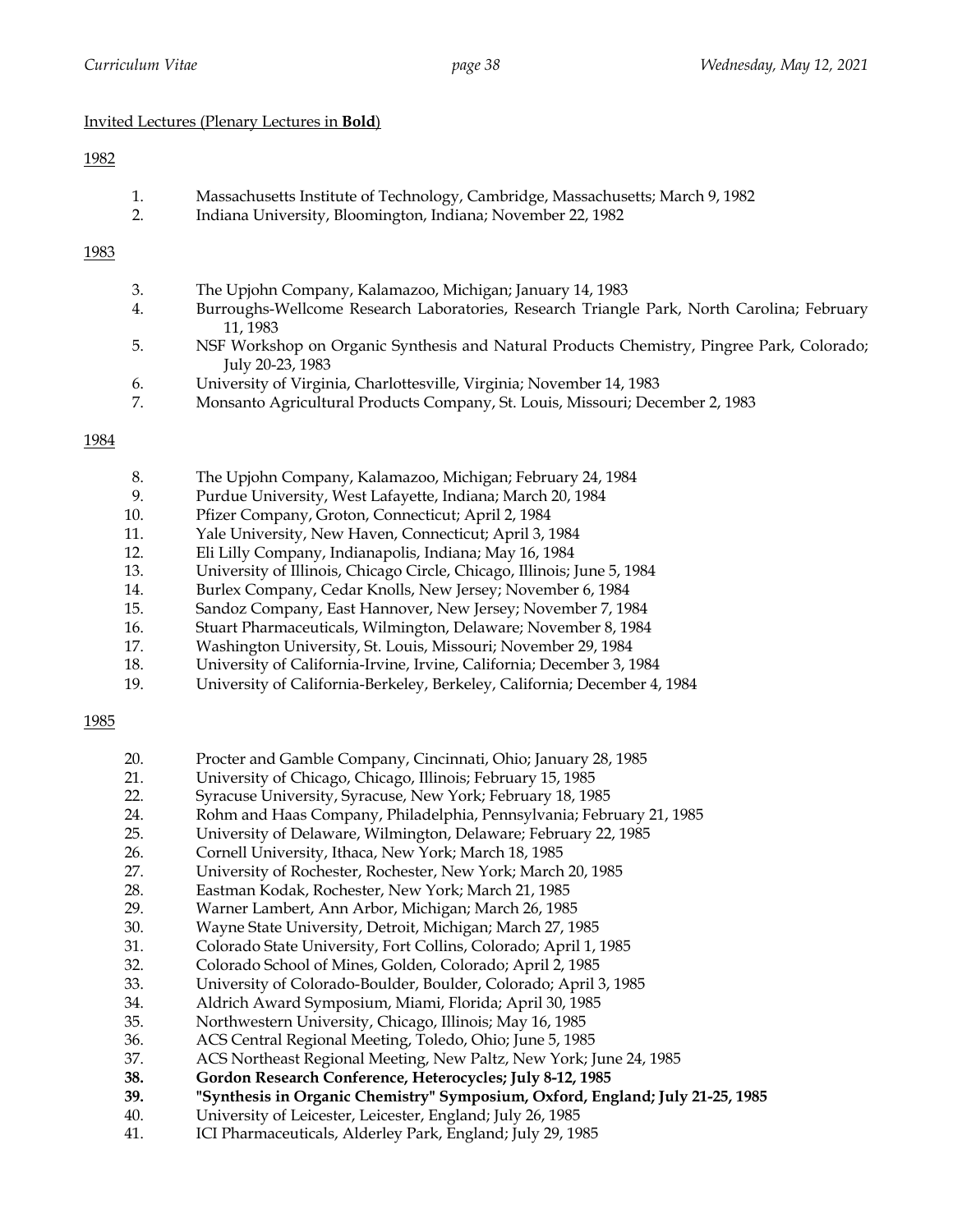- 42. University of Salford, Manchester, England; July 30, 1985
- 43. University of Liverpool, Liverpool, England; July 31, 1985
- 44. University of Nottingham, Nottingham, England; August 1, 1985
- 45. University of Southhampton, Southhampton, England; August 5, 1985
- 46. Cambridge University, Cambridge, England; August 6, 1985
- 47. Wellcome Research Laboratories, London, England; August 7, 1985
- 48. Bowling Green State University, Bowling Green, Ohio; September 25, 1985
- 49. University of Pennsylvania, Philadelphia, Pennsylvania; September 30, 1985
- 50. Dow Chemical Company, Midland, Michigan; November 1, 1985
- 51. The Upjohn Company, Kalamazoo, Michigan; November 6, 1985
- 52. Wabash College, Crawfordsville, Indiana; November 12, 1985
- 53. Merck, Sharp and Dohme Company, Rahway, New Jersey; November 20, 1985
- 54. Stanford University, Stanford, California; December 2, 1985
- 55. Dow Chemical Company, Walnut Creek, California; December 3, 1985
- 56. Alcon Company, Fort Worth, Texas; December 5, 1985
- 57. University of Texas-Austin, Austin, Texas; December 6, 1985
- 58. Harvard University, Cambridge, Massachusetts; December 16, 1985

- 59. Northwestern University, Evanston, Illinois; February 10, 1986
- 60. Smith, Kline and French Company, Philadelphia, Pennsylvania; February 19, 1986
- 61. Michigan State University, East Lansing, Michigan; February 20, 1986
- 62. Johns Hopkins University, Baltimore, Maryland; March 4, 1986
- 63. Eli Lilly Company, Indianapolis, Indiana; March 17-18, 1986
- 64. Lederele Laboratories, Pearl River, New York; April 4, 1986
- 65. Philadelphia Organic Chemists Club, Philadelphia, Pennsylvania; April 23, 1986
- 66. Merck, Sharp and Dohme Company, West Point, Pennsylvania; April 24, 1986
- 67. University of Minnesota, Minneapolis, Minnesota; May 26-June 6, 1986
- 68. ACS Great Lakes Regional Meeting, Milwaukee, Wisconsin; June 2-4, 1986
- **69. Gordon Research Conference, Stereochemistry; June 23-27, 1986**
- **70. Gordon Research Conference, Reactions and Processes; July 14-18, 1986**
- 71. ACS Middle Atlantic Regional Meeting, Baltimore, Maryland; September 2-4, 1986
- 72. Northern Illinois University, Dekalb, Illinois; September 18, 1986
- **73. Princeton ACS Organic Chemistry Symposium, Princeton, New Jersey; September 26, 1986**
- 74. G. D. Searle & Company, Skokie, Illinois; October 6, 1986
- 75. Hoffmann LaRoche Inc., Nutley, New Jersey; October 16, 1986
- 76. E. I. duPont de Nemours Company, Wilmington, Delaware; October 17, 1986
- 77. University of Zürich, Zürich, Switzerland; November 4, 1986
- 78. University of Minnesota, Minneapolis, Minnesota; November 12, 1986
- 79. University of Puerto Rico, Rio Piedras, Puerto Rico; November 21, 1986
- 80. Emory University, Atlanta, Georgia; December 2, 1986

- 81. Ohio State University, Columbus, Ohio; January 29, 1987
- 82. Brandeis University, Waltham, Massachusetts; February 23, 1987
- 83. Columbia University, New York, New York; March 5, 1987
- 84. ACS Cincinnati Local Section, Cincinnati, Ohio; March 12, 1987
- 85. Dow Chemical Company, Midland, Michigan; March 16, 1987
- 86. University of Missouri, Columbus, Montana; April 24, 1987
- 87. Nutrasweet, Chicago, Illinois; May 4, 1987
- 88. ETH-Zürich, Zürich, Switzerland; May 18, 1987
- 89. Ciba-Geigy Corporation, Basle, Switzerland; May 19, 1987
- 90. University of Geneva, Geneva, Switzerland; May 21-22, 1987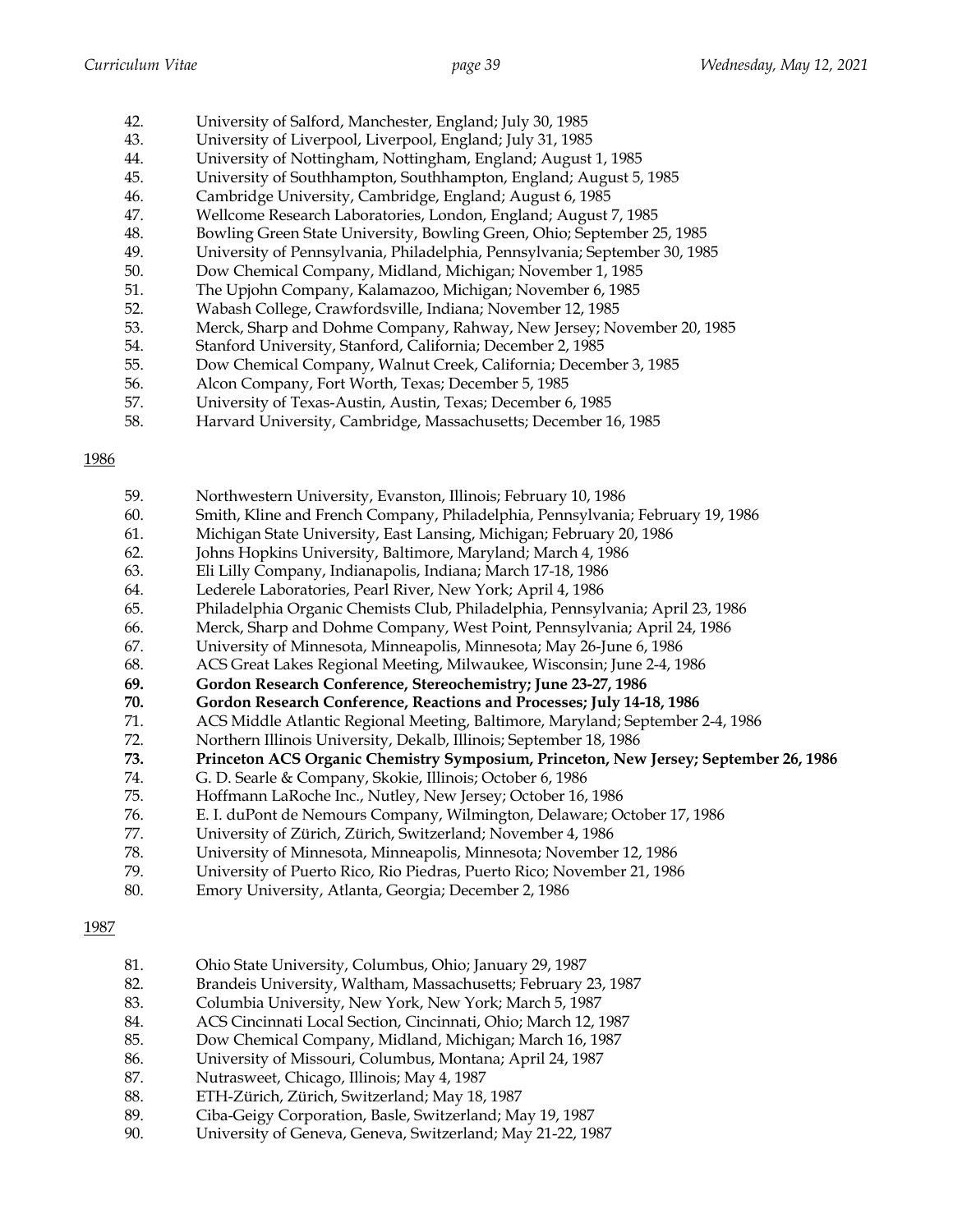- 91. University of Fribourg, Fribourg, Switzerland; May 25-26, 1987
- 92. University of Lausanne, Lausanne, Switzerland; May 27, 1987
- 93. Phillips-Universität, Marburg, West Germany; June 1, 1987
- 94. University of Konstanz, Konstanz, West Germany; June 3, 1987
- 95. ACS "State of the Art" Symposium, New Orleans, Louisiana; September 1, 1987
- 96. Massachusetts Institute of Technology, Cambridge, Massachusetts; October 15, 1987
- 97. Princeton University, Princeton, New Jersey; November 10, 1987
- 98. University of Guelph-Waterloo, Guelph, Ontario, Canada; November 20, 1987
- 99. Ciba Geigy, Summit, New Jersey; November 25, 1987

- 100. Stuart Pharmaceuticals, Wilmington, Delaware; January 26-27, 1988
- 101. Texas A&M University, College Station, Texas; February 25, 1988
- 102. McNeil Laboratories, Springhouse, Pennsylvania; March 4, 1988
- 103. University of Wisconsin, Madison, Wisconsin; April 6, 1988
- 104. Depaw University, Greencastle, Indiana; April 28, 1988
- 105. Hokkaido University, Hokkaido, Japan; July 4, 1988
- 106. University of Tokyo, Tokyo, Japan; July 6, 1988
- 107. Shin-etsu Chemical Industry, Inc., Gunma, Japan; July 7, 1988
- 108. Fuji Film, Kanagawa, Japan; July 8, 1988
- 109. Tokyo Institute of Technology, Tokyo, Japan; July 9, 1988
- **110. Third Nozaki Conference, Sagami Chemical Research Center, Sagami, Japan; July 11-12, 1988**
- 111. Nagoya University, Nagoya, Japan; July 13, 1988
- 112. Osaka University, Osaka, Japan; July 14, 1988
- 113. Kyoto University, Kyoto, Japan; July 15, 1988
- **114. ACS Los Angeles Nitroalkene Symposium, Los Angeles, California; September 26-27, 1988**
- **115. NATO Workshop on Lewis Acids, Athens, Greece; October 2-7, 1988**
- 116. Oregon State University, Corvallis, Oregon; October 24, 1988
- **117. ACS Rochester Local Section, Rochester, New York; November 7, 1988**

#### 1989

- 118. North Carolina State University, Raleigh, North Carolina; February 20, 1989
- 119. University of California-Irvine, Irvine, California; March 23, 1989
- 120. University of Michigan, Ann Arbor, Michigan; April 5, 1989
- **121. 25th EUCHEM Conference on Stereochemistry, Bürgenstock, Switzerland; April 30-May 6, 1989**
- **122. 1st French-American Chemical Society Meeting, Paris, France; June 4-9, 1989**
- **123. ACS 31st National Organic Symposium, Cornell University, Ithaca, New York; June 18-23, 1989**
- **124. Symposium on Carbanion Chemistry, Ottawa, Canada; July 24-26, 1989**
- 125. ACS Cope Scholar Symposium, Miami Beach, Florida; September 12, 1989
- 126. University of Chicago, Chicago, Illinois; October 16, 1989
- 127. University of Montreal, Montreal, Canada; November 1, 1989
- 128. Merck Frosst, Montreal, Canada; November 2, 1989
- 129. University of Toronto, Toronto, Canada; November 3, 1989
- 130. Harvard University, Cambridge, Massachusetts; December 11, 1989

- 131. ETH-Zürich, Zürich, Switzerland; April 30, 1990
- 132. Georg-August Universität, Göttingen, FRG; May 21, 1990
- 133. Phillips Universität, Marburg, FRG; June 7, 1990
- **134. 23rd Reaction Mechanisms Conference, Boulder, Colorado; June 10-14,1990**
- **135. 3rd Belgian Organic Synthesis Symposium, Louvain, Belgium; July 16-20, 1990**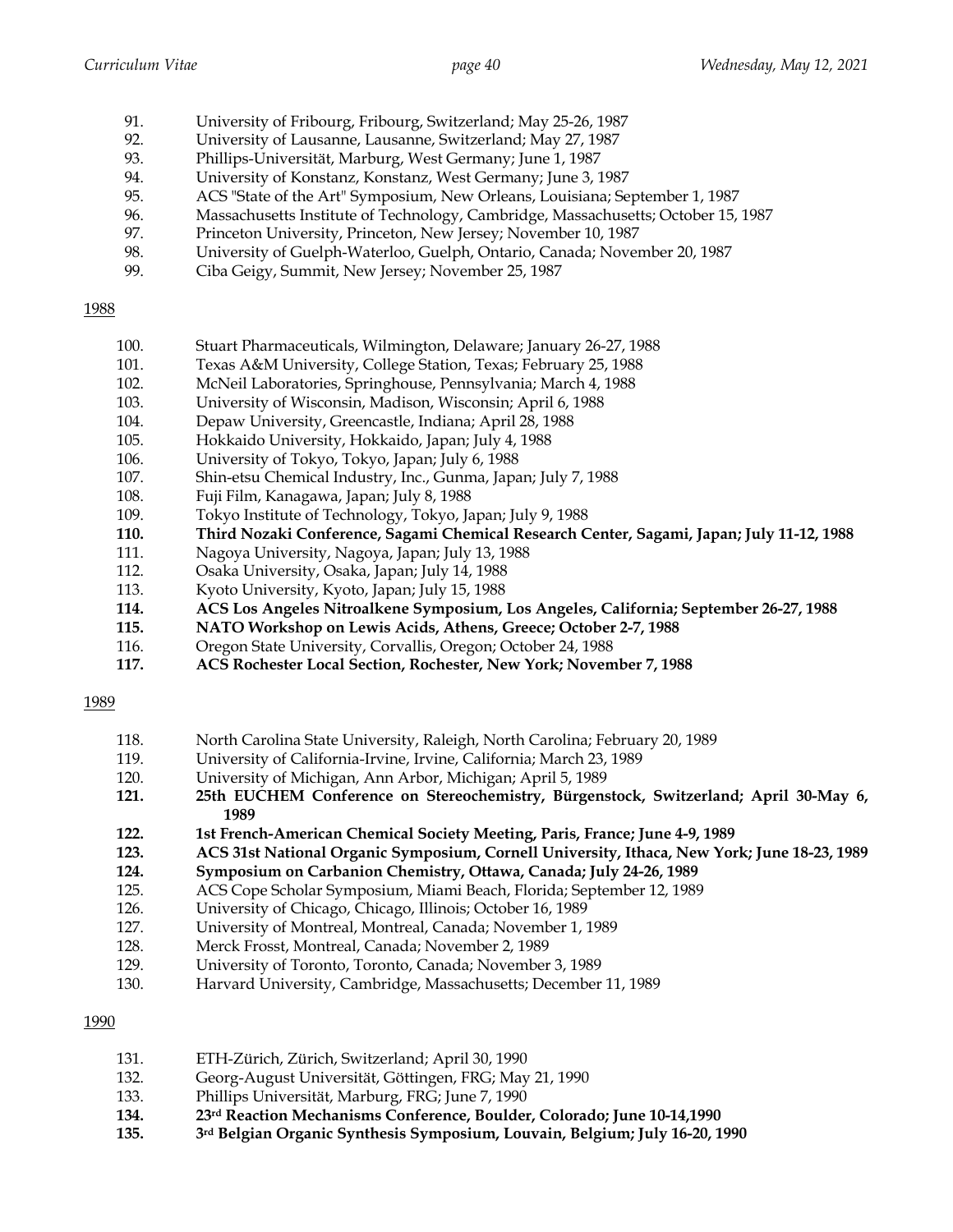- 136. Universität Erlangen-Nurnberg, Erlangen, FRG; September 6, 1990
- 137. Universität Basel, Basel, Switzerland; September 10, 1990
- 138. Yale University, New Haven, Connecticut; November 14, 1990

- **139. Gulf Coast Chemistry Conference, Pensacola, Florida; September 19-21, 1991**
- 140. French Chemical Society, Paris, France; October 1-3, 1991
- 141. Université Paris Sud, Paris, France; October 4, 1991
- 142. Université Pierre et Marie Curie, Paris, France; October 5, 1991
- 143. SmithKline Beecham, Philadelphia, Pennsylvania; October 24, 1991
- 144. Philadelphia Organic Chemists Club, Philadelphia, Pennsylvania; October 24, 1991
- **145. International Kyoto Organic Chemistry Conference, Kyoto, Japan; November 11-15, 1991**
- 146. Osaka University, Osaka, Japan; November 16, 1991
- 147. Okayama University, Okayama, Japan; November 18, 1991
- 148. Nagoya University, Nagoya, Japan; November 19, 1991
- 149. Tokyo Institute of Technology, Tokyo, Japan; November 21, 1991
- 150. University of Tokyo, Tokyo, Japan; November 22, 1991
- 151. California Institute of Technology, Pasadena, California; December 11, 1991
- 152. Stanford University, Palo Alto, California; December 12, 1991

## 1992

- 153. ETH-Zürich, Zürich, Switzerland; January 4-8, 1992
- 154. Miami University, Miami, Ohio; February 6, 1992
- 155. University of Alberta, Edmonton, Canada; April 6, 1992
- 156. SUNY Stonybrook, Stonybrook, New York; April 23, 1992
- 157. Boehringer Mannheim, Ridgefield, Connecticut; May 20, 1992
- 158. ACS Milwaukee Section, Marquette University, Milwaukee, Wisconsin; June 2-3, 1992
- **159. Stereochemistry Gordon Research Conference, Salve Regina, Rhode Island; June 21-26, 1992**
- **160. ACS Carbanion Symposium, Washington, DC; August 23-27, 1992**
- 161. Hoescht-Rousell, Somerville, New Jersey; September 14, 1992
- 162. Glaxo, Raleigh-Durham, North Carolina; September 24, 1992
- 163. Duke University, Chapel Hill, North Carolina; September 25, 1992
- 164. Bio-Mega, Montreal, Canada; December 1, 1992
- 165. West Virginia University, Morgantown, West Virginia; December 9, 1992
- 166. University of Pittsburgh, Pittsburgh, Pennsylvania; December 10, 1992
- 167. Ethyl Corporation, Baton Rouge, Louisiana; December 17, 1992

- 168. Dupont-Merck, Wilmington, Delaware; January 28, 1993
- 169. Parke-Davis, Ann Arbor, Michigan; February 11, 1993
- 170. Ligand Pharmaceuticals, San Diego, California; March 11, 1993
- 171. Scripps Research Institute, La Jolla, California; March 12, 1993
- 172. Bristol-Myers-Squibb, Wallingford, Connecticut; March 25, 1993
- 173. University of Kansas, Lawrence, Kansas; April 15, 1993
- **174. Campaign/Carmack Symposium Indiana University, Bloomington, Indiana; May 26-27, 1993**
- **175. Reactions and Processes Gordon Research Conference, New Hampton, New Hampshire; July 11-16, 1993**
- 176. University of New Orleans, New Orleans, Louisiana; September 10, 1993
- 177. ACS Southeast Regional Section Meeting, Johnson City, Tennessee; October 18, 1993
- 178. Case Western Reserve University, Cleveland, Ohio; December 9, 1993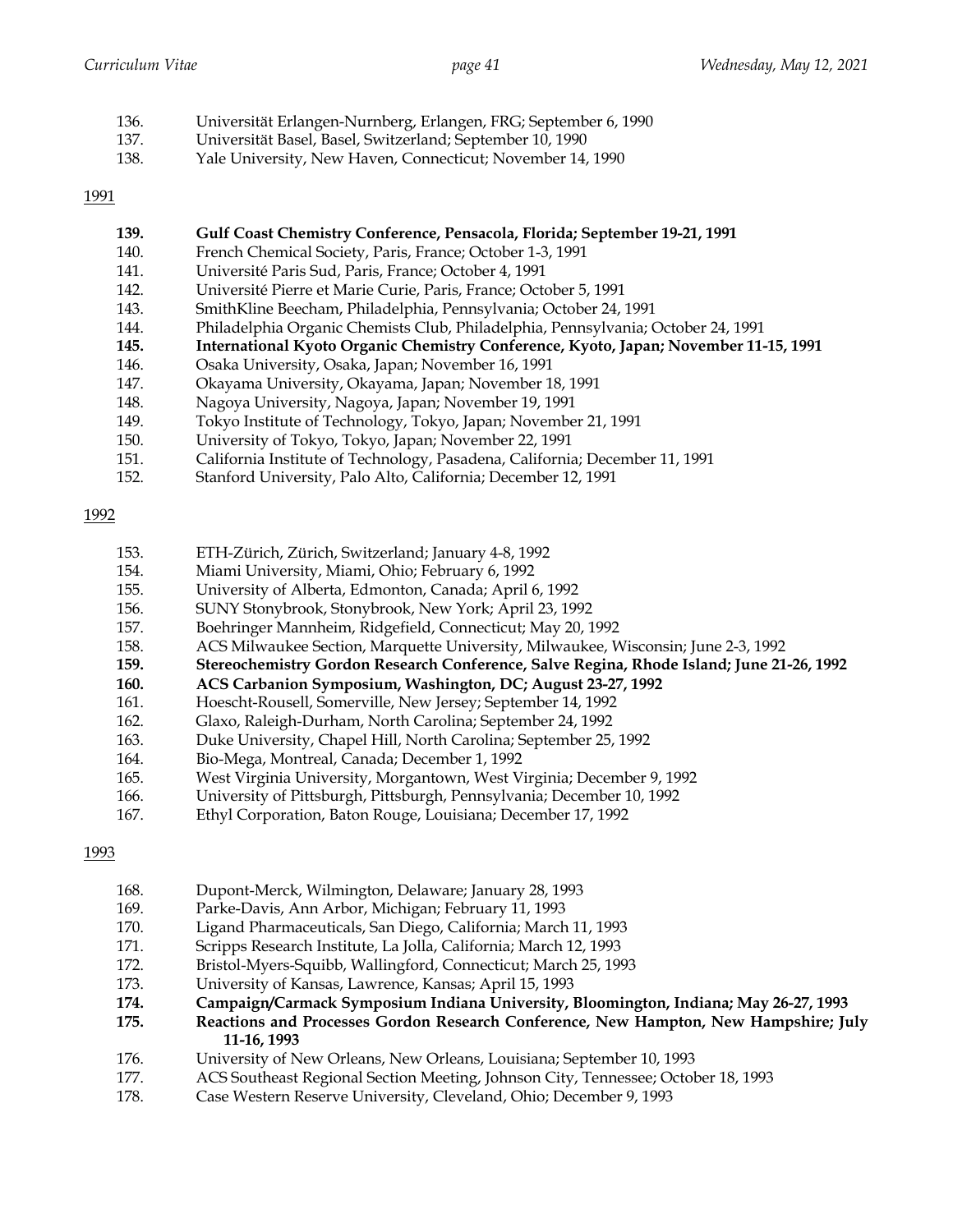- **179. IUPAC Meeting on Natural Products, Karachi, Pakistan; January 20-26, 1994**
- 180. University of Minnesota, Minneapolis, Minnesota; February 22, 1994
- 181. NSF/FSU Workshop on Organic Synthesis, Stanford University, Palo Alto, California; March 10- 12, 1994.
- 182. Université Paris-Sud, Orsay, France; May 30, 1994
- 183. Université Pierre et Marie Curie, Paris, France; May 31, 1994
- 184. Ecole Polytechnique, Gif-Sur-Yvette, France; June 2, 1994
- 185. Université de Rouen, Rouen, France; May 27, 1994
- 186. Ecole Normal Superior, Paris, France; May 24, 1994
- 187. Université de Rennes, Rennes, France; June 10, 1994
- 188. Synthelabo, Paris, France; June 13, 1994
- 189. ICSF Gif, Gif, France; June 15, 1994
- 190. LIGAND Pharmaceuticals, San Diego, California; November 4, 1994
- 191. Bristol Myers Squibb, Princeton, New Jersey; November 17, 1994
- 192. Merck Research Laboratories, Rahway, New Jersey; November 18, 1994
- 193. Chambers Lectures, University of Rochester, Rochester, New York; December 5-9, 1994

| 194.        | US/KOSEF Symposium in Organic Synthesis Seoul, National University, Seoul, Korea;<br>January 7-13, 1995 |
|-------------|---------------------------------------------------------------------------------------------------------|
| 195.        | Organic Syntheses Lectures, University of California, Irvine, Irvine, California; March 15-16, 1995     |
| 196.        | Massachusetts Institute of Technology, Cambridge, Massachusetts; April 6, 1995                          |
| 197.        | University of Illinois-Chicago, Chicago, Illinois; April 11, 1995                                       |
| 198.        | 12th Biennial Lakeland Heterocycles Meeting, Grasmere, England; May 4-8, 1995                           |
| 199.        | Manchester University, Manchester, United Kingdom; May 9, 1995                                          |
| 200.        | Liverpool University, Liverpool, United Kingdom; May 10, 1995                                           |
| 201.        | Zeneca Pharmaceuticals, Mereside, United Kingdom; May 11, 1995                                          |
| 202.        | Gordon Research Conference Natural Products, New England College, Henniker, New                         |
|             | Hampshire; July 2-7, 1995                                                                               |
| 203.        | OMCOS-8, Santa Barbara, California; August 7-10, 1995                                                   |
| 204.        | Pfizer LTD., Sandwich, England; September 4, 1995                                                       |
| 205.        | Glaxo/Wellcome, Beckenham, England; September 5, 1995                                                   |
| 206.        | Royal Society of Chemistry, Perkin Lecture, Sheffield, United Kingdom; September 6-8, 1995              |
| 207.        | University of Leicester, Leicester, England; September 7, 1995                                          |
| 208.        | Zeneca Process Development, Hurdsford, England; September 7, 1995                                       |
| 209.        | University of Ottawa, Ottawa, Canada; November 13, 1995                                                 |
| 210.        | Merck Frost, Montreal, Canada; November 14, 1995                                                        |
| 211.        | Eastman Kodak, Rochester, New York; December 4, 1995                                                    |
| 212.        | Pfizer Central Research, Groton, Connecticut; December 5, 1995                                          |
| <u>1996</u> |                                                                                                         |

- 213. University of Los Angeles, Los Angeles, California; March 13, 1996
- 214. Indiana University-Purdue University Indianapolis, Indianapolis, Indiana; March 20, 1996
- 215. Toyama Prefectural University, Toyama, Japan; March 25, 1996
- 216. Kanazawa University, Kanazawa, Japan; March 26, 1996
- **217. Japan Pharmaceutical Society, Kanazawa, Japan; March 27-29, 1996**
- 218. Sankyo Industries, Tokyo, Japan; April 1, 1996
- 219. Sendai University, Sendai, Japan; April 2, 1996
- 220. Tokyo Institute of Technology, Tokyo, Japan; April 3, 1996
- 221. University of Tokyo, Tokyo, Japan; April 4, 1996<br>222. University of North Carolina. Chapel Hill. North
- 222. University of North Carolina, Chapel Hill, North Carolina; April 26, 1996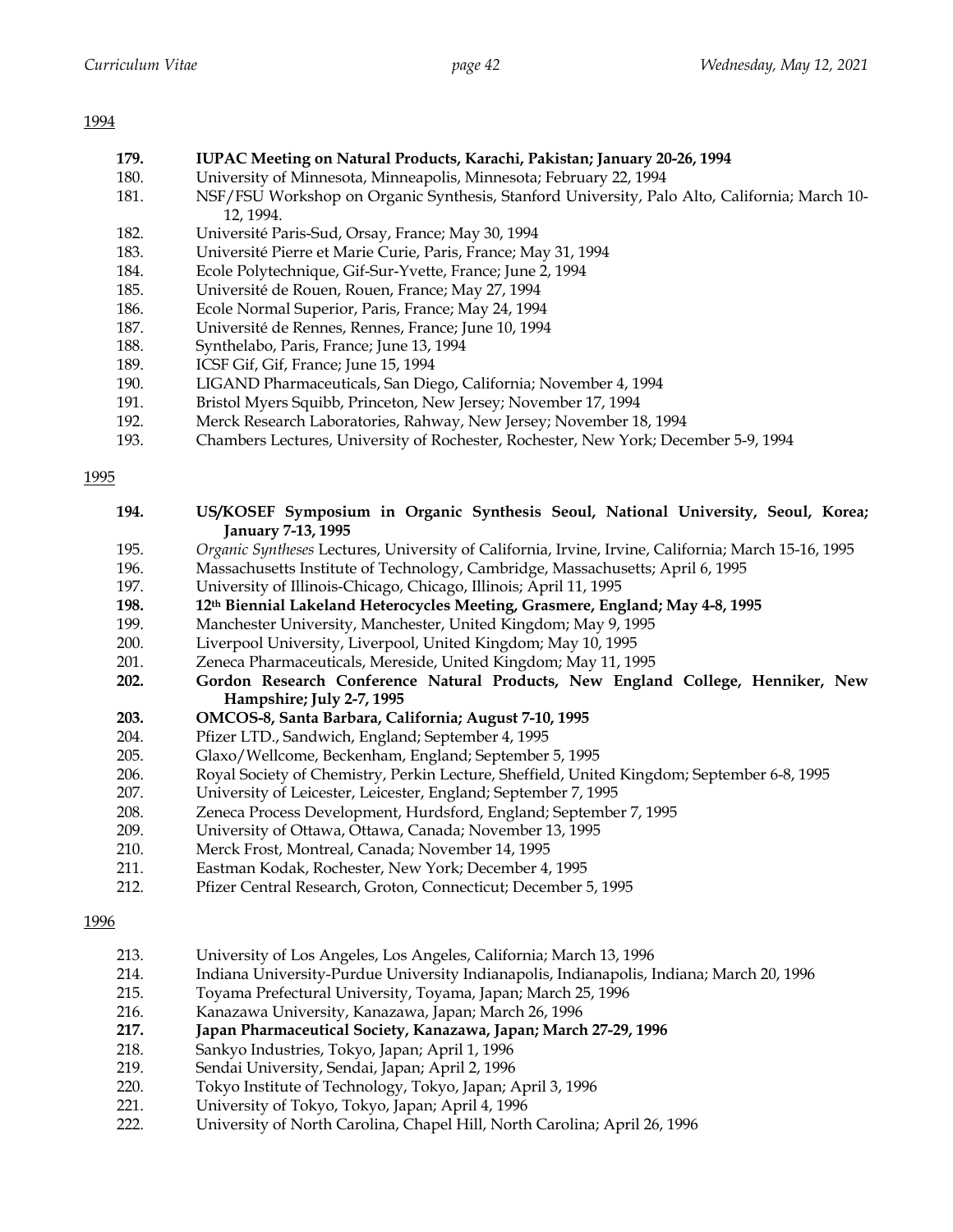- 223. Schering Plough, Kenilworth, New Jersey; May 13, 1996
- **224. Gordon Research Conference on Stereochemistry, Salve Regina, Rhode Island; June 9-14, 1996**
- 225. University of Sydney, Sydney, Australia; June 21, 1996
- 226. University of New South Wales, Sydney, Australia; June 24, 1996
- 227. Australian National University, Canberra, Australia; June 25, 1996
- 228. CSIRO, Div. of Chemicals and Polymers, Melbourne, Australia; June 27, 1996
- 229. University of Melbourne, Melbourne, Australia; June 28, 1996
- **230. Australian, National Organic Symposium, Yeppoon, Australia; July 1-5, 1996**
- **231. 3me Cycle in Organic Chemistry, Champéry, Switzerland; September 1-6, 1996**
- 232. LIGAND Pharmaceuticals, La Jolla, California; October 10, 1996
- 233. University of Chicago, Chicago, Illinois; November 18, 1996

| 234. | French American Chemical Society Meeting, Tucson, Arizona; March 16-21, 1997 |  |  |  |
|------|------------------------------------------------------------------------------|--|--|--|
|------|------------------------------------------------------------------------------|--|--|--|

- 235. LIGAND Pharmaceuticals, La Jolla, California; May 8-9, 1997<br>236. 30<sup>th</sup> Organosilicon Symposium, London, Ontario, Canada; N
- **236. 30th Organosilicon Symposium, London, Ontario, Canada; May 30-31, 1997**
- 237. National Taiwan Normal University, Taipei, Taiwan; June 23, 1997
- 238. National Taiwan University, Taipei, Taiwan; June 24, 1997
- 239. National Tsing Hua University, Taipei, Taiwan; June 25, 1997
- **240. National Meeting Academica Sinica, Taichung, Taiwan; June 27, 1997**
- 241. Procter and Gamble, Cincinnati, Ohio; August 7, 1997
- **242. 16th International Congress of Heterocyclic Chemistry, Bozeman, Montana; August 1997**
- 243. ACS Satellite Television Seminar, Washington, DC; October 15, 1997
- 244. Abbott Pharmaceutical Division, Chicago, Illinois; November 5, 1997
- 245. Searle, Skokie, Illinos; November 17, 1997

- 246. University of Utah, Salt Lake City, Utah; February 26, 1998
- 247. Brigham Young University, Provo, Utah; February 27, 1998
- 248. SmithKline Beecham, King of Prussia, Pennsylvania; March 9, 1998
- 249. Zeneca Pharmaceuticals, Wilmington, Maryland; December 12, 1997
- 250. University of Tennessee-Knoxville, Knoxville, Tennessee; April 16, 1998
- 251. University of Virginia, Charlotte, Virginia; April 17, 1998
- **252. Novartis Lecturer, Novartis Corp. Basel, Switzerland; May 6, 1998**
- 253. Novartis Lecturer, Novartis Corp. Vienna, Austria; May 8, 1998
- 254. Novartis Lecturer, Novartis Corp. Horsham, England; May 11, 1998
- **255. Aldrich Asymmetric Synthesis Symposium, Great Lakes Regional Meeting, Milwaukee, Wisconsin; June 1, 1998**
- 256. Summer School in Organic Synthesis, Gargnano, Italy; June 15-19, 1998
- 257. CNR Bologna, Bologna, Italy; June 22, 1998
- 258. University of Florence, Florence, Italy; June 23, 1998
- 259. Glaxo-Wellcome, Verona, Italy; June 25, 1998
- **260. International Conference on Organic Synthesis, Venice, Italy; June 28-July 3, 1998**
- **261. GRC Reactions and Processes, Henniker, New Hampshire; July 12-17, 1998**
- **262. 5th International Symposium on Carbanion Chemistry (ISCC-5), Sendai, Japan; August 1-5, 1998**
- 263. Dupont Central Research, Wilmington, Delaware; September 8, 1998
- 264. Bristol Myers Squibb, New Brunswick, New Jersey; September 9, 1998
- 265. Boston College, Chestnut Hill, Massachusetts; November 19, 1998
- 266. University of Rennes, Rennes, France; November 30, 1998
- **267. French Chemical Society, Paris, France; December 1, 1998**
- 268. Rhone-Poulenc Research Center, Lyon, France; December 2, 1998
- 269. University of Lyon, Lyon, France; December 3, 1998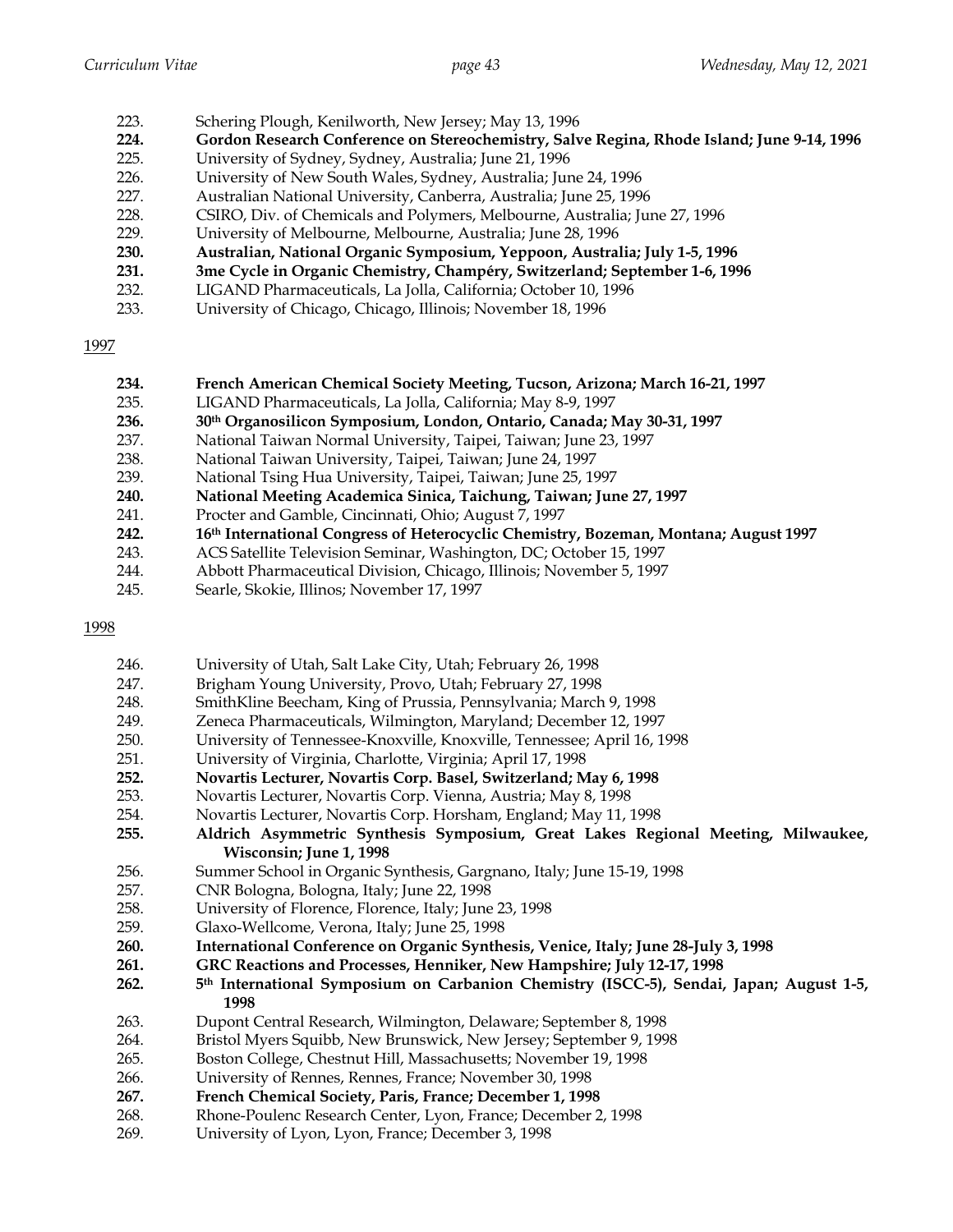270. University of Strasbourg, Strasbourg, France; December 4, 1998

## 1999

| 271.     | Notre Dame, South Bend, Indiana; February 11. 1999                                                                                                                                                                                                                                                          |
|----------|-------------------------------------------------------------------------------------------------------------------------------------------------------------------------------------------------------------------------------------------------------------------------------------------------------------|
| 272.     | University of Texas, Austin, Texas; February 26, 1999                                                                                                                                                                                                                                                       |
| 273.     | Stanford University, Stanford, California; April 15, 1999                                                                                                                                                                                                                                                   |
| 274.     | Ontogen Corp., Carlsbad, California; April 15, 1999                                                                                                                                                                                                                                                         |
| 275.     | Boehringer-Ingleheim, Middlebury, Connecticut; May 6, 1999                                                                                                                                                                                                                                                  |
| 276.     | Bristol Myers Squibb, Wallingford, Connecticut; May 7, 1999                                                                                                                                                                                                                                                 |
| 277.     | GRC Heterocyclic Chemistry, Henniker, New Hampshire; July 12-17, 1999                                                                                                                                                                                                                                       |
| 278.     | Texas A&M, College Station, Texas; October 22, 1999                                                                                                                                                                                                                                                         |
| 279.     | Cornell University, Ithaca, New York; November 4, 1999                                                                                                                                                                                                                                                      |
| $\Omega$ | $\mathbf{I}$ . $\mathbf{I}$ . $\mathbf{I}$ . $\mathbf{I}$ . $\mathbf{I}$ . $\mathbf{I}$ . $\mathbf{I}$ . $\mathbf{I}$ . $\mathbf{I}$ . $\mathbf{I}$ . $\mathbf{I}$ . $\mathbf{I}$ . $\mathbf{I}$ . $\mathbf{I}$ . $\mathbf{I}$ . $\mathbf{I}$ . $\mathbf{I}$ . $\mathbf{I}$ . $\mathbf{I}$ . $\mathbf{I}$ . |

- 280. University of Chicago, Chicago, Illinois; November 8, 1999
- 281. Sloan Kettering Cancer Research Center, New York, New York; November 23, 1999

# 2000

| 282. | Georgia Institute of Technology, Atlanta, Georgia; January 31, 2000                            |
|------|------------------------------------------------------------------------------------------------|
| 283. | Florida State University, Tallahassee, Florida; February 1, 2000                               |
| 284. | Pharmacia and Upjohn International Symposium, Orlando, Florida; March 1, 2000                  |
| 285. | Tulane University, New Orleans, Louisiana; April 17, 2000                                      |
| 286. | Hoffmann-LaRoche, Nutley, New Jersey; April 24, 2000                                           |
| 287. | Princeton University, Princeton, New Jersey; April 25, 2000                                    |
| 288. | Royal Society of Chemistry International Symposium, Leeds, United Kingdom; September 5-7,      |
|      | 2000                                                                                           |
| 289. | Chiron Corporation, San Francisco, California; October 5, 2000                                 |
| 290. | W. S. Johnson Symposium, Stanford, California; October 6-7, 2000                               |
| 291. | Michigan State University, Lansing, Michigan; October 19, 2000                                 |
| 292. | R. W. Johnson Pharmaceutical Research Institute, San Diego, California; December 1, 2000       |
| 293. | Symposium on Cycloadditions and Annulation, Pacifichem 2000, Honolulu, Hawaii; December 15-19, |
|      | 2000                                                                                           |
| 294. | Symposium on Enantioselective Catalysis, Pacifichem 2000, Honolulu, Hawaii; December 15-19,    |
|      | 2000                                                                                           |

# 2001

| 295. | DuPont Pharmaceutical and Agricultural Products, Wilmington, Delaware; March 16, 2001             |  |  |  |  |  |  |
|------|---------------------------------------------------------------------------------------------------|--|--|--|--|--|--|
| 296. | Brandeis University, Waltham, Massachusetts; April 23, 2001                                       |  |  |  |  |  |  |
| 297. | Columbia University, New York, New York; April 30, 2001.                                          |  |  |  |  |  |  |
| 298. | Pfizer Global Research Symposium, Ann Arbor, Michigan; May 11, 2001                               |  |  |  |  |  |  |
| 299. | Canadian Society for Chemistry Conference, Montreal, Canada; May 26-30, 2001                      |  |  |  |  |  |  |
| 300. | Pfizer Summer Chemistry Symposium, Sandwich, United Kingdom; July 17, 2001                        |  |  |  |  |  |  |
| 301. | Kumada/Corriu Symposium, Kyoto, Japan; July 27-30, 2001                                           |  |  |  |  |  |  |
| 302. | Merck Laboratories, Rahway, New Jersey; September 14, 2001                                        |  |  |  |  |  |  |
| 303. | Pharmaceutical Discovery Distinguished Lectures in Organic Chemistry Series, Abbott Laboratories, |  |  |  |  |  |  |
|      | Abbott Park, Illinois; October 25, 2001                                                           |  |  |  |  |  |  |

| 304. | Mesilla Workshop on Asymmetric Catalysis, Mesilla, New Mexico; February 2-6, 2002           |
|------|---------------------------------------------------------------------------------------------|
| 305. | ACS Prospective 2002 Symposium on Process Chemistry, Barcelona, Spain; February 24-27, 2002 |
| 306. | Roche Distinguished Lecturer, Colorado State University, Colorado; March 25, 2002           |
| 307. | ACS Symposium on New Methodologies in Asymmetric Catalysis, Orlando, Florida; April 8,      |
|      | 2002                                                                                        |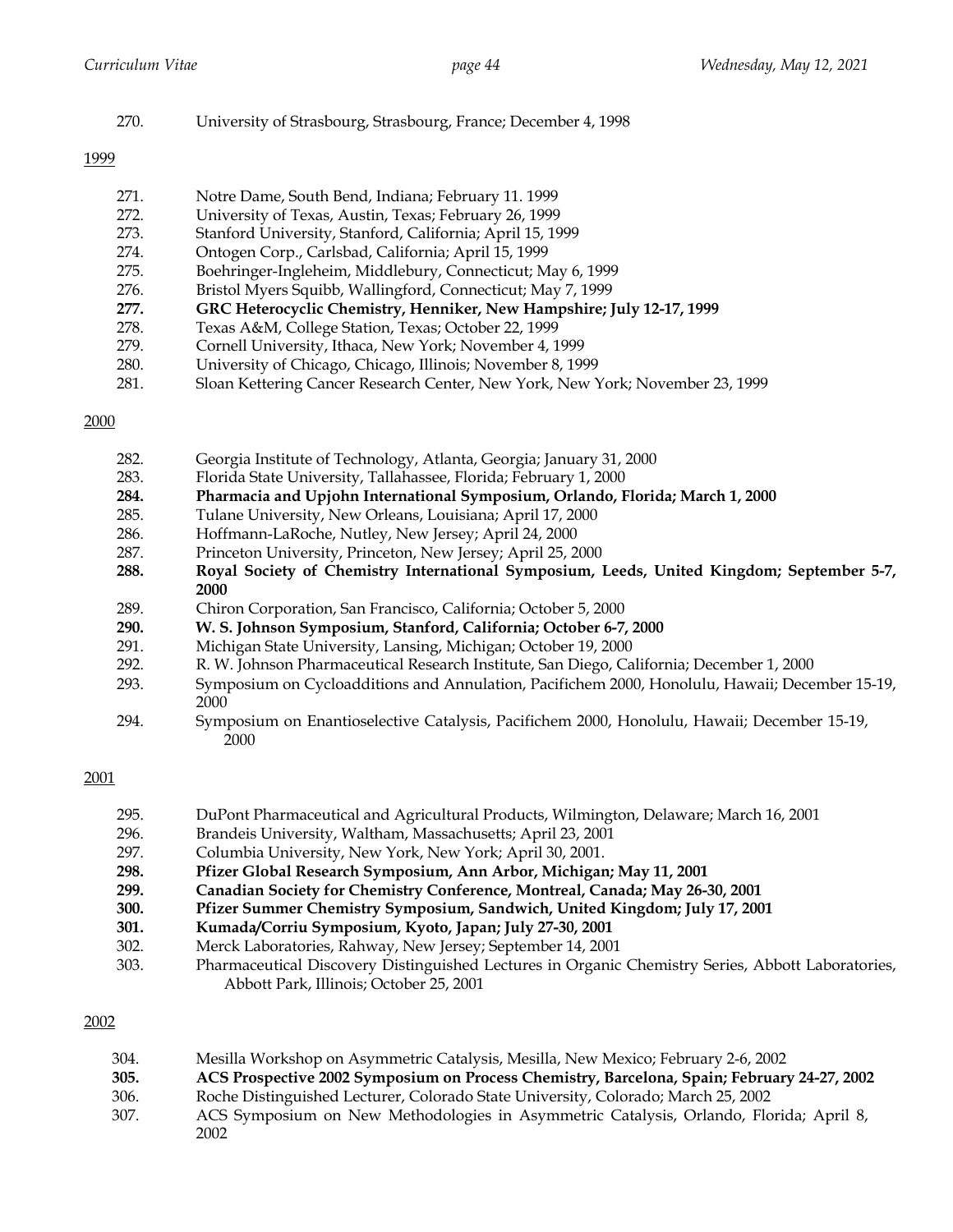| 308. | Penn State University, State College, Pennsylvania; May 6, 2002                                 |
|------|-------------------------------------------------------------------------------------------------|
| 309. | GRC Stereochemistry, Salve Regina, Rhode Island; June 9-14, 2002                                |
| 310. | GRC Green Chemistry, Oxford, United Kingdom; September 8-13, 2002                               |
| 311. | Stanford University, Palo Alto, California; September 25, 2002                                  |
| 312. | UCI Organic Syntheses Symposium, University of California, Irvine, Irvine, California; December |
|      | 13, 2002                                                                                        |

| 313. | Pharmacia Corporation, Kalamazoo, Michigan; January 9, 2003                     |
|------|---------------------------------------------------------------------------------|
| 314. | University of Delaware, Newark, Delaware; March 7, 2003                         |
| 315. | BMS Symposium, Harvard University, Cambridge, Massachusetts; March 17, 2003     |
| 316. | Aldrich Award Symposium, New Orleans, Louisiana; March 22-26, 2003              |
| 317. | Pedler Award Symposium, University College, London, United Kingdom; May 6, 2003 |
| 318. | University of Liverpool, Liverpool, United Kingdom; May 7, 2003                 |
| 319. | Lakeland Heterocyclic Conference, Grasmere, United Kingdom; May 8-11, 2003      |
| 320. | University of Leeds, Leeds, United Kingdom; May 12, 2003                        |
| 321. | University of Southampton, Southampton, United Kingdom; May 16, 2003            |
| 222  | Briefel Moyare Squibb Dripegton Now Jorean: May 20, 2003                        |

- 322. Bristol-Meyers-Squibb, Princeton, New Jersey; May 30, 2003
- 323. GRC Organic Reactions & Processes, Bristol, Rhode Island; July 20-25, 2003
- **324. Brazilian Organic Synthesis Meeting, Sao Paulo, Brazil; August 24-28, 2003**
- 325. Merck Frosst Lectures, Montreal, Canada; September 24-25, 2003
- 326. Aldrich Chemical Co., Milwaukee, Wisconsin; October 16-17, 2003
- 327. Gassman Lectures, University of Minnesota, Minneapolis, Minnesota; November 10-12, 2003

#### 2004

328. ETH Zürich, Zürich, Switzerland; January 12, 2004 329. University of Zürich, Zürich, Switzerland; January 13, 2004 330. University of Basel, Basel, Switzerland; January 14, 2004 331. Dains Lectureship, University of Kansas, Manhattan, Kansas; March 19, 2004 332. Cotton Symposium, Texas A&M, College Station, Texas; March 26, 2004 333. ACS Symposium on the Coordination Chemistry of Enantioselective Catalysis, Anaheim, California; March 27-30, 2004 334. Ireland Lectureship, University of Virginia, Charlottesville, Virginia; April 9, 2004 335. **Wageningen Symposium on Organic Chemistry; April 15-16, 2004** 336. University of Alberta, Edmonton, Canada; May 17, 2004 **337. Boston College Catalysis Symposium, Boston College, Chestnut Hill, Massachusetts; May 22, 2004** 338. **Roche Symposium, Boulder, Colorado; June 2-4, 2004** 339. Iowa State University, Ames, Iowa; October 1, 2004 340. **Oppolzer Lecturer, University of Geneva, Geneva, Switzerland; October 18, 2004** 341. University of Fribourg, Fribourg, Switzerland; October 19-20, 2004 342. ETH-Lausanne, Lausanne, Switzerland; October 21, 2004 343. University of Bern, Bern, Switzerland; October 22, 2004 344. **Eliel Symposium, 2004 SERM, Raleigh-Durham, North Carolina; November 10-14, 2004** 345. **UCSD Symposium on Frontiers in Organic Chemistry; December 13, 2004** 346. Amgen Co., Thousand Oaks, California; December 15, 2004

- 347. **6th Florida Heterocycles Conference, University of Florida, Gainesville, Florida; February 28, 2005**
- 348. Merck Laboratories, Rahway, New Jersey; March 25, 2005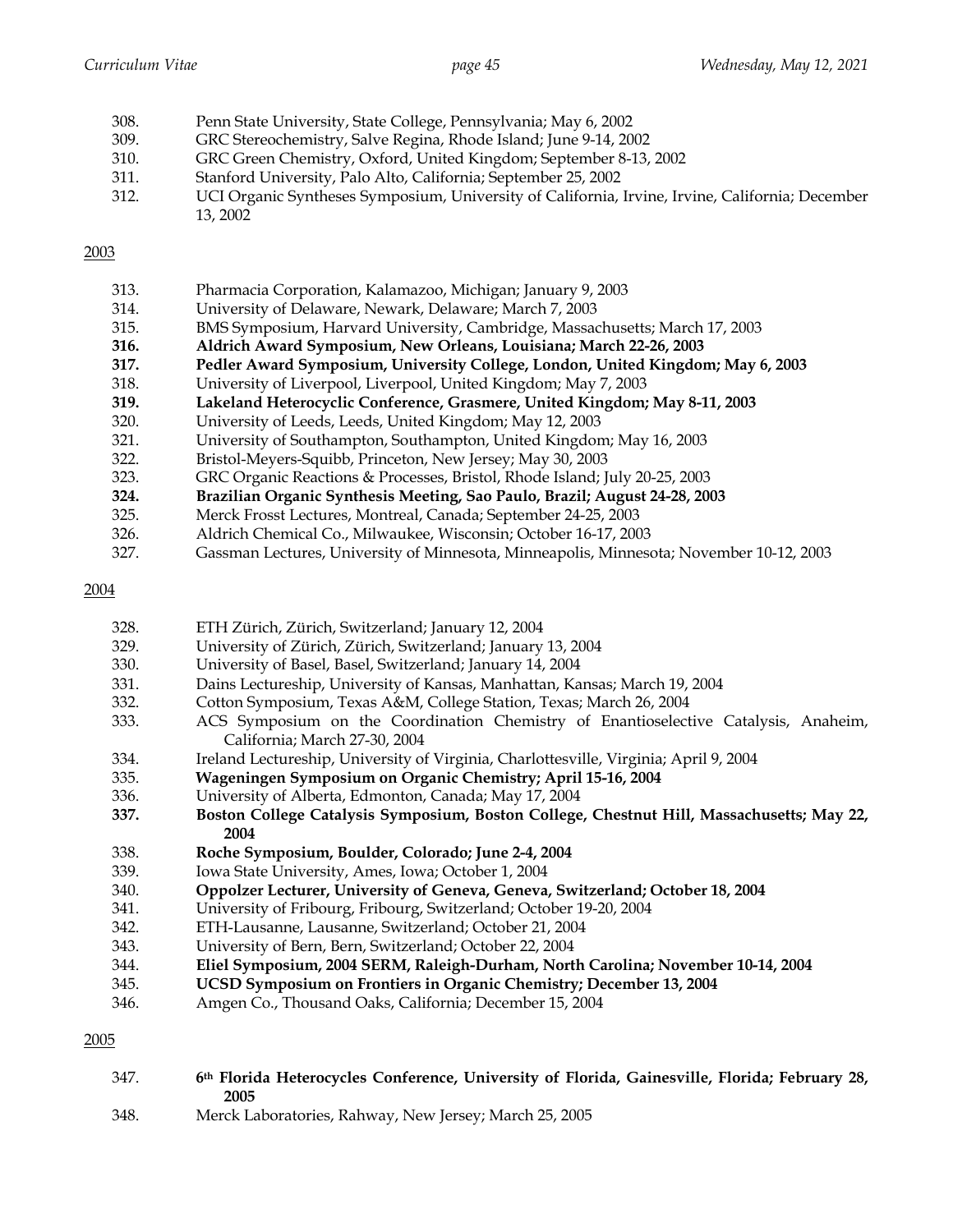| 349. | 7th Rhodia International Symposium on Process Development Chemistry and Technology,<br>Amelia Island, Florida; April 16-20, 2005 |  |  |  |  |  |  |  |  |
|------|----------------------------------------------------------------------------------------------------------------------------------|--|--|--|--|--|--|--|--|
| 350. | Abbott Lecturer, University of California, Berkeley, California; May 10, 2005                                                    |  |  |  |  |  |  |  |  |
| 351. | Sanofi-Aventis Visions in Chemistry Symposium, ACS MARM; May 25, 2005                                                            |  |  |  |  |  |  |  |  |
| 352. | MSM/Chiral USA Meeting, Princeton, New Jersey; July 13, 2005                                                                     |  |  |  |  |  |  |  |  |
| 353. | AstraZeneca Excellence in Chemistry Award Symposium, Wilmington, Delaware; October 27,<br>2005                                   |  |  |  |  |  |  |  |  |
| 2006 |                                                                                                                                  |  |  |  |  |  |  |  |  |
| 354. | Eli Lilly Grantee Symposium, Indianapolis, Indiana; March 6-7, 2006                                                              |  |  |  |  |  |  |  |  |
| 355. | University of Pennsylvania, Philadelphia, Pennsylvania; March 13, 2006                                                           |  |  |  |  |  |  |  |  |
| 356. | E. J. Corey Award Symposium, ACS Meeting, Atlanta, Georgia; March 28, 2006                                                       |  |  |  |  |  |  |  |  |
| 357. | Northwestern University, Evanston, Illinois; April 7, 2006                                                                       |  |  |  |  |  |  |  |  |
| 358. | Bürgenstock Conference on Stereochemistry, Bürgenstock, Switzerland; April 22-28 2006                                            |  |  |  |  |  |  |  |  |
| 359. | Pfizer Synthetic Organic Lecturer, University of Guelph, Ontario, Canada; May 17, 2006                                           |  |  |  |  |  |  |  |  |
| 360. | Bristol-Myers-Squibb, New Brunswick, New Jersey; May 18, 2006                                                                    |  |  |  |  |  |  |  |  |
| 361. | Sigma-Aldrich Symposium, Great Lakes Regional ACS Meeting, Milwaukee, Wisconsin; June                                            |  |  |  |  |  |  |  |  |
|      | 1,2006                                                                                                                           |  |  |  |  |  |  |  |  |
| 362. | GRC Stereochemistry, Salve Regina, Rhode Island; June 18-23, 2006                                                                |  |  |  |  |  |  |  |  |
| 363. | Balticum Organicum Syntheticum, Tallinn, Estonia; June 25-29, 2006                                                               |  |  |  |  |  |  |  |  |
| 364. | IASOC, Ischia, Napoli, Italy; September 16-21, 2006                                                                              |  |  |  |  |  |  |  |  |
| 365. | Merck Lectureship, University of Calgary, Calgary, Canada; October 20, 2006                                                      |  |  |  |  |  |  |  |  |
| 366. | Yamada-Koga Prize Symposium, University of Tokyo, Tokyo, Japan; October 27, 2006                                                 |  |  |  |  |  |  |  |  |
| 367. | Frontiers in Chemical Research, Texas A&M University, College Station, Texas; November 13-15,                                    |  |  |  |  |  |  |  |  |
|      | 2006                                                                                                                             |  |  |  |  |  |  |  |  |

| 368. | Felix Serratosa Conferences, Autonoma University of Barcelona, Barcelona, Spain; January 15-      |  |  |  |  |  |  |
|------|---------------------------------------------------------------------------------------------------|--|--|--|--|--|--|
|      | 16, 2007                                                                                          |  |  |  |  |  |  |
| 369. | Institute of Chemical Research of Catalonia (ICIQ), Tarragona, Spain; January 17, 2007            |  |  |  |  |  |  |
| 370. | Textbook Classics, History of Chemistry Division, 233rd ACS Meeting, Chicago, Illinois; March 25, |  |  |  |  |  |  |
|      | 2007                                                                                              |  |  |  |  |  |  |
| 371. | Eli Lilly Lectureship, Yale University, New Haven, Connecticut; April 4, 2007                     |  |  |  |  |  |  |
| 372. | Ingersoll Lectureship, Vanderbilt University, Memphis, Tennessee; April 23, 2007                  |  |  |  |  |  |  |
| 373. | Dauben Lectureship, University of Washington, Seattle, Washington; April 30-May 1, 2007           |  |  |  |  |  |  |
| 374. | National Organic Symposium, Raliegh-Durham, North Carolina; June 3-7, 2007                        |  |  |  |  |  |  |
| 375. | Merck Research Laboratories, Chemistry Council Conference, Val David, Quebec, Canada;             |  |  |  |  |  |  |
|      | June 24-28, 2007                                                                                  |  |  |  |  |  |  |
| 376. | International Conference on Heterocyclic Chemistry XX, Sydney, Australia; July 16, 2007           |  |  |  |  |  |  |
| 377. | Tetrahedron Symposium, 234th ACS Meeting Boston, Massachusetts; August 20, 2007                   |  |  |  |  |  |  |
| 378. | Gordon Hodson Lecturer, GlaxoSmithKline, Raleigh-Durham, North Carolina; October 5, 2007          |  |  |  |  |  |  |
| 379. | Universität Münster, Münster, Germany; October 25, 2007                                           |  |  |  |  |  |  |
| 380. | Max Planck Institut fur Kohlenforschung, Mühlheim, Germany; October 26. 2007                      |  |  |  |  |  |  |
| 381. | Prelog Medal Lectureship, ETH-Zürich, Zürich, Switzerland; October 29, 2007                       |  |  |  |  |  |  |
| 382. | GlaxoSimthKline, King of Prussia, Pennsylvania; December 6, 2007                                  |  |  |  |  |  |  |
| 383. | Wyeth Pharmaceuticals, Princeton, New Jersey; December 7, 2007                                    |  |  |  |  |  |  |
| 384. | Wyeth Research Lecture, Princeton University, Princeton, New Jersey; December 7, 2007             |  |  |  |  |  |  |

| 385. | University of Missouri, Columbia, Missouri; April 4, 2008 |
|------|-----------------------------------------------------------|
|------|-----------------------------------------------------------|

- 386. Organic Chemistry Day, University of Missouri, Columbia, Missouri; April 5, 2008<br>387. **Franklin Award Symposium, Philadelphia, Pennsylvania; April 16, 2008**
- **387. Franklin Award Symposium, Philadelphia, Pennsylvania; April 16, 2008**
- 388. PTC Therapeutics, South Plainfield, New Jersey; April 17, 2008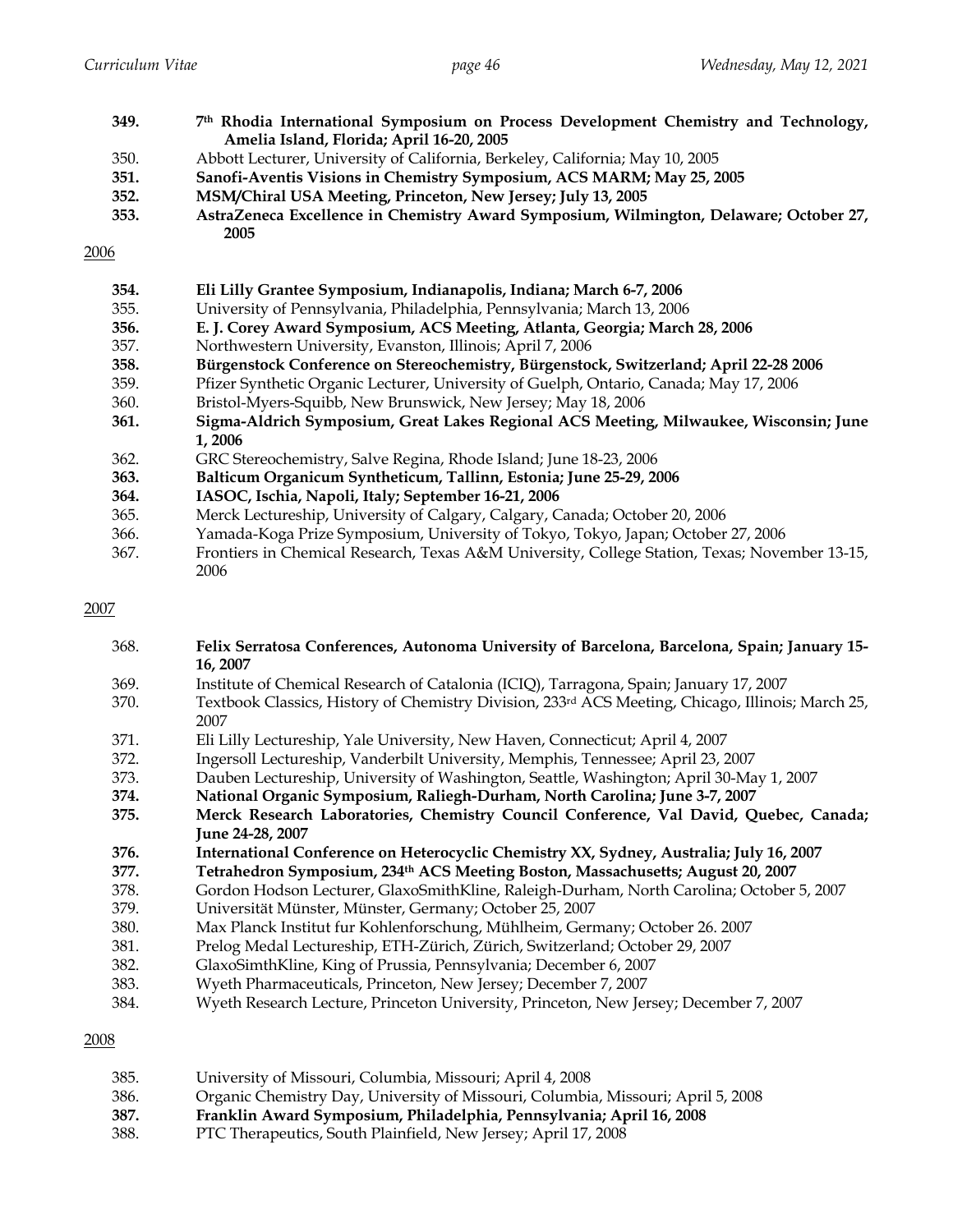- 389. University of Toronto, Toronto, Canada; May 7, 2008
- 390. Eli Lilly Lecturer, York University, York, Canada; May 8, 2008
- 391. Abbott Lecturer, Massachusetts Institute of Technology, Cambridge, Massachusetts; May 22, 2008
- **392. BOSS-11, Ghent, Belgium; July 11-17, 2008**
- 393. Janssen Pharmaceutica, NV, Beerse, Belgium; July 18, 2008
- 394. Lexicon Pharmaceuticals, Princeton, New Jersey; September 12, 2008
- **395. ACS Prospective 2008 Symposium on Process Chemistry, Cambridge, Massachusetts; September 28-29, 2008**
- **396.** Gilead Sciences Inc., Foster City, California; November 13, 2008.
- **397.** Boehringer Ingelheim, Ridgefield, Connecticut; December 12, 2008

- **398. 1st Global Center of Excellence Symposium, Nagoya, Japan; January 12-13, 2009**
- 399. Tokyo Institute of Technology, Tokyo, Japan; January 14, 2009
- 400. University of Tokyo, Tokyo, Japan; January 15, 2009
- 401. BMS Lecturer, Scripps Research Institute, San Diego, California; February 13, 2009
- **402. H. C. Brown Award Symposium, ACS Meeting Salt Lake City, Utah; March 22-25, 2009**
- 403. Indiana University, Bloomington, Indiana; April 13, 2009
- 404. Lemieux Lecturer, University of Ottawa, Ottawa, Canada; April 24, 2009
- 405. Organic Reactions and Processes GRC, Salve Regina, Rhode Island; July 19-24, 2009
- **406. International Conference on Heterocyclic Chemistry 22, St. Johns, Newfoundland, Canada; August 2-7, 2009**
- **407.** Novartis Lecturer, Boston College, Waltham, Massachusetts; September 16, 2009
- 408. University of East Anglia, East Anglia, England; November 2, 2009
- 409. University of Edinburgh, Edinburgh, Scotland; November 4, 2009
- 410. University of Glasgow, Glasgow, Scotland; November 5, 2009
- 411. University of Newcastle, Newcastle, England; November 6, 2009
- 412. University of Cardiff, Cardiff, Wales; November 9, 2009
- **413. University of Birmingham, Birmingham, England; November 11, 2009**
- 414. University of Oxford, Oxford, England; November 13, 2009
- 415. University of Arizona, Tuscon, Arizona; December 3, 2009

2010

- 416. Technion, Haifa, Israel; January 24, 2010
- 417. Israel Chemical Society, Tel Aviv, Israel; January 25, 2010
- 418. University of Wisconsin, Madison, Wisconsin; March 2, 2010
- 419. University of California, Irvine, Irvine, California; April 7, 2010
- 420. Syngenta, Jealot's Hill, England; April 12, 2010
- **421. Bristol Synthesis Meeting, University of Bristol, England; April 13, 2010**
- **422. UK Symposium on Physical Organic Chemistry, University of Bristol, England; April 14, 2010**
- **423. H. C. Brown Lectureship, Purdue University, West Lafayette, Indiana; April 24, 2010**
- **424. Karl Ziegler Lectureship, Max Planck Institute for Kohlenforschung, Mülheim, Germany; May 3-7, 2010**
- 425. Natural Products GRC, Tilton, New Hampshire; July 25-29, 2010
- 426. Merck and Co., Boston, Massachusetts; November 2, 2010
- 427. Symposium on Cooperative Catalysis, PacificChem, Honolulu, Hawaii; December 16-18, 2010

- 428. IMRE A-STAR, Biopolis, Singapore; January 25, 2011
- 429. ICES A-STAR, Biopolis, Singapore; January 26, 2011
- 430. National University of Singapore, Singapore, Singapore; January 26, 2011
- 431. Murtiashaw Lecturer, University of South Carolina, Columbia, South Carolina; March 21, 2011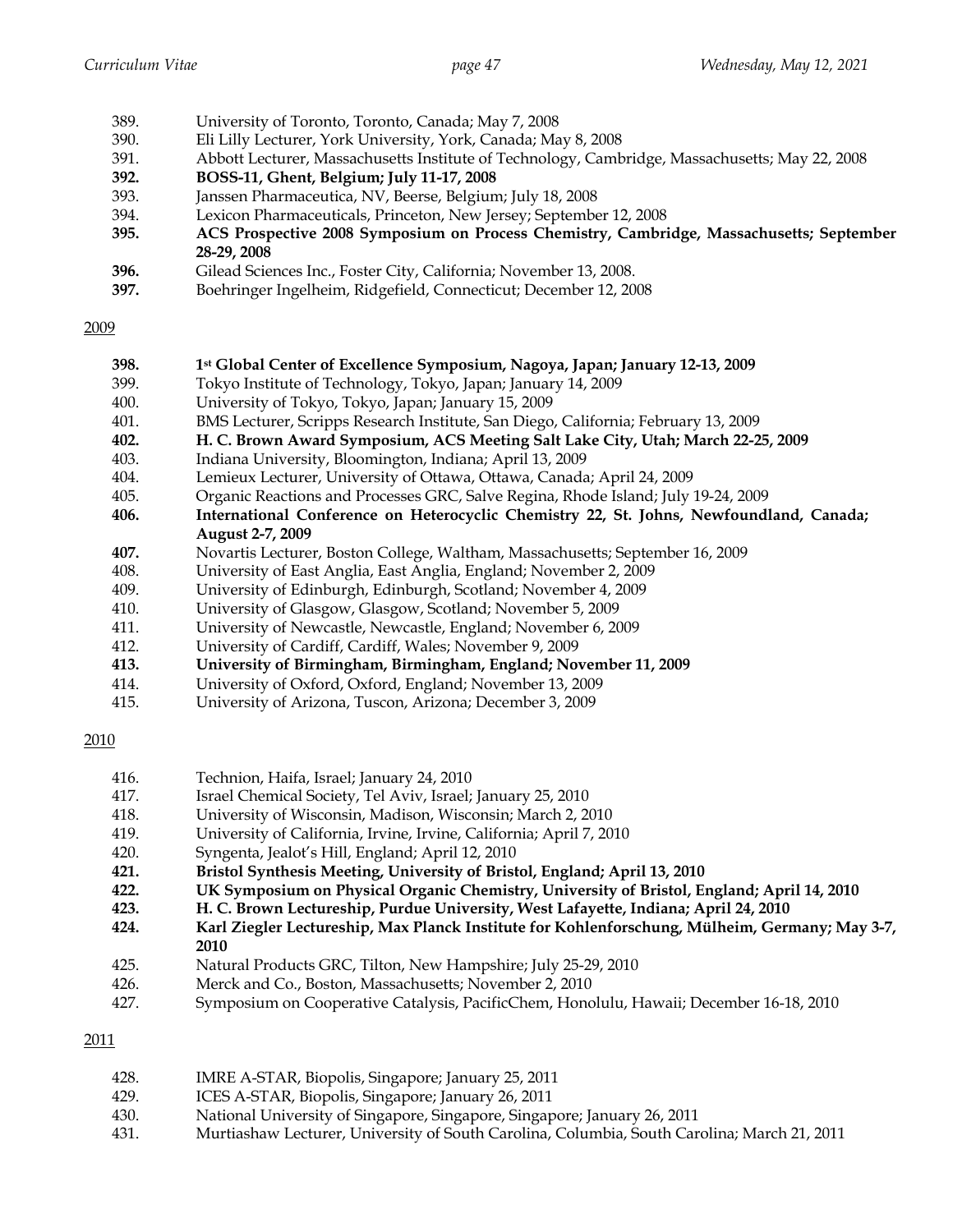| 432. | McRae Lectureship in Organic Chemistry, Queen's University, Kingston, Ontario, Canada; April 1, |  |  |  |  |  |  |
|------|-------------------------------------------------------------------------------------------------|--|--|--|--|--|--|
|      | 2011                                                                                            |  |  |  |  |  |  |
| 433. | First Mexican Meeting on Pure and Applied Chemistry, Mexico City, Mexico; May 18, 2011          |  |  |  |  |  |  |
| 434. | Canadian Society of Chemistry Meeting, Montreal, Canada; June 9, 2011                           |  |  |  |  |  |  |
| 435. | McGill University, Montreal, Canada; June 10, 2011                                              |  |  |  |  |  |  |
| 436. | International Conference on Heterocyclic Chemistry 23, Glasgow, Scotland; August 2, 2011        |  |  |  |  |  |  |
| 437. | Backer Lecture in Organic Chemistry, University of Groningen, Groningen, The Netherlands;       |  |  |  |  |  |  |
|      | September 12, 2011                                                                              |  |  |  |  |  |  |
| 438. | University of Amsterdam, Amsterdam, The Netherlands; September 13, 2011                         |  |  |  |  |  |  |
| 439. | University of Nijmegen, Nijmegen, The Netherlands; September 14, 2011                           |  |  |  |  |  |  |
| 440. | Illinois State University, Bloomington-Normal, Illinois; September 29, 2011                     |  |  |  |  |  |  |
|      |                                                                                                 |  |  |  |  |  |  |

- 441. Syngenta-Ecole Polytechnique Lectureship, Palisseau, France; October 17, 2011
- 442. Université Paris-Sud, Orsay, France; October 18, 2011
- 443. EPSCI, Paris, France; October 19, 2011
- 444. Syngenta, Stein, Switzerland; October 20, 2011
- 445. Debye Lectures, Cornell University, Ithaca, New York; October 31-November 1, 2011
- 446. Novartis Lectureship in Organic Chemistry, Northwestern University, Evanston, Illinois; November 17, 2011

| 447.     |  | J. F. Norris Symposium, ACS Meeting, San Diego, California; March 25, 2012 |  |  |  |  |                                    |
|----------|--|----------------------------------------------------------------------------|--|--|--|--|------------------------------------|
| $\cdots$ |  |                                                                            |  |  |  |  | $\sim$ $\sim$ $\sim$ $\sim$ $\sim$ |

- 448. David Gin Symposium, ACS Meeting, San Diego, California; March 27, 2012
- 449. Stereochemistry GRC, Salve Regina, Newport, Rhode Island; July 29-August 3, 2012
- 450. 16th Reed Lecture, Rensselaer Polytechnic Institute, Troy, New York; September 25, 2012
- 451. University of North Carolina-Chapel Hill, Chapel Hill, North Carolina; October 5, 2012
- 452. University of Texas-Austin, Austin, Texas; November 16, 2012

#### 2013

| 453. | Wake Forest University, Winston-Salem, North Carolina; March 25, 2013 |
|------|-----------------------------------------------------------------------|
|------|-----------------------------------------------------------------------|

- 454. H. C. Brown Award Symposium, ACS Meeting, New Orleans, Louisiana; April 8, 2013
- 455. Bürgenstock Conference on Stereochemistry, Brunnen, Switzerland; April 28-May 2, 2012
- 456. Givaudan-Karrer Lectureship, University of Zürich, Zürich, Switzerland; May 6-17, 2013
- **457. Oxford Synthesis Meeting, Oxford, United Kingdom; July 22-25, 2013**
- 458. 3eme Cycle Summer School, Villars, Switzerland; August 12-16, 2013
- 459. Amgen, Thousand Oaks, California; September 27, 2013
- **460. Richard, T. Arnold Lectureship, Southern Illinois University Carbondale, Carbondale, Illinois; October 11, 2013**
- 461. Northern Illinois University, Dekalb, Illinois; October 28, 2013
- 462. Memorial Sloan Kettering Institute, New York, New York; November 25, 2013
- 463. Amgen, San Francisco, California; December 5, 2013

- 464. Ludwig Maximilian University, Munich, Germany; January 21, 2014
- 465. Technical University, Munich, Germany; January 22, 2014
- 466. Boehringer-Ingelheim, Biberach, Germany; January 23, 2014
- 467. University of California, San Diego, La Jolla, California; February 10, 2014
- **468. Zing Asymmetric Synthesis Conference, Malaga, Spain; February 25-28, 2014**
- **469. Frederick Stanley Kipping Award Symposium, ACS Meeting, Dallas, Texas; March 16-20, 2014**
- 470. Connecticut Organic Chemistry Symposium, New Haven, Connecticut; March 21, 2014
- 471. Texas A&M University, College Station, Texas; April 10-11, 2014
- 472. Merck Research Laboratories, Rahway, New Jersey; May 15, 2014
- **473. 7th European Silicon Days, Berlin, Germany; August 3-8, 2014**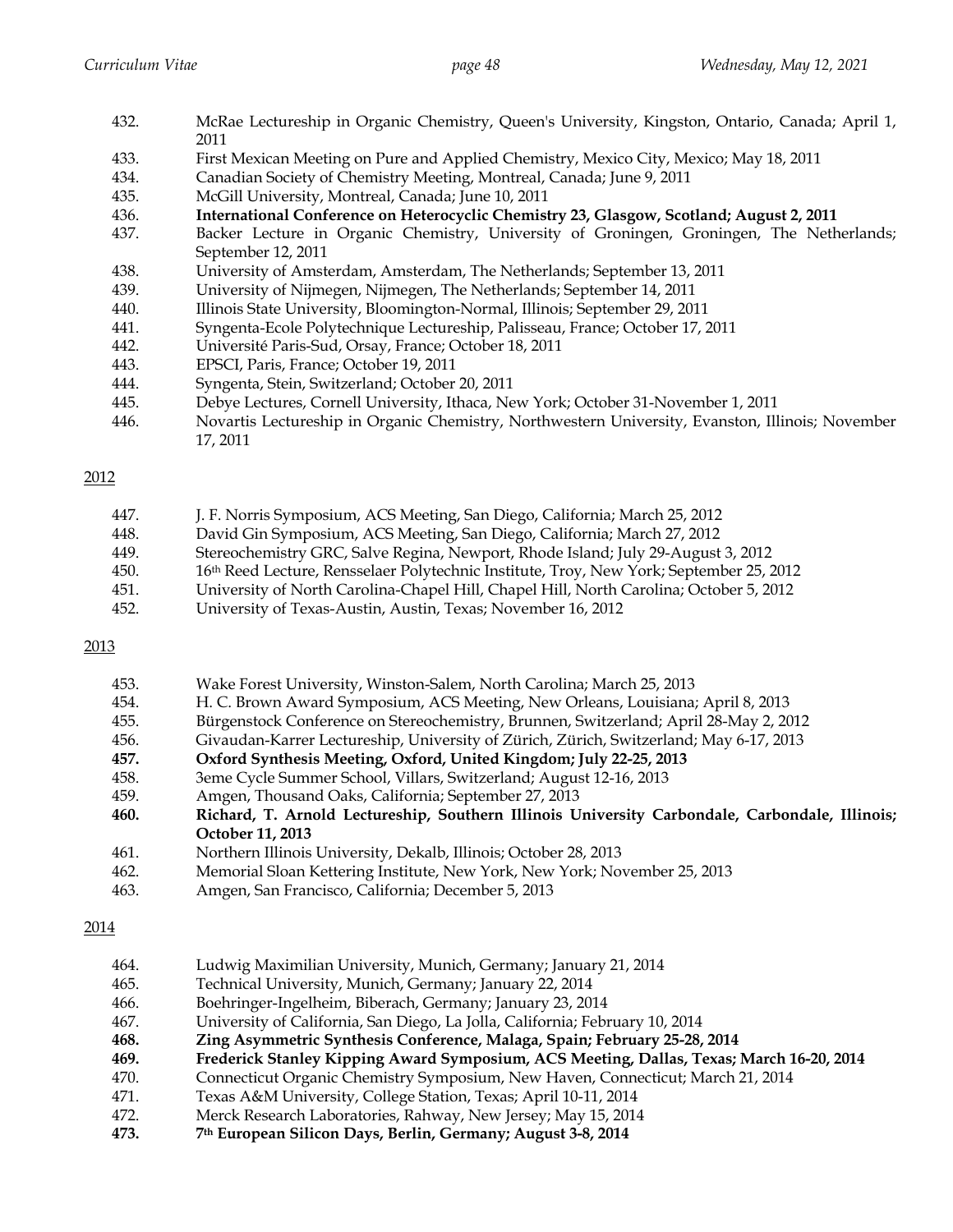| 474. | Emerging Frontiers in Synthesis: Transformative Advances in Reagent Based Organic Synthesis, |
|------|----------------------------------------------------------------------------------------------|
|      | ACS Meeting, San Francisco, California; August 19, 2014                                      |
| 475. | Dow Corning, Midland, Michigan; October, 16, 2014                                            |

| 476. | Scripps Research Institute, Jupiter, Florida; January 19, 2015 |  |
|------|----------------------------------------------------------------|--|
|------|----------------------------------------------------------------|--|

- **477. Harry and Carol Mosher Award Symposium, Santa Clara, California; January 29, 2015**
- **478. Pfizer Lectureship, Harvard University, Cambridge, Massachusetts; February 9, 2015**
- 479. Bayer Pharma, Elberfeld, Germany; February 17, 2015
- 480. BASF, Ludwigshafen, Germany; February 18, 2015
- **481. Organic Syntheses Lectureship, Duke University, Chapel Hill, North Carolina; April 2, 2015**
- **482. 22nd Lakeland Heterocyclic Symposium (2015), Grasmere, United Kingdom; May 7-11, 2015**
- **483. Great Lakes Regional Meeting, Grand Rapids, Michigan; May 27, 2015**
- **484. 16th Tetrahedron Symposium: 16th Tetrahedron Symposium Challenges in Bioorganic & Organic Chemistry, Berlin, Germany; June 16-19, 2015**
- 485. Janssen Pharmaceutica NV., Beerse, Belgium; June 19, 2015
- 486. Organic Reactions and Processes GRC, Lewiston, Maine; July 19-23, 2015
- **487. NSFC-RSC International Symposium on Emerging Frontiers in Organic Synthesis Shanghai Institute of Organic Chemistry, Chinese Academy of Sciences, Shanghai, China October 8–10, 2015.**
- 488. Michigan State University, East Lansing, MI; October 14, 2015

## 2016

- 489. Ernst Guenther Symposium, ACS Meeting, San Diego, California; March 14, 2016
- 490. Janssen Research and Development, La Jolla, CA; March 28, 2016
- 491. Richard F. Heck Lectureship, University of Delaware, Newark, DE; April 20, 2016
- **492. AnorcQ 13 Symposium, Rouen, France; April 24-27, 2016**
- 493. Merck Research Laboratories, West Point, PA; May 10, 2016
- 494. Osaka University, Osaka, Japan; May 20, 2016
- 495. Kyoto University, Kyoto Japan; May 21, 2016
- 496. Nagoya University, Nagoya; Japan, May 22, 2016
- **497. 13th International Conference on the Chemistry of Selenium and Tellurium (ICCST-13) Gifu, Japan; May 23-27, 2016.**
- 498. University of Fribourg, Fribourg, Switzerland; June 23, 2016
- 499. University of Neuchatel, Neuchatel, Switzerland; June 24, 2016
- **500. 7th annual August M. Watanabe Symposium, Indiana University, Bloomington, IN; October 8, 2016**
- 501. New York University, New York, NY; September 30, 2016
- 502. University of New Mexico, Albuquerque, NM; November 11, 2016

- 503. Hoffmann-LaRoche Company, Basel, Switzerland, January 20, 2017
- 504. University of California-Irvine, Irvine, CA, February 9, 2017
- 505. Merck Research Laboratories, Kenilworth, NJ, February 16, 2017
- 506. Scripps Research Institute, La Jolla, CA, March 20, 2017
- 507. Gilead Sciences, Foster City, CA, May 22, 2017
- **508. University of Laval, Quebec City, Quebec, Canada, June 6, 2017**
- **509. University of Sherbrook, Sherbrook, Quebec, Canada, June 7, 2017**
- **510. University of Montreal, Montreal, Quebec, Canada June 8, 2017**
- **511. Computational Design of Catalysis, ACS Meeting, Washington DC, August 20, 2017.**
- **512. 7th International Symposium on "Advances in Synthetic and Medicinal Chemistry". EFMC-ASMC'17 Vienna, Austria, August 27 - 31, 2017.**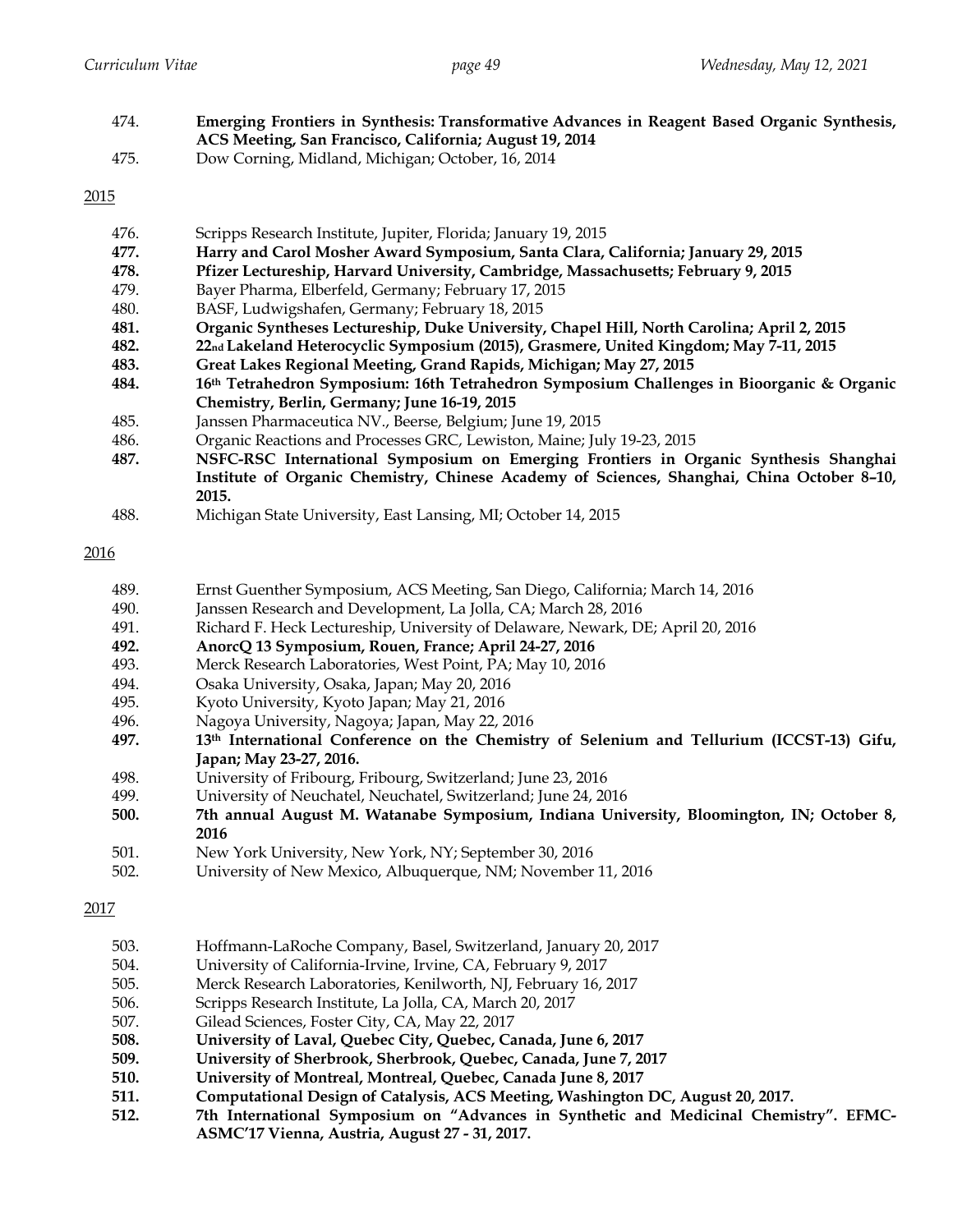- 513. Janssen Pharmaceutica NV., Beerse, Belgium; September 1, 2017,
- 514. **The International Symposium on Synthesis & Catalysis ISySyCat2017, University of Evora, Evora, Portugal, September 5-8, 2017.**
- 515. Bristol-Myers-Squibb, New Brunswick, NJ, September 14, 2017
- 516. New York Univeristy, New York, NY, September 15, 2017
- 517. Peking University, China, September 20, 2017
- 518. Tsinghua University, China, September 21, 2017
- **519. Asymchem Symposium, Beijing, China, September 22, 2017**
- 520. ACS Southwest Regional Meeting, Texas Tech University, El Paso, Texas, October 31, 2017

- 521. Stauffer Lectureship, Stanford University, Stanford, CA, Feburary 13-15, 2018
- 522. Eschenmoser Lecturer, ETH-Zürich, Zürich, Switzerland, March 12, 2018
- 523. University of Zürich, Zürich, Switzerland, March 13, 2018
- 524. **At the Frontier of Stereoselective Alkene Halofunctionalization, ACS Meeting, New Orleans; March 19, 2018**
- 525. Heathcock Lecturer, University of California-Berkeley, Berkeley, CA, April 24, 2018
- 526. Pfizer Lecturer, MIT, Cambridge, MA, May 3, 2018
- 527. Sandin Lectureship, Univeristy of Alberta, Edmonton, Alberta, Canada, May 22-24, 2018
- **528. International Symposium on Reactive Intermediates and Unusual Molecules (ISRIUM) Ascona, Switzerland, July 15-20, 2018.**
- 529. Stereochemistry GRC, Salve Regina, Newport, Rhode Island; July 22-July 26, 2018
- 530. University of Missouri-St. Louis, St. Louis, MO, September 17, 2018
- 531. Ninth Biennial Eisch Lectureship in Organic Chemistry, SUNY-Binghamton, Binghamton, NY, September 21, 2018
- 532. Organic Reactions Symposium, Univeristy of Michigan, Ann Arbor, MI, October 1, 2018
- 533. Hoffmann-La Roche-Basel, Basel, Switzerland, October 11, 2018
- 534. Celgene Corporation, Cambridge, MA, November 1, 2018
- 535. Merck South San Francisco, CA, November 15, 2018
- 536. Janssen Research and Development, La Jolla, CA; December 7, 2018

# 2019

- 537. Osaka University, Osaka, Japan, March 27, 2019
- 538. Kyoto University, Kyoto, Japan, March 28, 2019
- **539. Ueki Symposium, Nagoya University, Nagoya, Japan, March 29, 2019**
- 540. University of Bologna, Bologna, Italy, May 2, 2019
- **541. Giorgio Modena Symposium, University of Padova, Padova, Italy, May 3, 2019**
- 542. Janssen Research and Development, La Jolla, CA; June 7, 2019
- 543. Genentech, South San Francisco, CA; June 21, 2019
- 544. Merck Research Laboratories, Boston, MA, July 8, 2017
- 545. Merck Research Laboratories, West Point, PA, August 6, 2019
- 546. The *Journal of Organic Chemistry* Outstanding Publication of the Year Award Lecture; ACS National Meeting, San Diego, CA, August 25, 2019
- **547. Wenner-Gren Symposium, Stockholm University, Stockholm, Sweden, September 4-7, 2019**
- 548. University of Alabama, Birmingham, AL, October 17, 2019.
- 549. National Taiwan University, Taipei, Taiwan, December 9, 2019
- **550. Asian Chemical Conference-18, Taipei, Taiwan, December 8-12, 2019**
- 551. National Tsing Hua University, Hin Shu, Taiwan, December 11, 2019

- 552. Noyori Prize Symposium, Tokyo, Japan, February 19, 2020
- 553. University of Tokyo, Tokyo, Japan, February 20, 2020